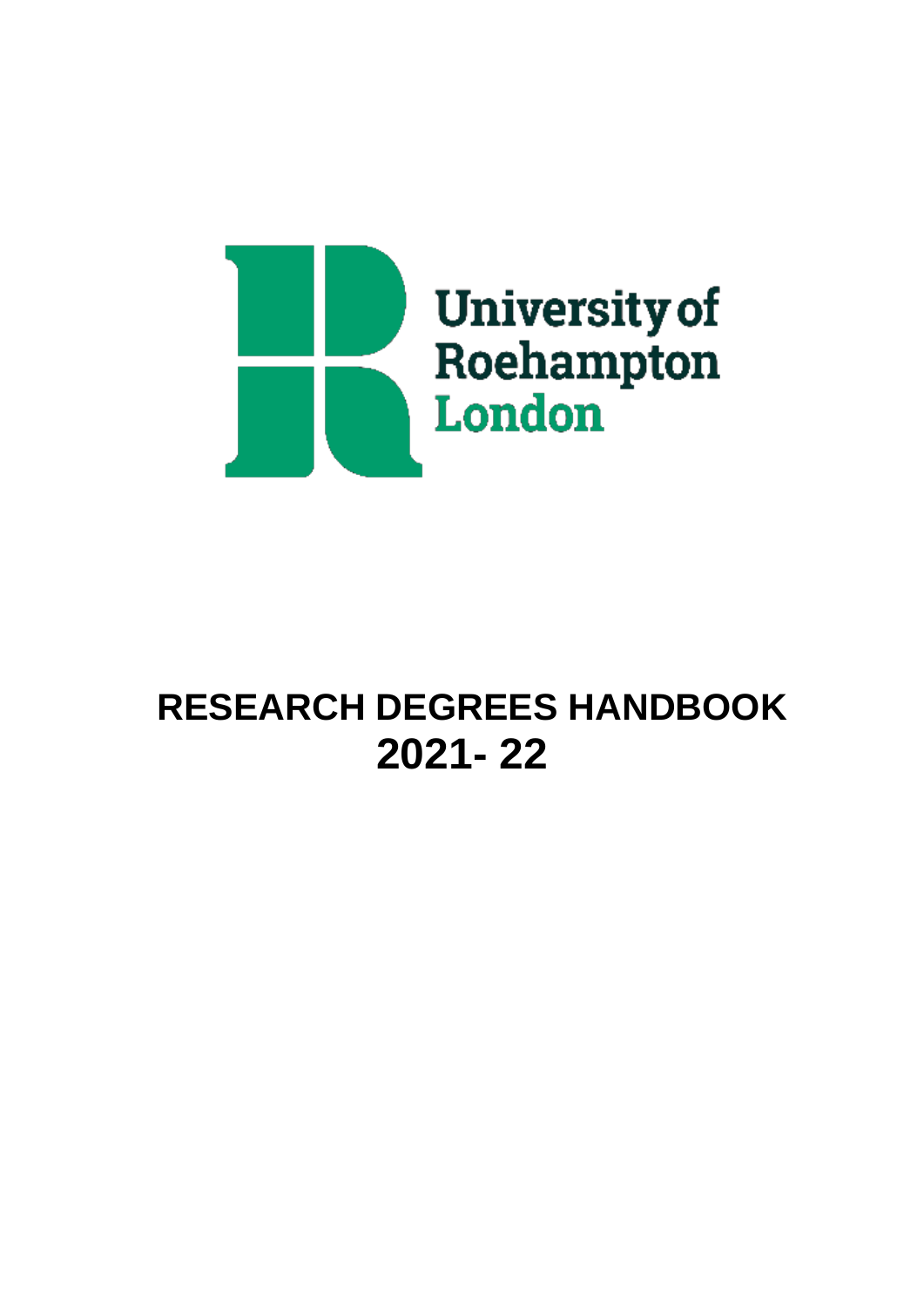# Contents

| 2. |  |
|----|--|
|    |  |
|    |  |
|    |  |
|    |  |
|    |  |
|    |  |
|    |  |
|    |  |
|    |  |
| 3. |  |
|    |  |
|    |  |
|    |  |
|    |  |
|    |  |
|    |  |
|    |  |
|    |  |
|    |  |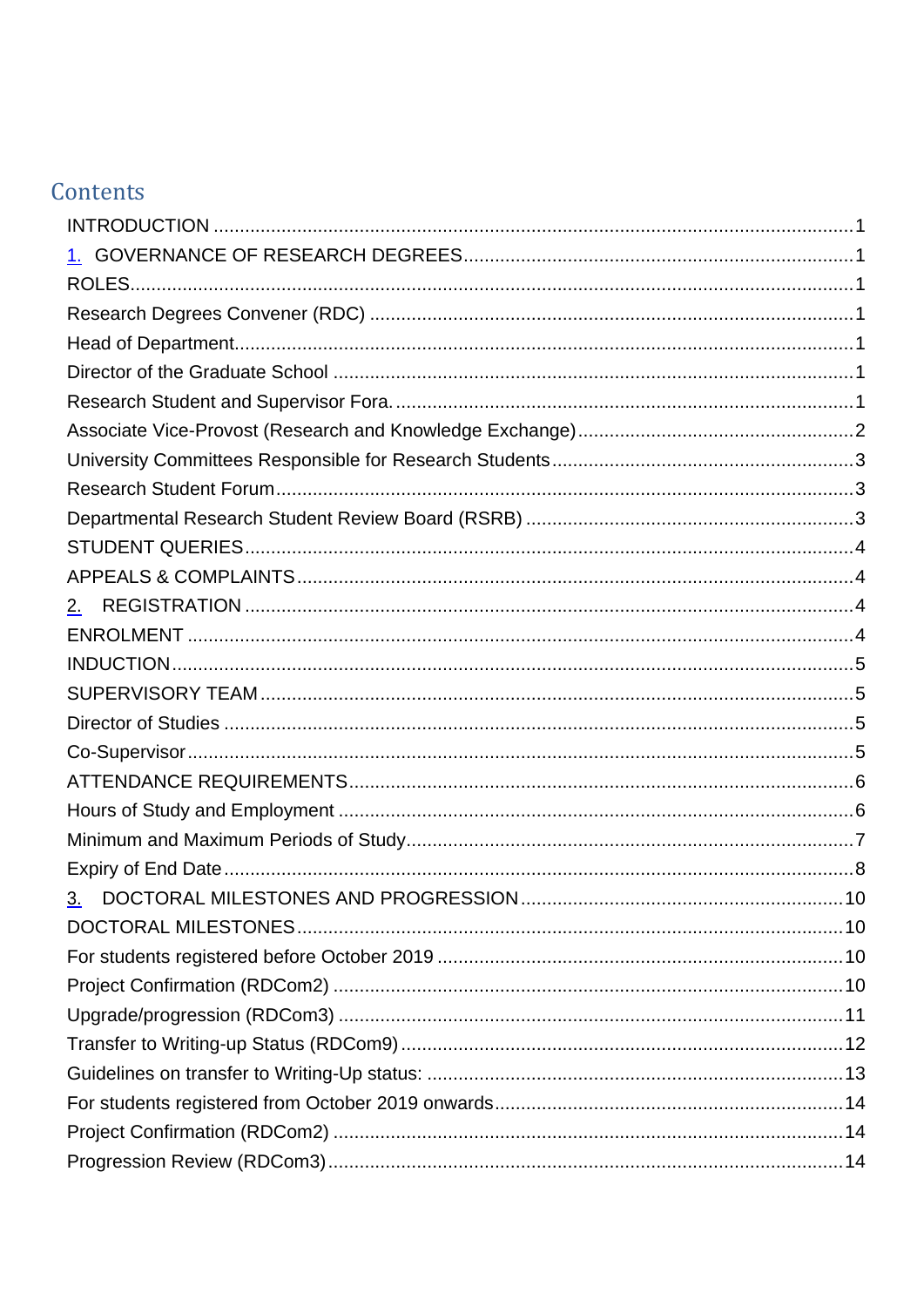| <u>4.</u>                                                          |  |
|--------------------------------------------------------------------|--|
|                                                                    |  |
|                                                                    |  |
|                                                                    |  |
|                                                                    |  |
|                                                                    |  |
| <u>5.</u>                                                          |  |
|                                                                    |  |
|                                                                    |  |
|                                                                    |  |
|                                                                    |  |
|                                                                    |  |
|                                                                    |  |
|                                                                    |  |
|                                                                    |  |
|                                                                    |  |
|                                                                    |  |
|                                                                    |  |
|                                                                    |  |
|                                                                    |  |
|                                                                    |  |
|                                                                    |  |
|                                                                    |  |
|                                                                    |  |
|                                                                    |  |
| Appendix 2: STAFF ROLES & RESPONSIBILITIES FOR RESEARCH STUDENTS30 |  |
|                                                                    |  |
|                                                                    |  |
|                                                                    |  |
|                                                                    |  |
|                                                                    |  |
|                                                                    |  |
|                                                                    |  |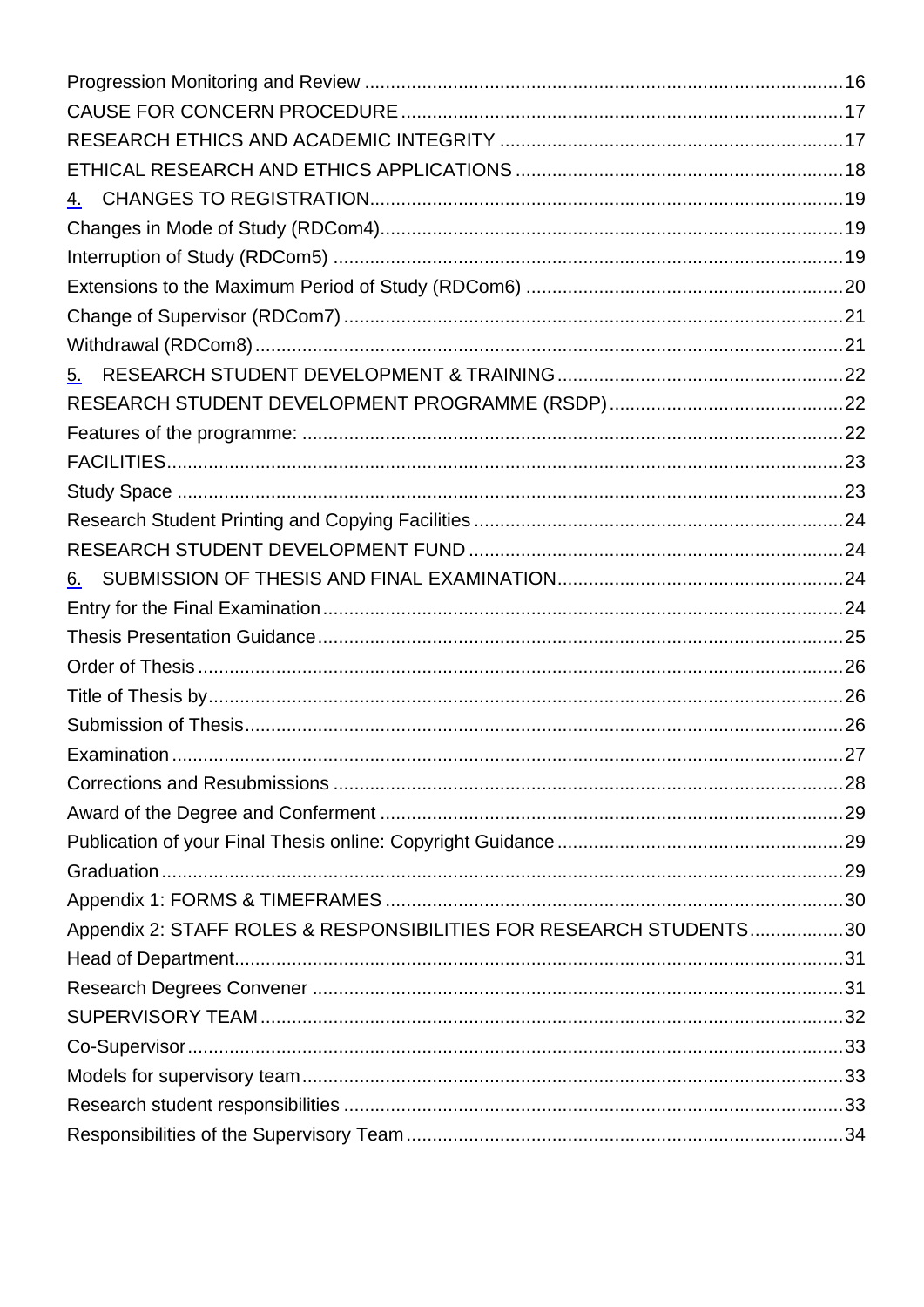Research Degrees Handbook 2021-22

For any queries related to this Handbook and its contents, please contact the Graduate School office at <u>graduateschool@roehampton.ac.uk</u> or on 020 8392 3715/3848.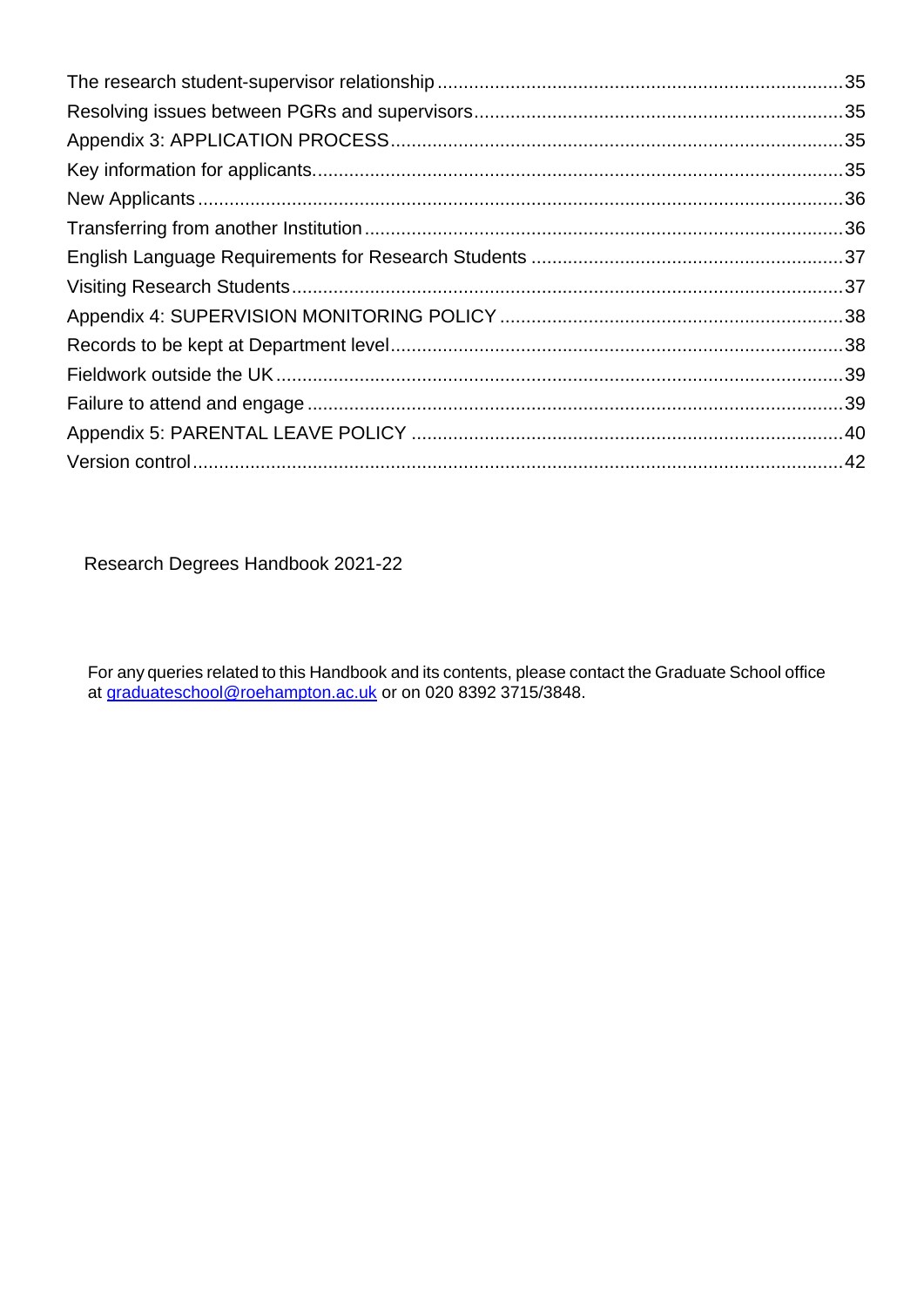#### <span id="page-4-0"></span>**INTRODUCTION**

This handbook sets out the University's standard policies and procedures relating to research degree programmes for currently registered students and current supervisors and should be read in conjunction with the Research Degree Regulations. Academic departments may stipulate additional requirements for their research students in departmental handbooks and other documentation. The [Graduate School pages](https://www.roehampton.ac.uk/graduate-school/) on the University of Roehampton website and [Graduate](https://moodle.roehampton.ac.uk/course/view.php?id=6553) School Moodle site are also useful sources of information.

We are planning to return to a campus-led approach to learning, teaching, assessment and campus life, in a safe way, throughout 2021/22. At the same time, we will be keeping some of the arrangements that students have told us worked for them, to facilitate flexible access to resources, for example, through the delivery of online research training. Please check the University's dedicated Coronavirus pages for updates on our approach to the pandemic. ht[tps://www.roehampton.ac.uk/coronavir](http://www.roehampton.ac.uk/coronavirus)us

#### <span id="page-4-1"></span>GOVERNANCE OF RESEARCH DEGREES

A series of academic staff has responsibility for research degree programmes and research student matters*. Further details are given in Appendix 2.*

#### <span id="page-4-2"></span>**ROLES**

#### <span id="page-4-3"></span>**Research Degrees Convener (RDC)**

Each academic department has a Research Degrees Convener whose role is to co-ordinate the arrangements for research students on behalf of the Head of Department.

The Research Degrees Convener is usually a qualified Director of Studies with substantial experience of research student supervision. They chair the departmental Research Student Review Board and take responsibility for items relating to research degree programmes at the Department Committee. They also represent the department on the Research Degrees Committee and Supervisors' Forum. Among other responsibilities, they will ensure that research students participate in appropriate research development activities and encourage and support the integration of research students into the research environment of the department and the University.

#### <span id="page-4-4"></span>**Head of Department**

The Head of Department has overall responsibility for the welfare and academic progress of research students in their academic department and for ensuring that the department complies with University rules, policies and codes of practice that relate to postgraduate research.

#### <span id="page-4-5"></span>**Director of the Graduate School**

<span id="page-4-6"></span>The Director of Graduate School acts with the delegated authority of the Chair of RDCom.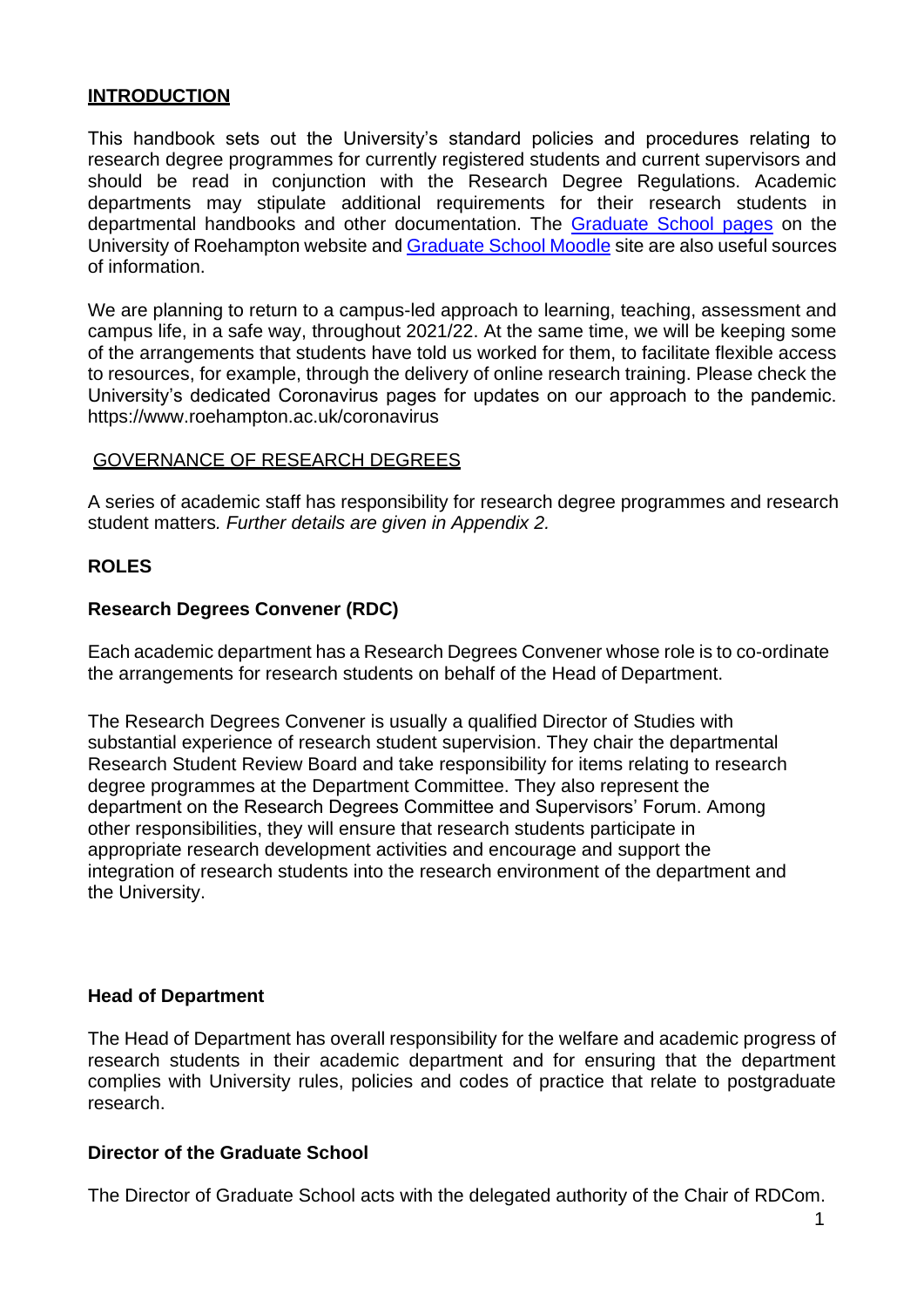They oversee the development and implementation of the rules, policies and codes of practice that relate to research degrees and research students, and of the Research Student Development Programme, as well as acting as advocate for the postgraduate research student body on University committees and other groups. They chair the Research Student and Supervisor Fora.

#### <span id="page-5-0"></span>**Associate Vice-Provost (Research and Knowledge Exchange)**

The Graduate School sits within the Research Office, which is led by the Associate Vice-Provost (Research and Knowledge Exchange). They are chair of Research Degrees Committee (RDCom).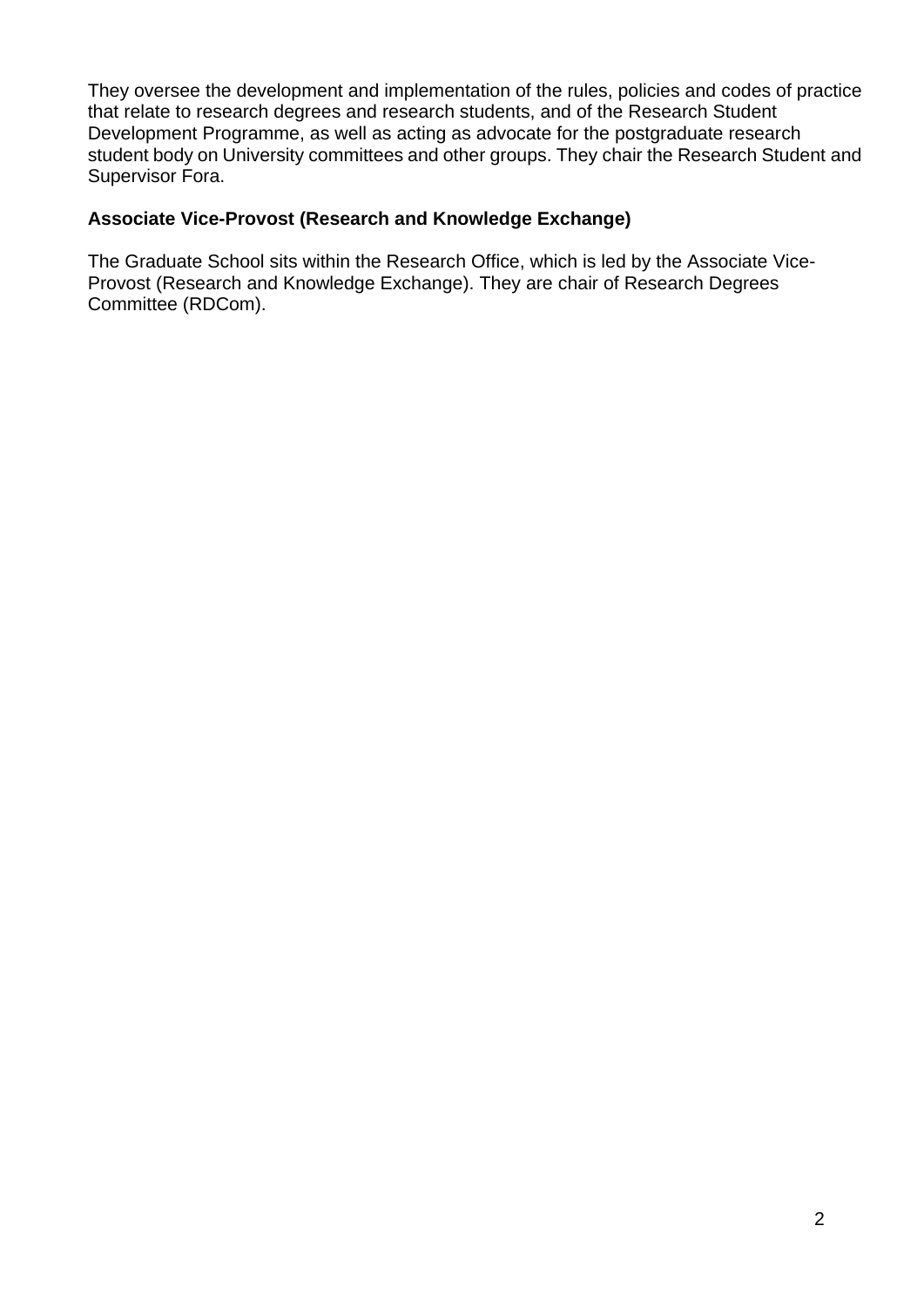#### <span id="page-6-0"></span>**University Committees Responsible for Research Students**

#### **Research Degrees Committee**

The Research Degrees Committee (RDCom) is the University-level committee which deals with research student matters, making recommendations to Senate on research degree policies and procedures, and confirming awards for and monitoring the progression of research students. In addition, RDCom is the committee which works with academic departments to support and enhance the research student experience. The committee meets four times a year. Research students are represented on RDCom by four student representatives. They are nominated by the Director of the Graduate School who will normally call for volunteers and arrange for election among research students on an annual basis.

#### <span id="page-6-1"></span>**Research Student Forum**

RDCom's decisions and recommendations are informed by discussions in the research student forum, chaired by the Director of the Graduate School. The Research Student Forum also meets four times a year and is attended by the research student representatives on RDCom.

In addition, there are positions for research student representatives, and/or for research students, on a range of University and departmental committees. Nominations are made by the Roehampton Student Union President, and interested students should make contact with them. The committees concerned include Student Senate, Senate, Research Committee, Ethics and Research Integrity Committee, and Library Committee. There is also a dedicated Student Union representative who sits on academic programme boards, and can bring issues to university-level academic committees. Please contact the Graduate School or Student Union for contactinformation.

#### <span id="page-6-2"></span>**Departmental Research Student Review Board (RSRB)**

Each department has an RSRB, chaired by the Research Degrees Convener. The Board meets four times a year in coordination with the timings of RDCom to approve research student matters delegated to the department and to make recommendations to RDCom.

#### **THE GRADUATE SCHOOL**

The Graduate School provides a central University focus for the research student community, overseeing the research student experience and supporting the training and development of both research students and research supervisors. The Graduate School supports the critical academic work of departments in providing both supervision and the wider research context. The Graduate School is supported by the departments in providing vital information in relation to student engagement and in monitoring academic progression through key doctoral milestones. It has responsibility for quality assurance on research student programmes,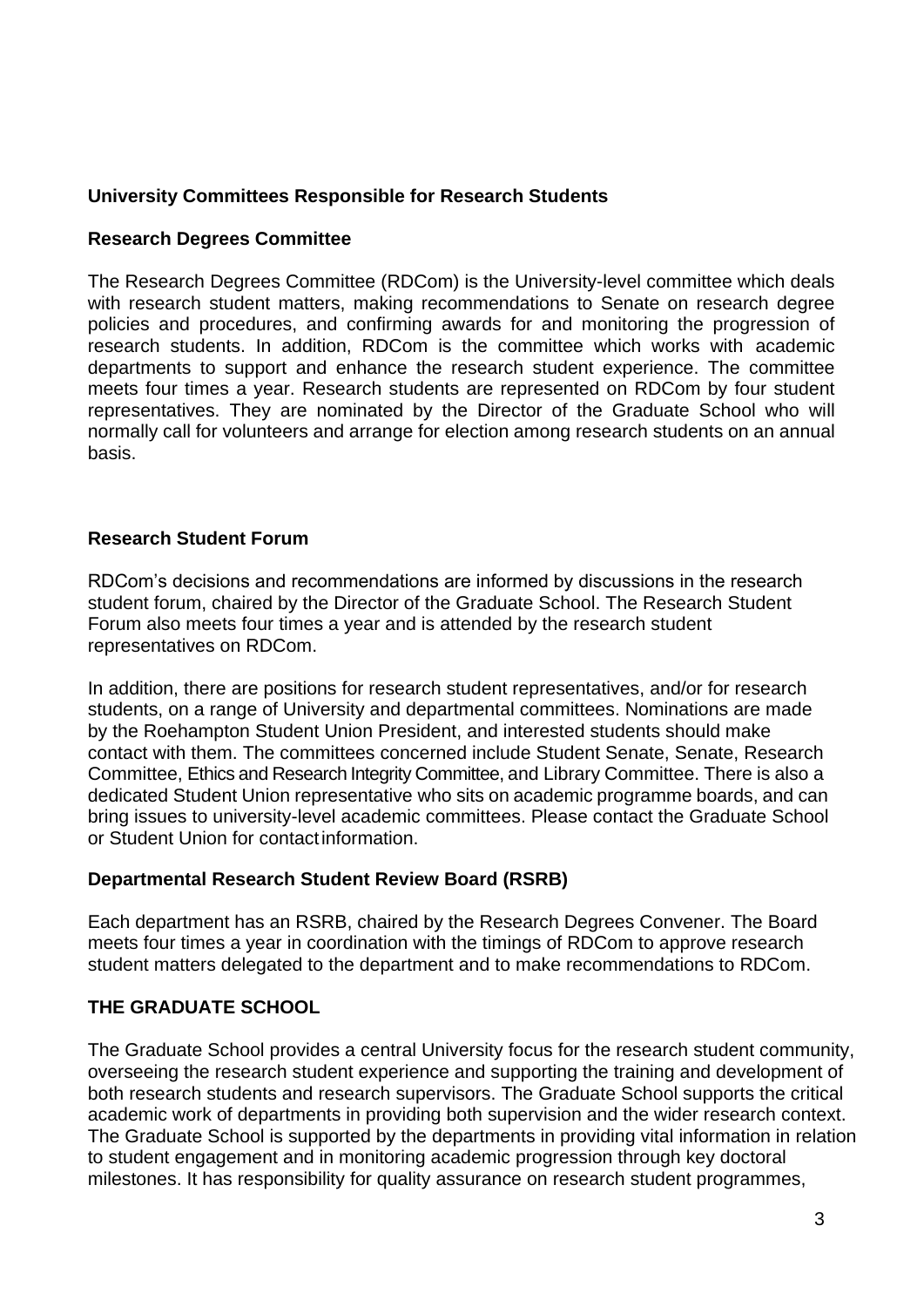scrutinising and reviewing research student policies and procedures, and confirming academic awards and outcomes. In its student-facing work, it acts as a one-stop shop to support and signpost research students from enquiry to completion. As a key part of this role, it has responsibility for data control, flow and management in relation to research students. Through induction, research student conferences and other events, social and academic, the Graduate School works to make research students feel part of the University.

The team in the Graduate School supports the examination process, as well as acting as coordinators for other queries related to central administration for research degrees and research student matters.

The Graduate School team consists of the Head of Research Office and Graduate School, the Senior Graduate School Officer and the Graduate School Administrator.

The Graduate School is located in Grove House.

Please contact the Graduate School on [Graduateschool@roehampton.ac.uk o](mailto:Graduateschool@roehampton.ac.uk)r telephone the Graduate School Administrator on 020 8392 3715

For information on RSDP, Studentships or the Doctoral Training Programmes please contact [ResearcherTraining@roehampton.ac.uk](mailto:ResearcherTraining@roehampton.ac.uk) or telephone the Senior Graduate School Officer on 020 8392 3848.

# <span id="page-7-0"></span>**STUDENT QUERIES**

Students should normally raise academic queries and concerns first with their supervisors, with the DoS having overall responsibility. Beyond the supervisory team, matters should normally next be raised with the departmental Research Degrees Convener, then the Head of Department and finally with the Director of the Graduate School.

Non-academic queries should be directed to the Graduate School in the first instance or the relevant Departmental Programme Administrator.

# <span id="page-7-1"></span>**APPEALS & COMPLAINTS**

Students who wish to raise an appeal or make a complaint should contact Roehampton Student Union in the first instance, in accordance with University guidelines. See

<https://www.roehampton.ac.uk/current-students/complaints/>

# <span id="page-7-2"></span>**1. REGISTRATION**

#### <span id="page-7-3"></span>**ENROLMENT**

Students enrol when first registering with the University, in advance of their start date on either the 1 October, 1 January or 1 April, and will then re-enrol on 1 October in each subsequent academic year. Students who first enrol in January will be charged tuition fees pro rata for the first nine months and will then be charged for a further 12 months when they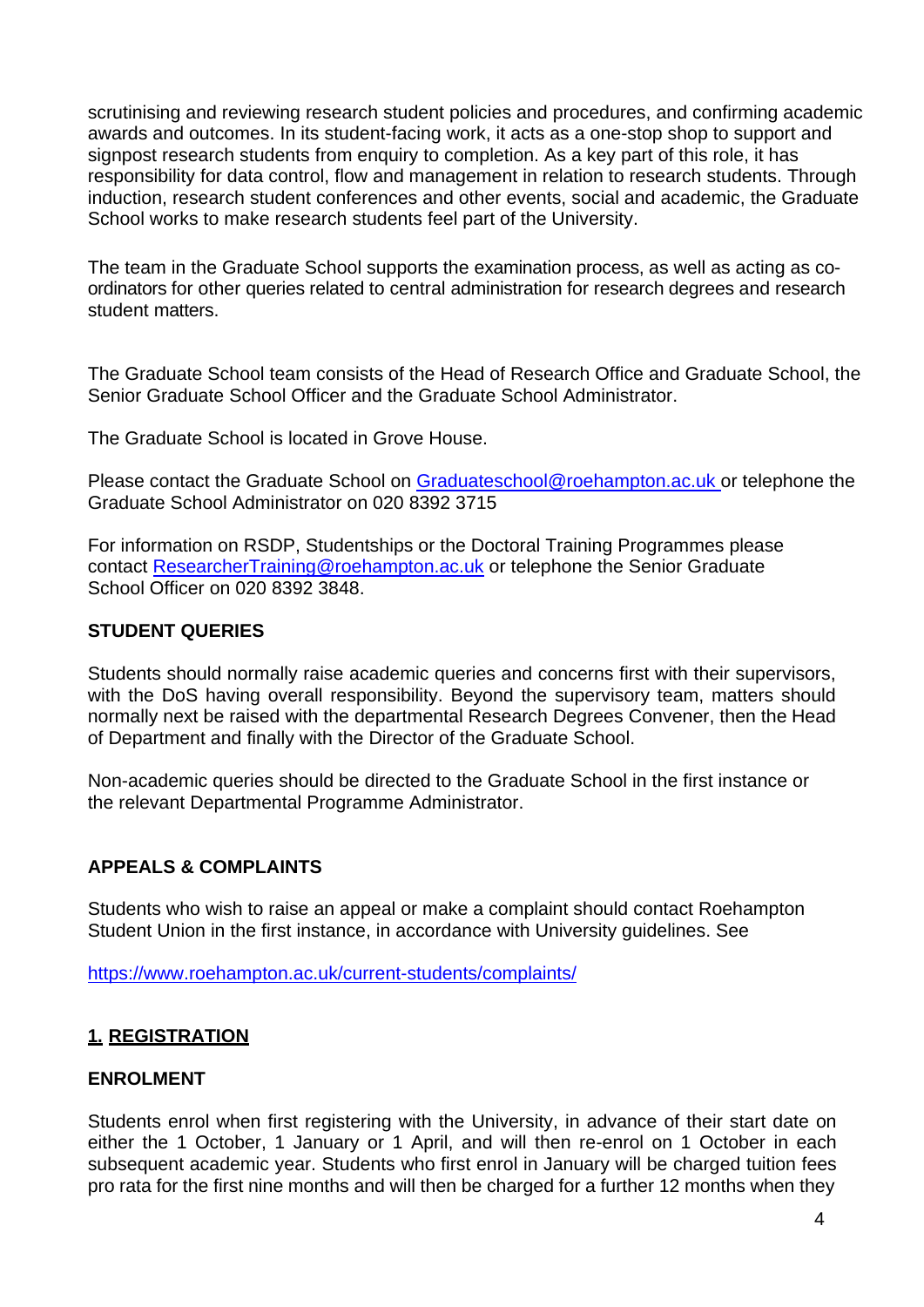re-enrol in October. Students who first enrol in April will be charged tuition fees pro rata for the first six months and will then be charged for a further 12 months when they re-enrol in October. Students will also be required to re-enrol on returning from an approved interruption of study.

Tuition fees are payable at enrolment. See [https://www.roehampton.ac.uk/graduate](https://www.roehampton.ac.uk/graduate-school/fees-and-funding/)[school/fees-and-funding/.](https://www.roehampton.ac.uk/graduate-school/fees-and-funding/) Fees may rise each year and terms and conditions apply.

Students must complete re-enrolment within one month of the start of the academic year. Students may be allowed additional time to re-enrol following consultation with, and written permission from, the Graduate School. If a student is not eligible for additional time to reenrol and/or has not made contact with the University following a final warning email, then their registration on the programme may be terminated.

Where the supervisory team comprises staff from more than one academic department, the student will be registered for administrative purposes in one department, normally that of their main supervisor.

#### <span id="page-8-0"></span>**INDUCTION**

All new research students must attend the Induction Day, shortly after registration in October, January or April. (Separate inductions are provided for students on professional doctoral programmes, organised by programme convenors.) The day will provide an introduction to: being a research student; working with supervisors; the doctoral process and the academic milestones involved; the Research Student Development Programme; key personnel and the range of support services and facilities available in the university for research students. Induction is compulsory for all new students and contributes towards the Research Student Development Programme requirements (see below).

Each department will provide induction for new research students, including an introduction to departmental personnel, support structures and facilities.

#### <span id="page-8-1"></span>**SUPERVISORY TEAM**

A student's supervisory team is usually made up of a Director of Studies and one Co-Supervisor. Exceptionally a further Co-Supervisor may be permitted. The team is initially appointed when an offer of admission onto a research degree programme is made to the student.

#### <span id="page-8-2"></span>**Director of Studies**

A student's Director of Studies (DoS) is responsible for the overall direction and development of the student's programme of research.

# <span id="page-8-3"></span>**Co-Supervisor**

Each student has at least one Co-Supervisor to work with the Director of Studies as part of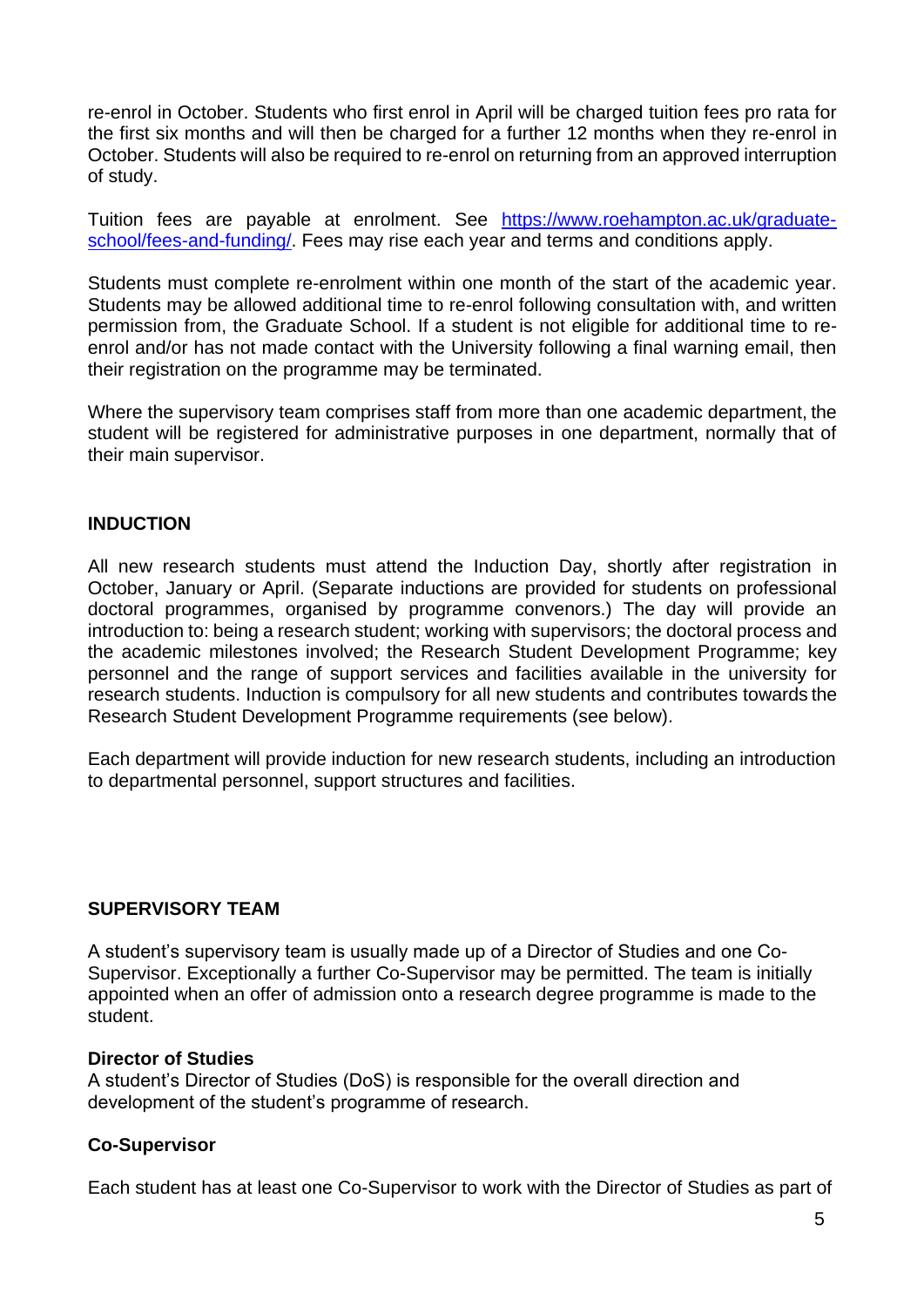the supervisory team. The Co-Supervisor brings appropriate, additional expertise and meets with the student and Director of Studies when supervisory sessions are arranged.

Exceptionally the Head of Department may seek approval from the Research Degrees Committee to appoint a Co-Supervisor from outside the University in order to bring additional expertise to the supervisory team or in order to address the needs of a fundedproject.

#### *More detail regarding appointments to the Supervisory team is given in Appendix 2.*

#### **Research students should expect to have their first supervision meeting with their new supervisory team within a month of beginning their new doctoral programme.**

#### <span id="page-9-0"></span>**ATTENDANCE REQUIREMENTS**

Every student is expected to participate fully in the research culture of their department and the University. This includes attending:

- all scheduled supervisory sessions (a minimum of 6 supervisions per year for full-time students and 4 per year for part-time students, including a minimum of 1 with the whole supervisory team). Supervisions are counted when they involve one or more supervisors and the student at the same time, either in person, or by conference call, Skype etc. Other means of communication, such as email, do not contribute to the minimum of supervisions required;
- all required elements of the Research Student Development Programme (see Section 5), and any lectures, seminars, laboratories, workshops, conferences and other events, identified as necessary by the supervisory team;
- meetings of any research centre or group to which the student belongs;
- meetings integral to the progression through doctoral milestones;
- the oral examination following the final submission of the thesis or portfolio.

Every student is required to keep in regular contact with their supervisory team and is required to attend all scheduled supervisory sessions. If for good reason a student is unable to attend a scheduled session, they must notify the members of the supervisory team in writing as far in advance as possible.

A Supervision Record should be completed on the attendance monitoring system (SEAts) for each supervisory session. Guidance on what information should be recorded on SEAts can be found in Appendix 4. This is especially important for Tier 4 visa students but university policy (see Appendix 4) requires a supervisory record for all students. The University is required by law to monitor the attendance of students who require a Tier 4 visa in order to study in the UK. Tier 4 students and their supervisors should refer to Appendix4.

A record of discussions and actions relating to the development of the research project should be kept by the supervisory team and research student.

#### <span id="page-9-1"></span>**Hours of Study and Employment**

All full-time research degree students are expected to commit to an average of a minimum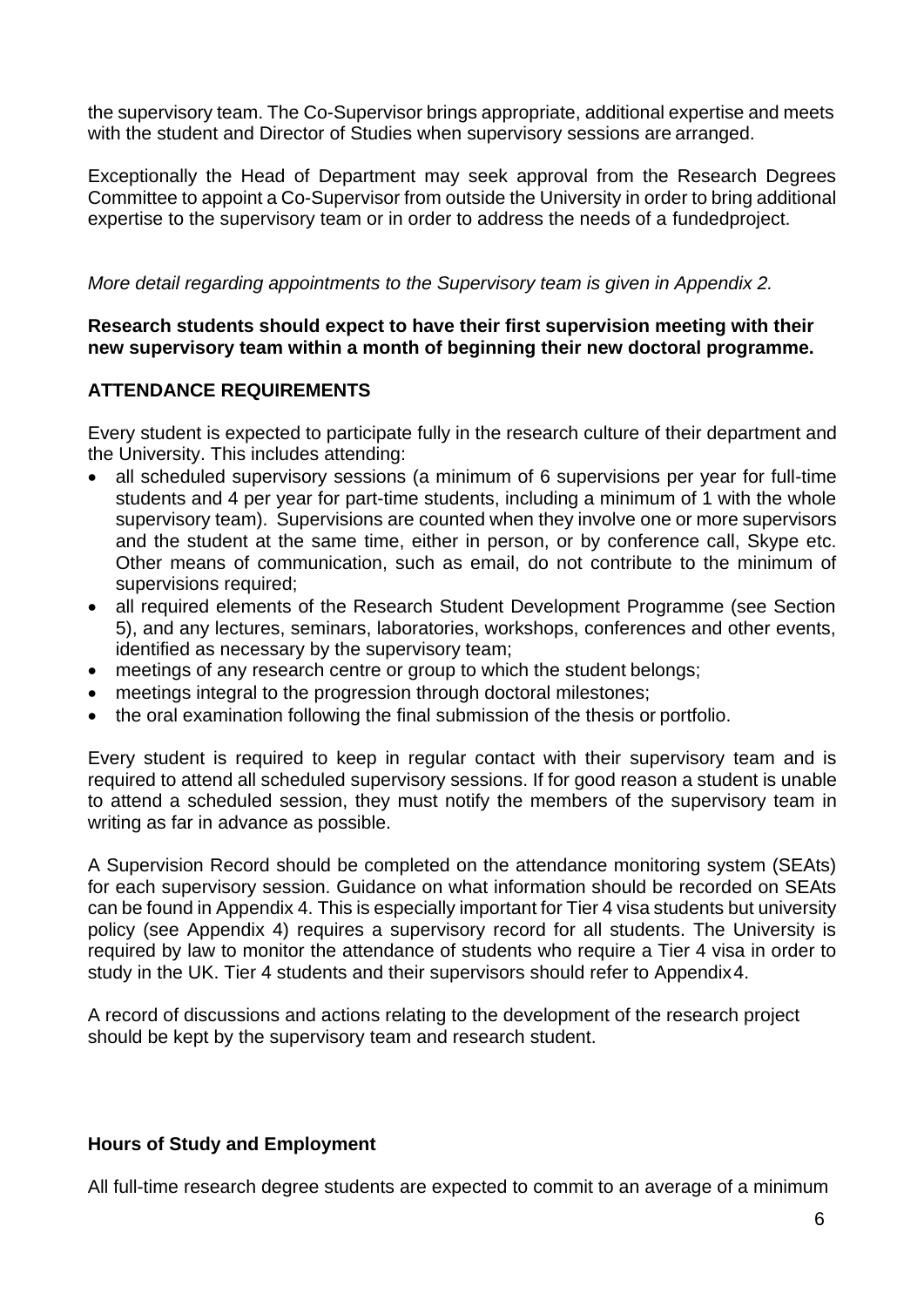of 40 hours of study per week for 40 weeks per academic year. A full-time funded student may undertake paid employment of their choosing on a part-time basis of up to a maximum of 6 hours a week, in accordance with UK Research Council guidance. Students in receipt of full bursary funding from the University will be required to work within the University for an average of n o m o r e t h a n 6 hours a week for up to 40 weeks per academic year providing teaching (including preparation time) or other assistance for their department. These students should not normally undertake any further paid work, within or outside the University.

Part time research degree students are expected to commit to an average of between 20 and 30 hours of study per week for 40 weeks per academic year. A part-time student may undertake paid employment which does not conflict with this requirement.

Departments should monitor work being carried out on their behalf by students in receipt of a full bursary. Supervisory teams should advise students who may need to change their mode of study in order to ensure that they are free to work in line with University guidelines.

#### <span id="page-10-0"></span>**Minimum and Maximum Periods of Study**

The minimum and maximum periods of study for programmes leading to the degrees of Master of Philosophy and Doctor of Philosophy, including the PhD on the basis of published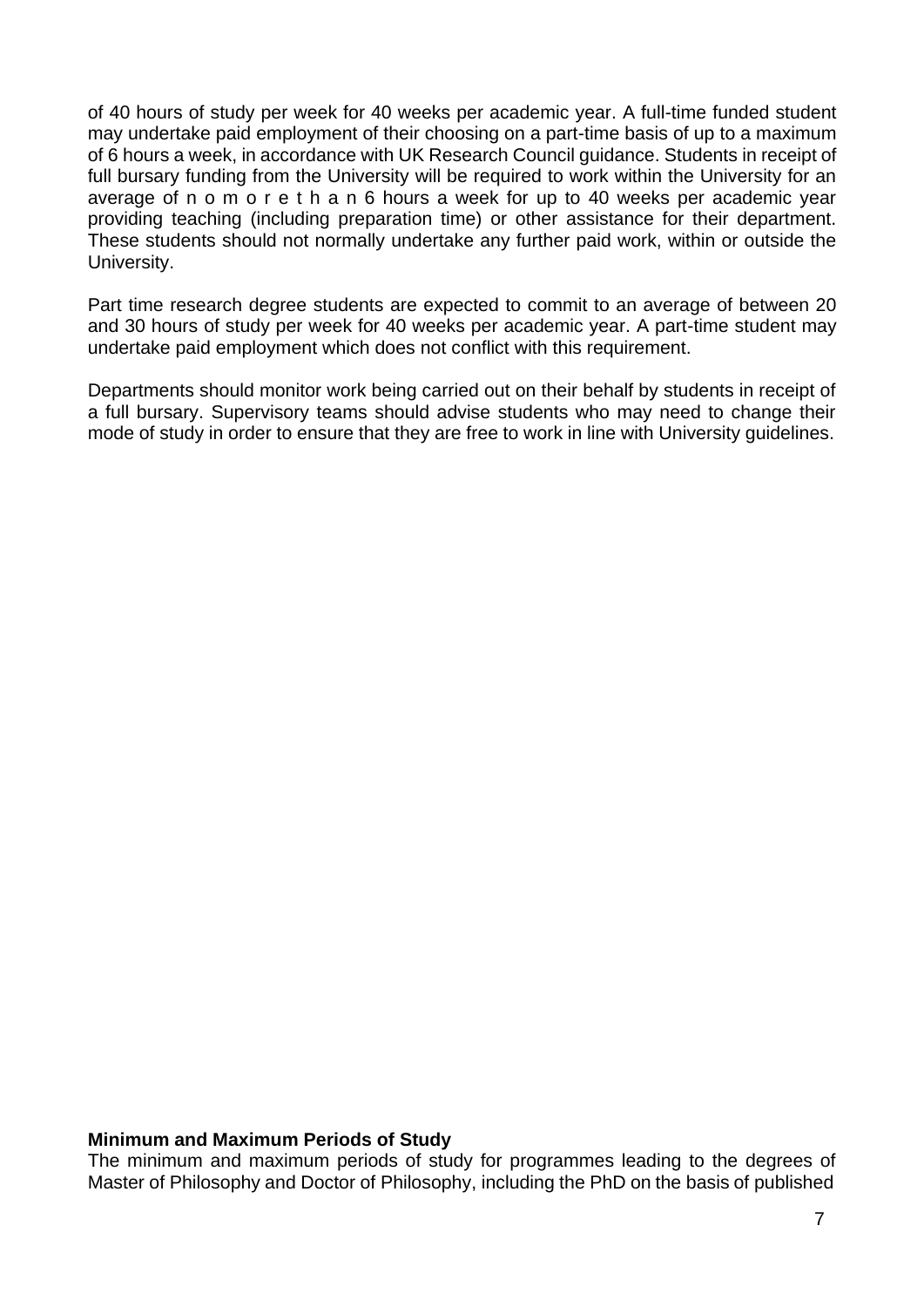works, are as set out in Section 9 of the Research Degrees Regulations:

| Programme                                                            | <b>Full-time</b> |                | <b>Part-time</b>                                                                                                                                                               |                                                                                                                                                                                 |
|----------------------------------------------------------------------|------------------|----------------|--------------------------------------------------------------------------------------------------------------------------------------------------------------------------------|---------------------------------------------------------------------------------------------------------------------------------------------------------------------------------|
|                                                                      | <b>Minimum</b>   | <b>Maximum</b> | <b>Minimum</b>                                                                                                                                                                 | <b>Maximum</b>                                                                                                                                                                  |
| MPhil (only)                                                         | 21 months        | 36 months      | 33 months                                                                                                                                                                      | 48 months                                                                                                                                                                       |
| PhD                                                                  | 33 months        | 48 months      | 45 months                                                                                                                                                                      | 84 months                                                                                                                                                                       |
| PhD (registered<br>October 2019 onwards)                             | 33 months        | 48 months      | 45 months                                                                                                                                                                      | 72 months                                                                                                                                                                       |
| PhD (Professional)<br>Education                                      | 36 months        | 48 months      | 48 months                                                                                                                                                                      | 84 months                                                                                                                                                                       |
| DTh in Practical<br>Theology (research<br>element only)              | 21 months        | 36 months      | 33 months                                                                                                                                                                      | 60 months                                                                                                                                                                       |
| <b>PsychD Forensic</b><br>Psychology                                 | N/A              | N/A            | 36 months                                                                                                                                                                      | 60 months                                                                                                                                                                       |
| EdD (whole<br>programme)                                             | N/A              | N/A            | 60 months                                                                                                                                                                      | 72 months                                                                                                                                                                       |
| <b>PsychD Counselling</b><br>Psychology (whole<br>programme)         | 36 months        | 36 months      | 48 months                                                                                                                                                                      | 72 months                                                                                                                                                                       |
| Research element only                                                |                  | 24 months      | 36 months                                                                                                                                                                      | 48 months                                                                                                                                                                       |
| <b>PsychD</b><br>Psychotherapy &<br>Counselling (whole<br>programme) | N/A              | N/A            | 36 months<br>taught plus 36<br>months<br>research (with<br>award of<br>MSc);<br><b>OR</b><br>36 months<br>taught plus 24<br>months<br>research<br>(without<br>award of<br>MSc) | 36 months<br>taught plus 36<br>months<br>research (with)<br>award of<br>MSc);<br><b>OR</b><br>36 months<br>taught plus 24<br>months<br>research<br>(without<br>award of<br>MSc) |

Students must complete the minimum period of study before they may submit the final thesis or portfolio for examination. A student who is granted credit transfer in respect of part of the taught element of a Professional Doctorate will be granted exemption from the corresponding part of the minimum period of study. Not all Professional Doctorates make provision for credit transfer in this way (see the [academic regulations for the relevant](https://www.roehampton.ac.uk/corporate-information/quality-and-standards/academic-regulations/) [programme\).](https://www.roehampton.ac.uk/corporate-information/quality-and-standards/academic-regulations/)

Students must submit the final thesis or portfolio for examination within the maximum period of study; otherwise, their registration on the programme may be terminated. Extensions to the maximum period of study should be made well in advance (see Section 4).

# <span id="page-11-0"></span>**Expiry of End Date**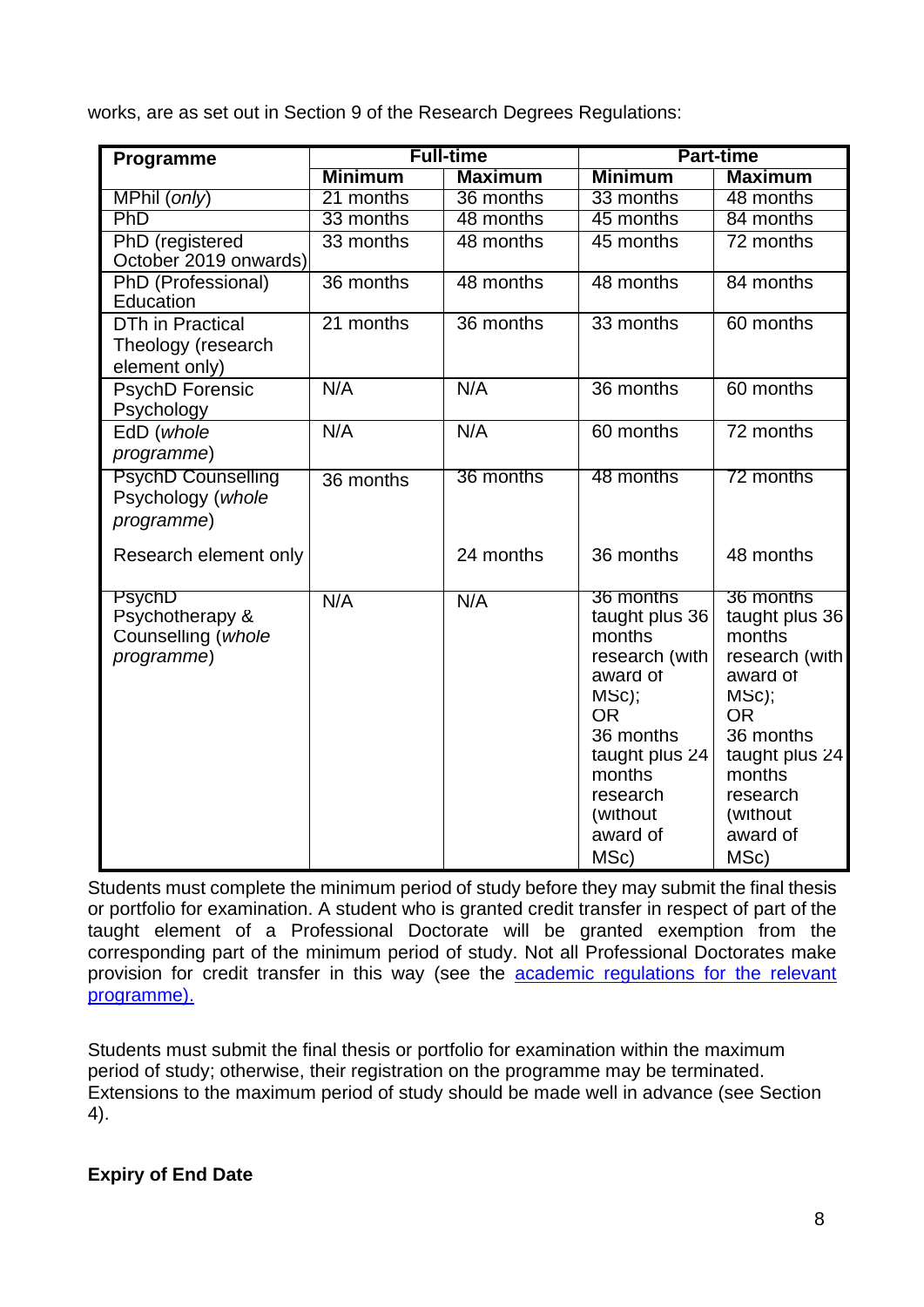If a student's end date has been reached and the thesis has not yet been submitted then an extension should be applied for, otherwise the student's status will be automatically changed to *programme suspended* immediately following their end date expiry. If a student subsequently submits an application (RDCom6) to extend their registration then they will be made registered – see Section 4. If a student has not submitted an application to extend their registration within one month of their end date expiry then their registration on the programme may be terminated.

In circumstances where a student's registration on the programme has been cancelled for the reasons outlined above, the decision may be reversed and they may be allowed to return to their studies:

- If it has been less than three months since the student's registration was cancelled, then the decision may be reversed by the Graduate School.
- If it has been more than three months since the student's registration was cancelled, then the student may be required to request permission from the Research Degrees Committee via their department Research Student Review Board, to return.
- If a considerable amount of time has lapsed without contact then the student may be required to reapply via the admissions process.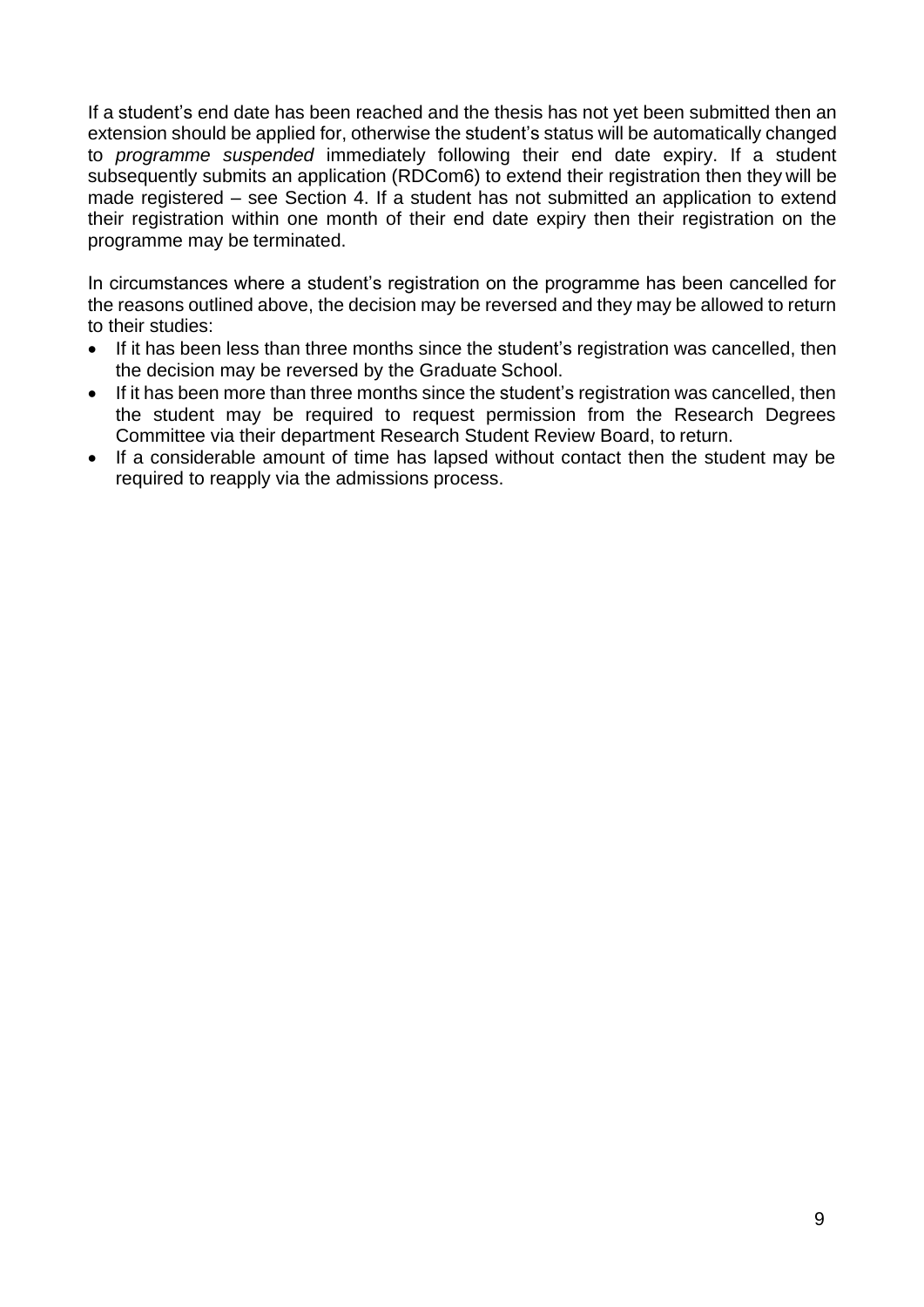# <span id="page-13-0"></span>**2. DOCTORAL MILESTONES AND PROGRESSION**

All student applications to departmental Research Student Review Boards should be progressed within one month from the point of submission to the Department Office.

#### <span id="page-13-1"></span>**DOCTORAL MILESTONES**

There are two formal doctoral milestones for current doctoral students on the MPhil/PhD or Professional Doctorate programmes. For students registering from October 2019 onwards, there are three formal doctoral milestones. Candidates for the PhD by Published Works or who transferred directly onto the PhD programme and completed equivalent milestones elsewhere, are not required to undergo these processes. Training sessions are offered as part of the Research Student Development Programme each term for each doctoral milestone and the viva process. These can be booked via the Graduate School [Moodle](https://moodle.roehampton.ac.uk/course/view.php?id=6553) site.

# <span id="page-13-3"></span><span id="page-13-2"></span>**For students registered before October 2019 Project Confirmation (RDCom2)**

Students work on their project confirmation application with their supervisors from the start of their registration. This is the process of detailed planning and development of the proposed research project, both theoretically and practically (see Section 12 of the Research Degree Regulations). The purpose of the project confirmation process is to ensure that each student identifies in detail at an early stage in the programme of study an adequate project of research with the potential to satisfy the requirements for the intended award within the normal period of study, and an appropriate plan to carry it out. Other considerations at this stage include ensuring that appropriate supervisory arrangements are in place, clarifying the nature of any performance- or practice-based research that is intended to form part of the final submission and the format in which it will be submitted, and proposing any case for a final submission in a language other than English.

Students must apply (using form RDCom2) for project confirmation within not more than 9 months of full-time study, or 12 months of part-time study and must achieve project confirmation before undertaking any significant research. Applications for project confirmation are considered by the Research Student Review Board in the student's department against the following criteria:

- the intended contribution of the research and the extent of the student's knowledge of the area and of the context for the proposed research;
- the suitability of the proposed techniques of academic enquiry and the feasibility and adequacy of the plans to carry them out;
- the evidence that the student is engaging in scholarship at the required level and is able to present their work in an appropriate form;
- the realistic expectation that the project can be supported appropriately and completed within the normal period of study.

The Research Student Review Board may confirm the project; confirm the project subject to ethical approval, or turn down the application, and if the project is not confirmed, will provide feedback. If a student does not achieve project confirmation on the first attempt, they will be given one further opportunity to submit a revised application within three months. If a student does not achieve project confirmation after two attempts, or does not submit an application within the deadline, their registration on the programme will be terminated.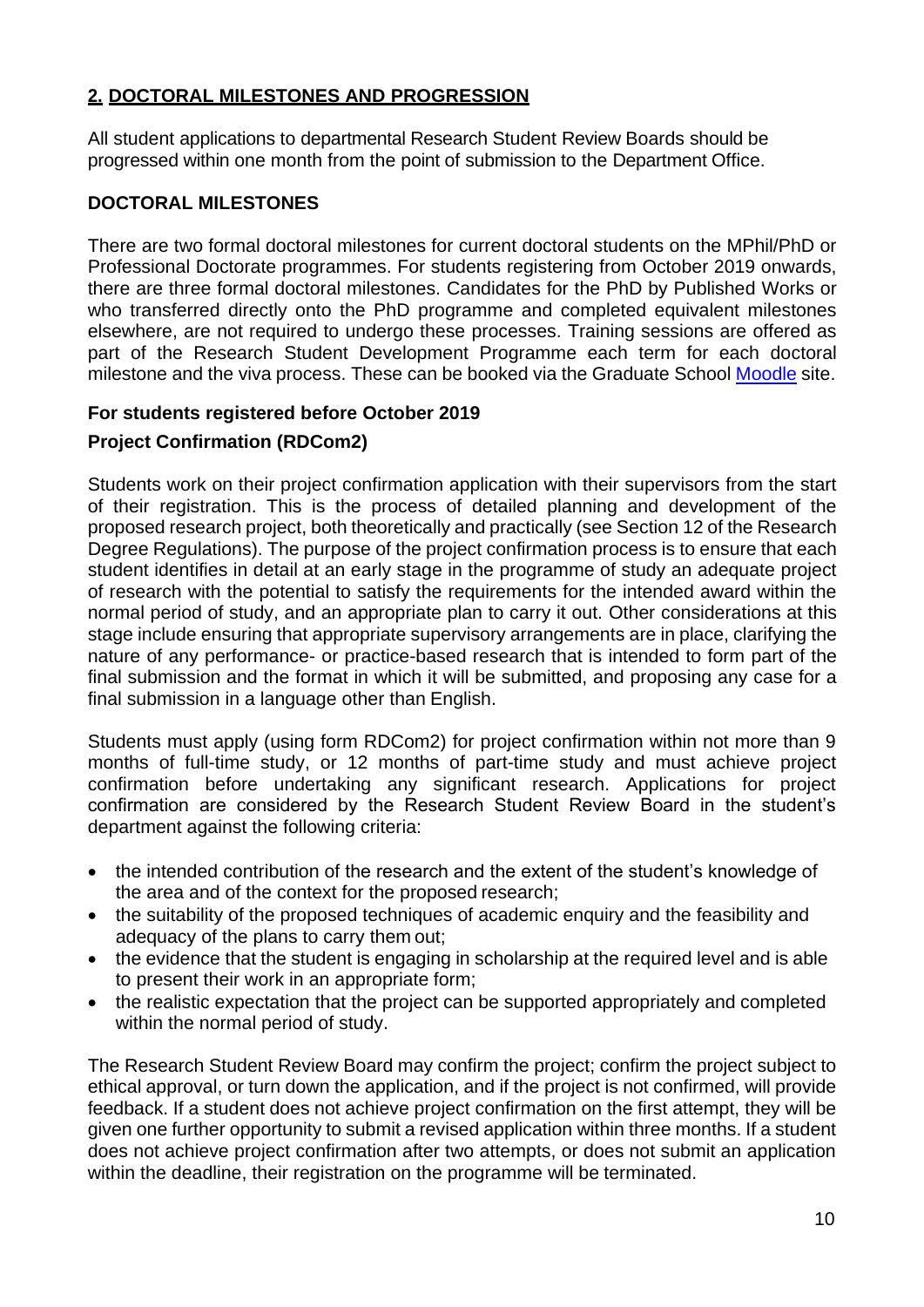# <span id="page-14-0"></span>**Upgrade/progression (RDCom3)**

Students who are registered for the degree of Master of Philosophy and who wish to transfer to the degree of Doctor of Philosophy, or those registered on some Professional Doctorate programmes, must successfully complete the upgrade/progression process (see Section 13 of the Research Degree Regulations). It is the responsibility of the Director of Studies, in consultation with the Co-Supervisor(s), to advise students when they have reached the appropriate stage to submit an application. However, full-time students should normally apply halfway through their second year of study, and part-time students halfway through their third year of study. The upgrade, if approved, is backdated to the date of the student's initial registration on the programme.

The purpose of the upgrade process for MPhil/PhD students is to determine whether a student who has registered initially for the degree of Master of Philosophy should be permitted to undertake further study with the aim of submitting work for a doctoral degree. Applications are considered against the following criteria:

- evidence from the work which has been undertaken and the plan of work which remains to be done that the project has the potential to meet the requirements for the final submission for the degree of Doctor of Philosophy, or Professional Doctorate, including the intended contribution of the research and its scope for originality;
- evidence demonstrating the student's ability to sustain work and scholarly writing at doctoral level;
- the adequacy of progress to date with the programme of work and the suitability of any adjustments made to the project, including steps taken to address any problems which have been encountered;
- evidence that the plan of work which remains to be done can realistically be achieved within the normal period of study;
- the suitability of the plan for the format of the final submission.

The student's application (using form RDCom3) must include supporting evidence, as follows:

- a significant piece of scholarly work produced by the student, such as a draft chapter for the final submission of approximately 10000 words in length, or in the case of a student who is undertaking performance- or practice-based research a combined submission of scholarly writing and creative work in the ratio which has been agreed at the point of project confirmation;
- a written account of work that has been undertaken and a plan of work that remains to be done, including a plan for the format of the final submission (2000 words).

The Research Student Review Board in the student's department will convene an upgrade panel, comprising two independent assessors who are not members of the student's supervisory team to consider the application. The upgrade panel will interview the student as part of the decision-making process before making its recommendation to the Research Student Review Board. With the student's approval, supervisors are permitted to attend the upgrade interview but not to actively participate in it.

The Research Student Review Board may approve the upgrade without conditions or turn down the application, and if the upgrade is not approved, will provide feedback. If a student does not achieve the upgrade on the first attempt, they will be given one further opportunity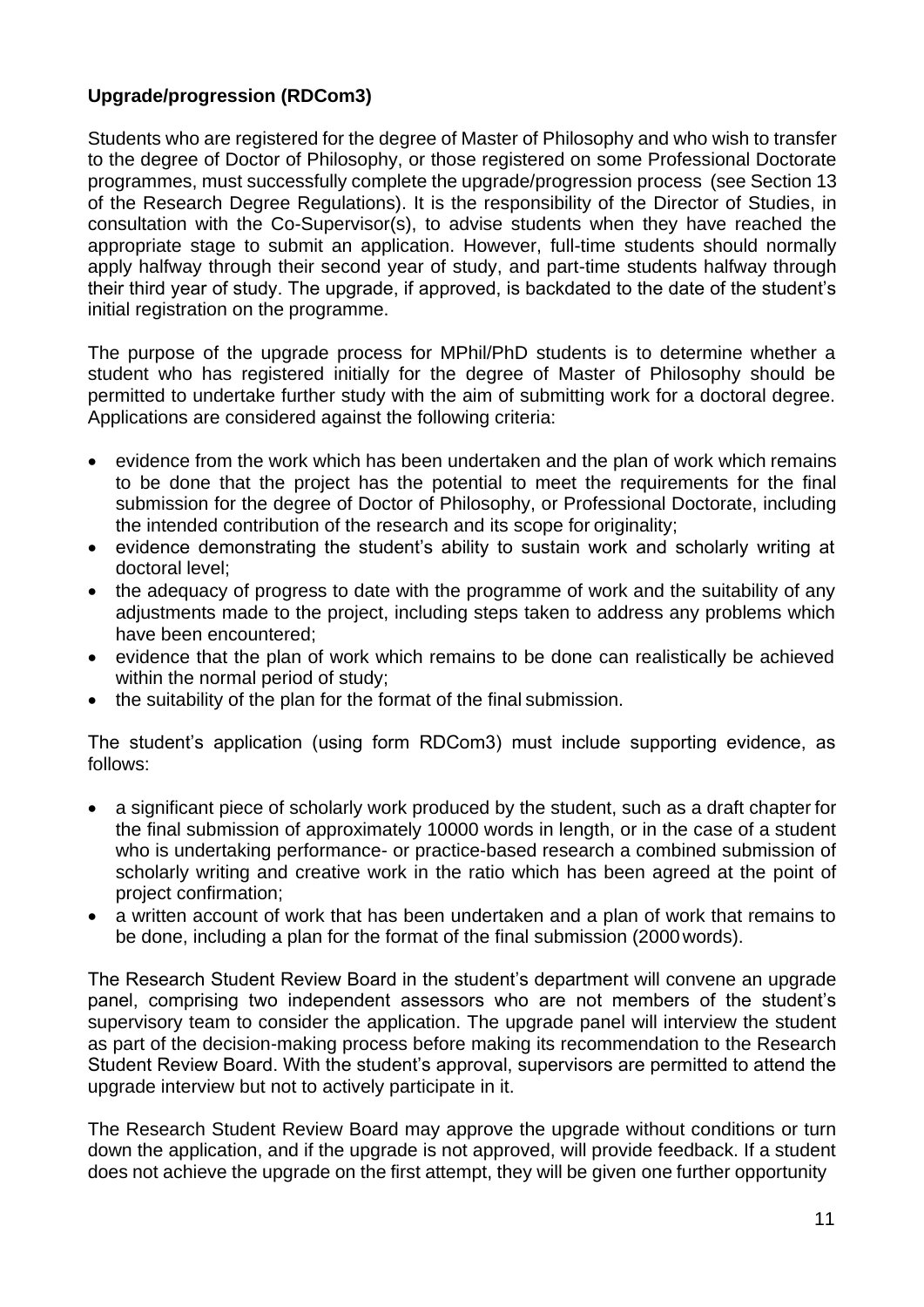to submit a revised application within three months. If a student does not achieve the upgrade after two attempts, or does not submit an application within the deadline they will remain registered for the degree of Master of Philosophy.

A student may ask the members of the upgrade panel and the Research Student Review Board to consider any circumstances which may have affected their performance since initial registration, under the provisions of the board to review any reasonable adjustments which have been made and to take further action if appropriate.

[https://www.roehampton.ac.uk/globalassets/documents/corporate](https://www.roehampton.ac.uk/globalassets/documents/corporate-information/policies/mitigating-circumstances-policy-2019.pdf)[information/policies/mitigating-circumstances-policy-2019.pdf](https://www.roehampton.ac.uk/globalassets/documents/corporate-information/policies/mitigating-circumstances-policy-2019.pdf)

A student who has achieved the upgrade may transfer back to the degree of Master of Philosophy (form RDCom3a) at any time up to the date of entry for the final examination, in which case the Research Degrees Committee will clarify the period of study and any deadlines or other conditions that apply.

Students on Professional Doctoral programmes are advised to consult their programme regulations and/or with their programme convenors for details of the RDCom3 as it operates on their programme.

# <span id="page-15-0"></span>**Transfer to Writing-up Status (RDCom9)**

When PhD students are in the final stages of their programme and completing their thesis, they may apply to transfer to writing-up status for a period of up to one year, when they will not be required to pay tuition fees.

Students on writing up status are still fully registered students with full access to supervision and university and department resources.

Students wishing to transfer to writing-up status must:

- have the support of their supervisors and the approval of their Head of Department;
- not have an outstanding formal warning under the Cause for Concern Procedure;
- have successfully completed at least three years full-time study, or four years part-time study;
- have successfully upgraded to doctoral status;
- not have any outstanding tuition fees to pay.

Students who have transferred their registration from another institution to Roehampton can apply to transfer to writing-up status if they have completed in total the registration period normally required to qualify for writing-up status and have been registered with the University of Roehampton for at least one year full-time or 1.5 years part-time.

Students on writing-up status are expected to submit within the maximum period of registration. If an extension to the maximum period of registration is required, the student will be returned to normal registration status and will be required to pay fees at the relevant full- or part-time rate for any additional periods of study. Sponsorship and other financial support arrangements may be reviewed in the case of an extension to the maximum period of registration.

Students wishing to transfer to writing-up status must submit an *Application for Transfer to Writing-up Status* (form RDCom9) to the Graduate School, copying in the departmental Research Degrees Convenor. If agreed, the transfer will normally be effective from the first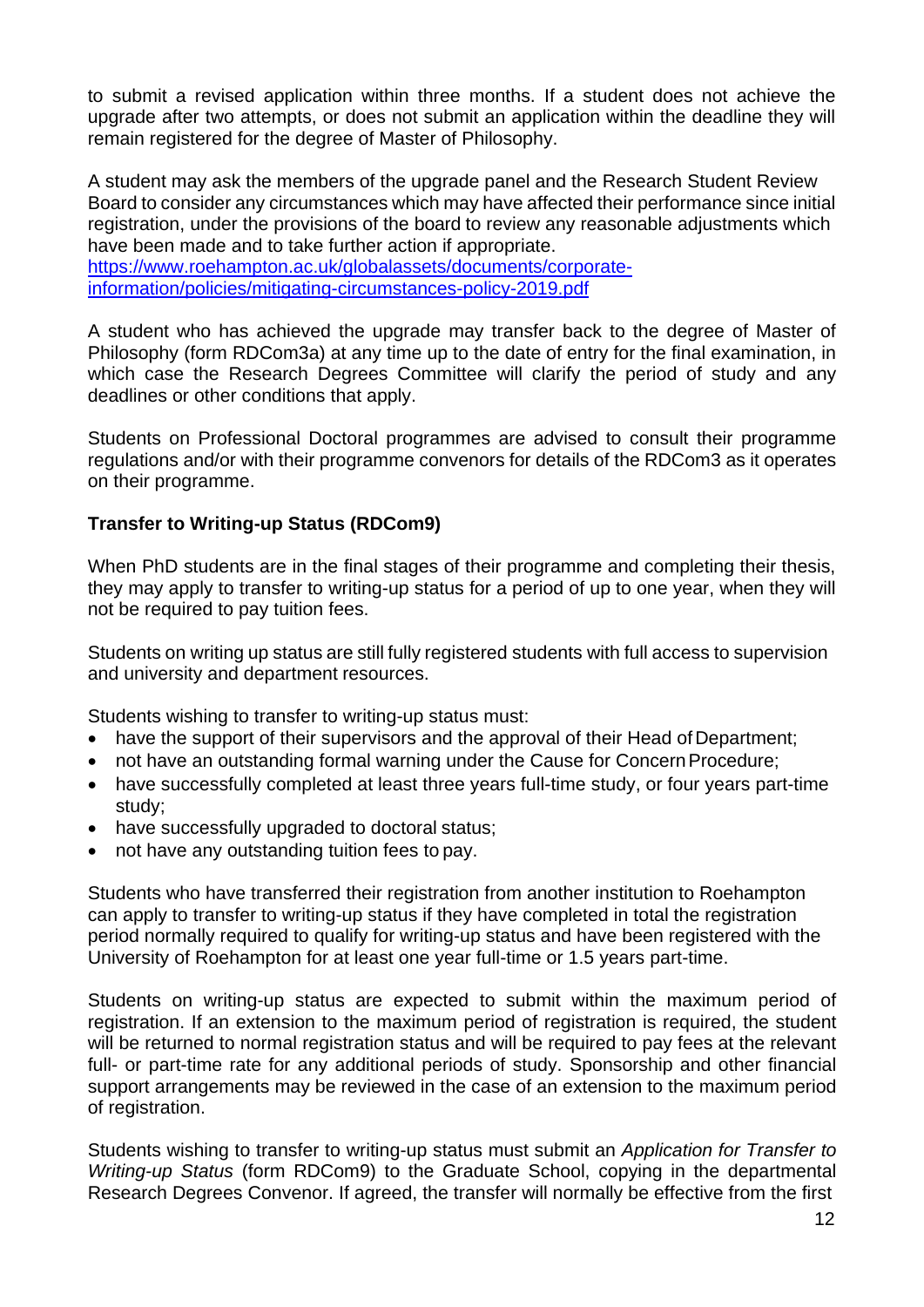day of the next month following approval. It is recommended that students seek advice (from their

Sponsor) on any implications for their funding or leave to remain in the UK before applying for a transfer.

# <span id="page-16-0"></span>**Guidelines on transfer to Writing-Up status:**

#### PhD Programmes

**FT** students who are registered for the PhD award may apply for writing up status to cover **12 months' registration on the following conditions:** 

- Successful transition through RDCom3
- No record of cause for concern
- No outstanding debts
- Completion of **3 years'** full time study

**PT** students who are registered for the PhD award and who enrolled on the programme **before 1st October 2016** may apply for writing up status to cover **12 months'** registration on the following conditions:

- Successful transition through RDCom3
- No record of cause for concern
- No outstanding debts
- Completion of **4 years'** part time study

**PT** students who are registered for the PhD award and who enrolled on the programme after 1st October 2016 may apply for writing up status to cover **12 months'** registration on the following conditions:

- Successful transition through RDCom3<br>- No record of cause for concern
- No record of cause for concern
- No outstanding debts
- Completion of **5 years'** part time study

#### Professional Doctorate Programmes

Students on Professional Doctorate Programmes are advised to consult the regulations for their specific programmes regarding eligibility for writing-up status.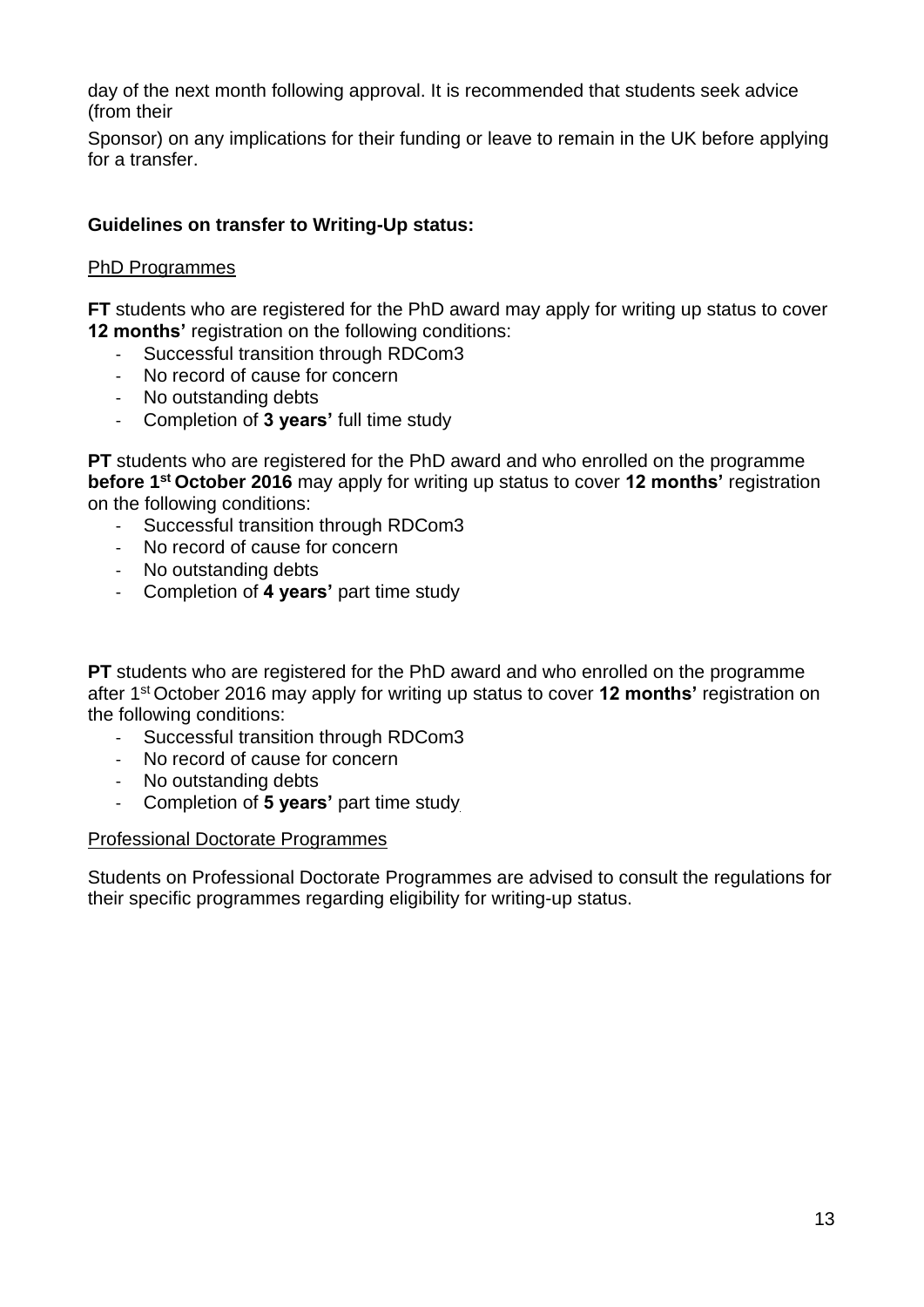#### <span id="page-17-0"></span>**For students registered from October 2019 onwards**

# <span id="page-17-1"></span>**Project Confirmation (RDCom2)**

Students work on their project confirmation application with their supervisors from the start of their registration. This is the process of detailed planning and development of the proposed research project, both theoretically and practically (see Section 12 of the Research Degree Regulations). The purpose of the project confirmation process is to ensure that each student identifies in detail at an early stage in the programme of study an adequate project of research with the potential to satisfy the requirements for the intended award within the normal period of study, and an appropriate plan to carry it out. Other considerations at this stage include ensuring that appropriate supervisory arrangements are in place, clarifying the nature of any performance- or practice-based research that is intended to form part of the final submission and the format in which it will be submitted, and proposing any case for a final submission in a language other than English.

Students must apply (using form RDCom2) for project confirmation within 6months of initial registration, or 9 months if part-time and must achieve project confirmation before undertaking any significant research. Applications for project confirmation are considered by the Research Student Review Board in the student's department against the following criteria:

- the intended contribution of the research and the extent of the student's knowledge of the area and of the context for the proposed research;
- the suitability of the proposed techniques of academic enquiry and the feasibility and adequacy of the plans to carry them out;
- the evidence that the student is engaging in scholarship at the required level and is able to present their work in an appropriate form;
- the realistic expectation that the project can be supported appropriately and completed within the normal period of study.

The Research Student Review Board may confirm the project; confirm the project subject to ethical approval, or turn down the application, and if the project is not confirmed, will provide feedback. If a student does not achieve project confirmation on the first attempt, they will be given one further opportunity to submit a revised application within three months. If a student does not achieve project confirmation after two attempts, or does not submit an application within the deadline, their registration on the programme will be terminated.

# <span id="page-17-2"></span>**Progression Review (RDCom3)**

The purpose of the progression review process for research students is to determine whether the student is ready to proceed to the submission of a doctoral thesis. Full-time students should submit their progression review documentation no later than 18 months from initial registration, and part-time students 30 months from initial registration. Applications are considered against the following criteria:

• evidence from the work which has been undertaken and the plan of work which remains to be done that the project has the potential to meet the requirements for the final submission for the degree of Doctor of Philosophy, or Professional Doctorate, including the intended contribution of the research and its scope for originality;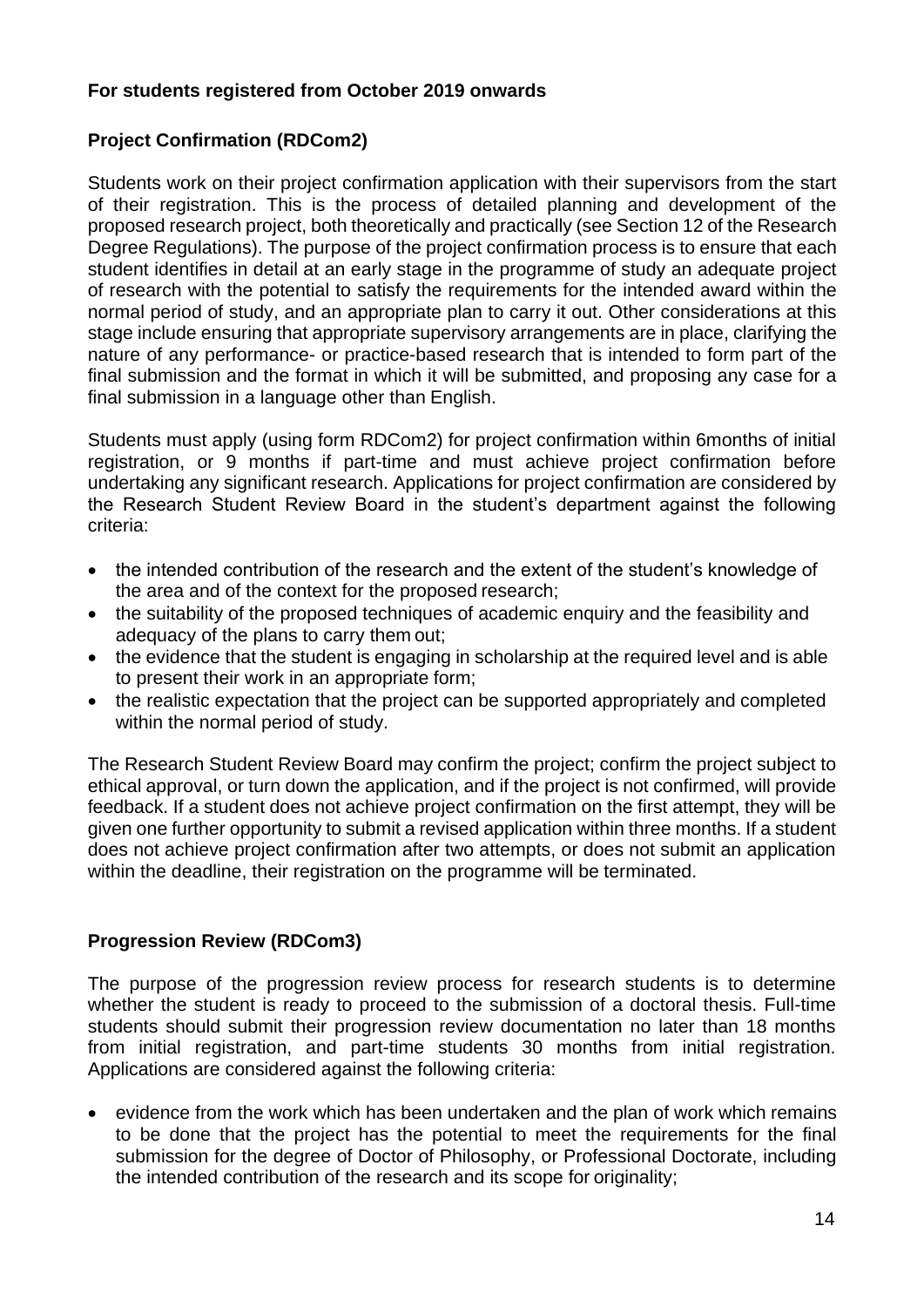- evidence demonstrating the student's ability to sustain work and scholarly writing at doctoral level;
- the adequacy of progress to date with the programme of work and the suitability of any adjustments made to the project, including steps taken to address any problems which have been encountered;
- evidence that the plan of work which remains to be done can realistically be achieved within the normal period of study;
- the suitability of the plan for the format of the final submission.

The student's application (using the Progression Review form) must include supporting evidence, as follows:

- a significant piece of scholarly work produced by the student, such as a draft chapter for the final submission of approximately 8000 words in length, or in the case of a student who is undertaking performance- or practice-based research a combined submission of scholarly writing and creative work in the ratio which has been agreed at the point of project confirmation;
- a written account of work that has been undertaken and a plan of work that remains to be done, including a plan for the format of the final submission (2000 words).

The Research Student Review Board in the student's department will convene a progression review panel, comprising two independent assessors who are not members of the student's supervisory team to consider the application. The progression review panel will interview the student as part of the decision-making process before making its recommendation to the Research Student Review Board. With the student's approval, supervisors are permitted to attend the progression review interview but not to actively participate in it.

The Research Student Review Board may approve the progression review without conditions or turn down the application, and if the progression review is not approved, will provide feedback. If a student does not achieve the progression review on the first attempt, they will be given one further opportunity to submit a revised application within three months. If a student does not achieve the progression review after two attempts, or does not submit an application within the deadline they may be recommended to be registered for the degree of Master of Philosophy or programme terminated.

A student may ask the members of the progression review panel and the Research Student Review Board to consider any circumstances which may have affected their performance since initial registration, under the provisions of the [Mitigating Circumstances Policy.](https://www.roehampton.ac.uk/globalassets/documents/corporate-information/policies/mitigating-circumstances-policy-2019.pdf) If the student has a disability or impairment, they may ask the Research Student Review Board to review any reasonable adjustments which have been made and to take further action if appropriate.

Students on professional doctoral programmes are advised to consult their programme regulations and/or with their programme convenors for details of the RDCom3 as it operates on their programme.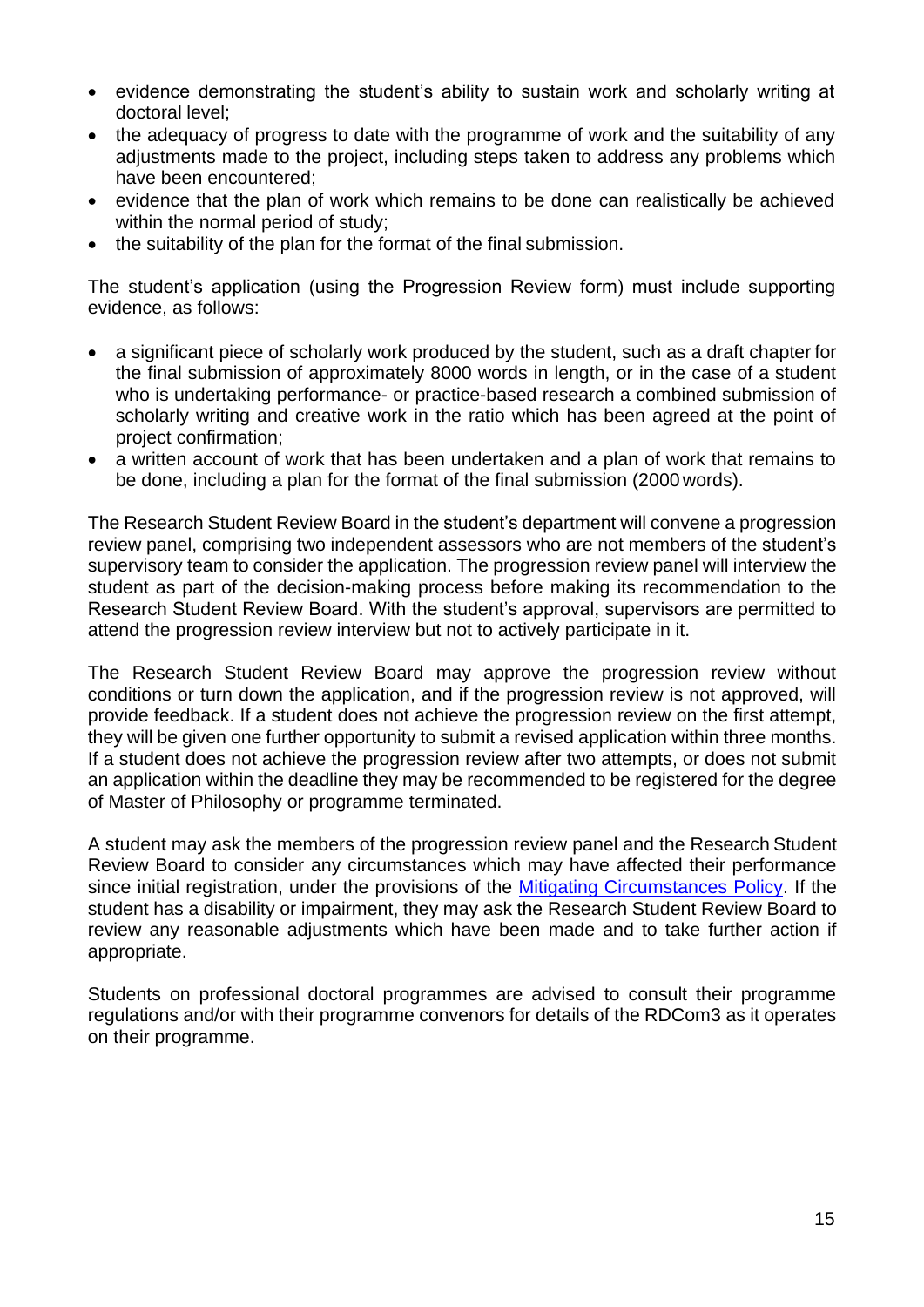# **Completion Review (RDCom11)**

Completion status is a 12-month period during which the student is expected to complete their programme of study. Students under completion status will not be expected to pay fees.

Research students who submit their doctoral thesis within three years of full-time study, or five years of part-time study, will be moved to 'completion status' at the end of their third year (or fifth if part time). Research students under completion status will continue to receive supervision and have access to university resources but will not pay fees for a period of 12 months.

Research students who have not submitted their doctoral thesis within three years of initial registration or within five years in the case of part-time students must undergo completion review. Students submitting a completion review do not need to complete an annual progress review.

The student's departmental Research Student Review Board will assess the student's readiness to complete their studies within their normal period of registration on the basis of:

- i) A 'completion plan' consisting of a written account of no more than 2000 words of the work that has been undertaken and plan for successful completion within their period of registration
- ii) A report from the supervisory team evaluating the feasibility of the student's completion plan

The Research Student Review Board will decide either:

- i) To approve the completion plan, in which case the student will be moved to'completion status'
- ii) Not to approve the plan, in which case the student's fee status will remain unchanged.

If the Research Student Review Board decides to approve the plan, the student will be moved to completion status.

If the Research Student Review Board decides not to approve the plan, the student will remain under their normal period of registration and fee status.

Any research student who exceeds their normal period of registration or does not complete within the period of 'completion status' will need to apply for an extension to their registration as detailed in Section 9 of the academic regulations.

#### <span id="page-19-0"></span>**Progression Monitoring and Review**

Formal monitoring of student progress on research degree programmes and the research component of Professional Doctorate programmes is undertaken during May and June each year and is recorded on the Annual Progress Report form. Wherever possible, the Report should be discussed and completed at a meeting of the student and the full supervisory team. The weighting of supervisory responsibility for the next academic year is agreed at this meeting and specified on the report form. Students and the members of the supervisory team are collectively responsible for the timely completion and return of their respective sections of the Report. The Director of Studies is responsible for ensuring that all sections of the Report are returned to the department office for the Research Degrees Convener by the deadline. A student who does not contribute fully and on time may be sent a formal warning under the Cause for Concern procedure.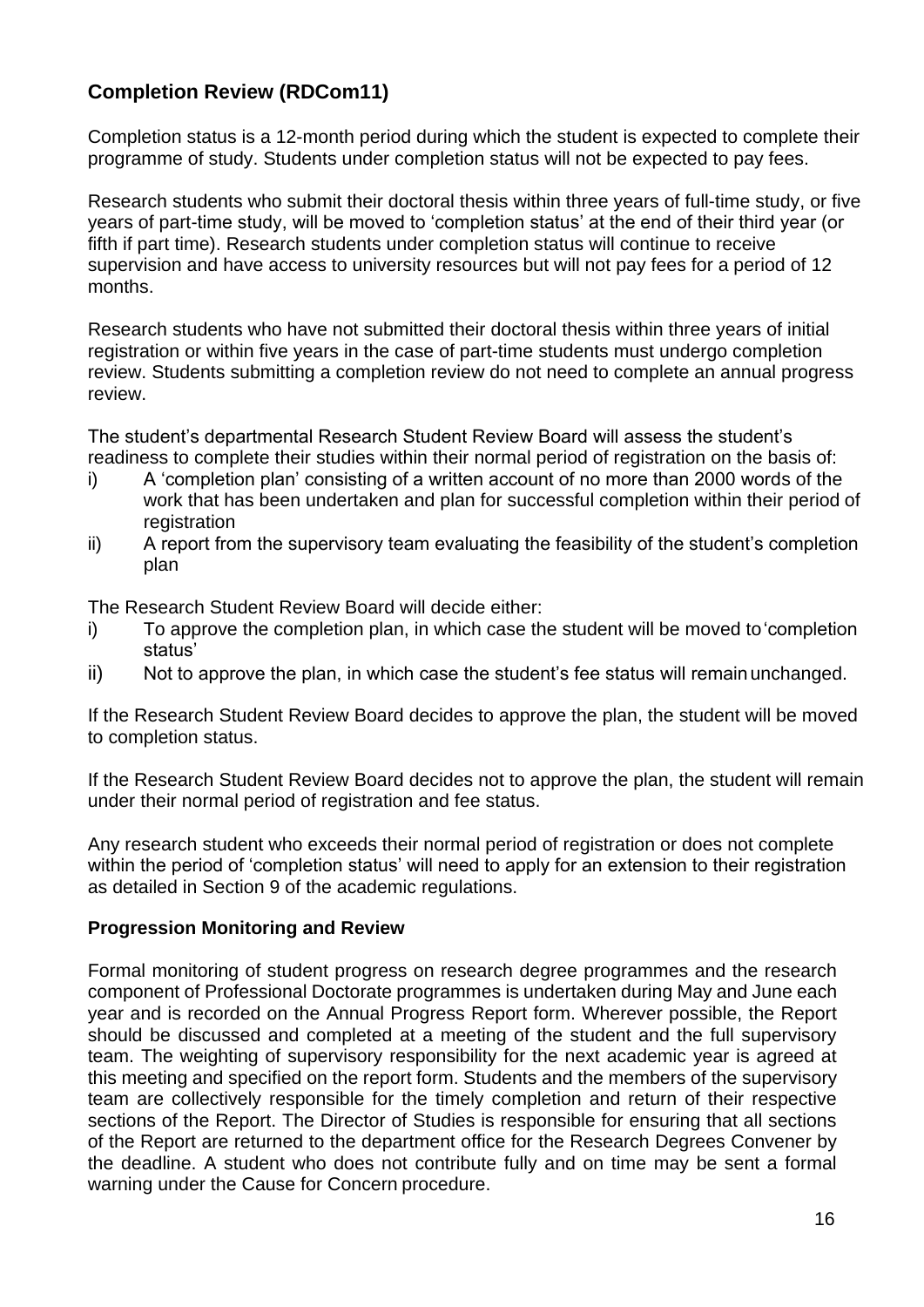Annual Progress Reports are considered by the departmental Research Student Review Board if there is Cause for Concern, and the Research Degrees Convener submits a general summary on the reports considered in the department to the first meeting of the Research Degrees Committee of the academicyear.

Serious concerns about student progress at the time of the Annual Progress Report, or at any other time of year, should be reported formally by the supervisory team if appropriate through the Cause for Concern procedure.

#### <span id="page-20-0"></span>**CAUSE FOR CONCERN PROCEDURE**

The supervisors and/or Head of Department should draw attention to a student's unsatisfactory progress at the time of submitting the Annual Progress Report, or at any other time of the year by initiating the Cause for Concern Procedure. (see Section 15 of the Research Degree Regulations for students registered before October 2019, and see section 17 of the Research Degree Regulations for students registered from October 2019).

The student is sent up to two formal warnings and meets with the department Research Degrees Convener to discuss their progress. Students who fail to maintain satisfactory progress after due warning will have their registration at the University terminated. It is therefore very important that students keep their supervisors informed at all times about any factors that may have an adverse effect on their attendance, academic progress or productivity.

# <span id="page-20-1"></span>**RESEARCH ETHICS AND ACADEMIC INTEGRITY**

Research ethics and integrity are critical to the reliability and advancement of academic knowledge. The university has resources in place to support students in developing their skills as researchers and maintaining good academic standards in their research and writing. These include training and resources offered by the Library and Academic Achievement Team and those offered through the Research Student Development Programme. Supervisors are expected to guide and support research students in maintaining good academic standards.

The university is a signatory to the [Concordat](https://www.universitiesuk.ac.uk/policy-and-analysis/reports/Documents/2019/the-concordat-to-support-research-integrity.pdf) to Support Research Integrity and is committed to its principles:

1. Maintaining the highest standards of rigour and integrity in all aspects of research;

2. Ensuring that research is conducted according to appropriate ethical, legal and professional frameworks, obligations and standards;

3. Supporting a research environment that is underpinned by a culture of integrity and based on good governance, best practice and support for the development ofresearchers;

4. Using transparent, robust and fair processes to deal with allegations of research misconduct should they arise;

5. Working together to strengthen the integrity of research and to review process regularly and openly.

Whether or not your research requires formal ethical approval, the university expects doctoral researchers to abide by the terms of the Concordat to Support Research Integrity and its academic integrity statement, outlined below: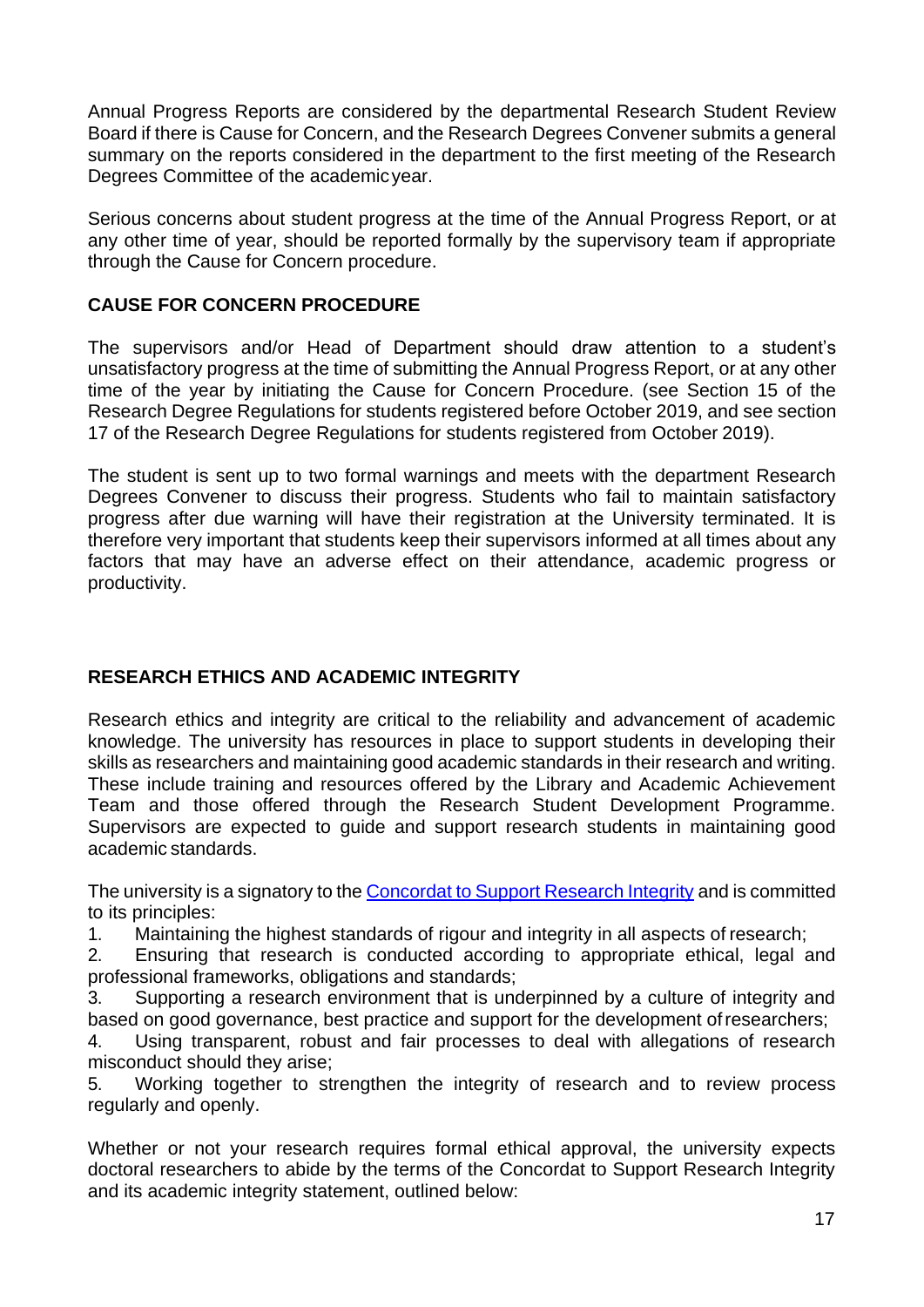"Academic integrity and honesty are fundamental to the academic work you produce at the University of Roehampton. You are expected to complete coursework which is your own and which is referenced appropriately. The university has in place measures to detect academic dishonesty in all its forms. If you are found to be cheating or attempting to gain an unfair advantage over other students in any way, this is considered academic misconduct and you will be penalised accordingly."

The University Code of Good Research Practice and Research Integrity, which sets out the policies, guidance and procedures which govern the practice of research at Roehampton, applies to all researchers, including research students. Researchers are expected to be familiar with the Code and to adhere to it:

#### <https://www.roehampton.ac.uk/research/ethics/>

Students are required to confirm that work they are submitting is their own and to acknowledge appropriately the work of other researchers, whether this work is presented to fulfil doctoral milestones, or constitutes part or all of the final submission for the award of the doctorate. The university also expects that research students will maintain principles of academic integrity and honesty when presenting or disseminating their research, either at internal or external events or through publication.

The work of doctoral researchers is also covered by the university's Intellectual Property Policy. Students and supervisors have a responsibility to inform themselves of the university's intellectual property policy and to respect the intellectual property rights of academic collaborators. Academic Misconduct is defined by the university in the Student Code of Conduct. Cases of suspected academic misconduct, whether plagiarism, cheating, collusion (unauthorised cooperation), falsification, contract cheating or otherwise, will be investigated under the terms of the university's Student Disciplinary Regulations. In the severest cases, students may be expelled from the university on the grounds of academic misconduct.

Links to the policies referenced above can be found on the university's regulations, policies and procedures page.

<https://www.roehampton.ac.uk/corporate-information/policies/>

#### <span id="page-21-0"></span>**ETHICAL RESEARCH AND ETHICS APPLICATIONS**

At the time of submission of an application for project confirmation, the student should consider with their supervisory team whether an ethics application is required and if so, submit this simultaneously. If any pilot work requiring ethics approval is to be undertaken prior to submission of the project confirmation form, an ethics application should be submitted for the pilot work prior to being undertaken. Students and their supervisors are responsible for ensuring that project details submitted for project confirmation and ethics approval are consistent. If the project changes in the process of achieving project confirmation or after project confirmation has been achieved, students and their supervisors must consider whether the changes require an amended or further ethics application. Any queries related to ethics requirements should be directed to the departmental Ethics Advisor, or the University Ethics Officer (ethics@roehampton.ac.uk). Students should also visit the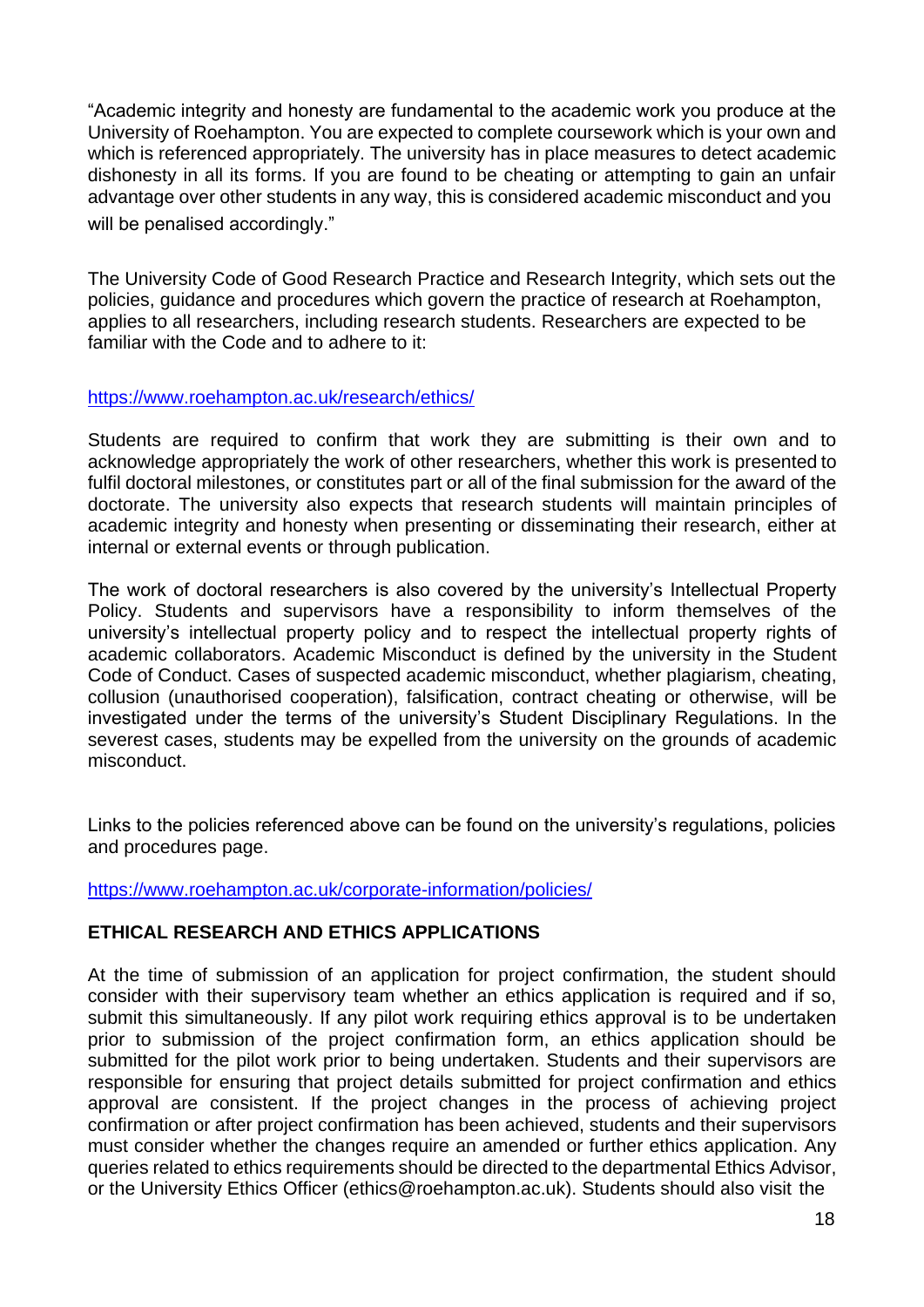Ethics pages of the University website<https://www.roehampton.ac.uk/Research/Ethics/>

# <span id="page-22-0"></span>**4. CHANGES TO REGISTRATION**

# <span id="page-22-1"></span>**Changes in Mode of Study (RDCom4)**

Changes between full- and part-time study may be approved through the following process. Note: the PhD on the basis of published works, the Doctor of Education, the PsychD Forensic Psychology and the PsychD Psychotherapy and Counselling can only be followed on a parttime basis. Changes in mode of study, if agreed, take effect from 1 October, 1 January, 1 April or 1 July as appropriate.

- The student discusses the proposal with all the members of the supervisory team, providing an outline of their progress to date and a provisional timetable forcompletion.
- The student submits the *Application for Change in Mode of Study* (form RDCom4) to the Graduate School for consideration and approval, ccing the departmental Research Degrees Convenor.
- The Graduate School notifies the student, the Research Degrees Convener and members of the supervisory team of the outcome.

To keep in line with UK Visa and Immigration expectations, students should avoid making requests for changes to mode of study in their final year of the normal period of registration. UKRI funded students should also note they are typically only permitted to make one change of mode of study during their period of registration and that changes in mode of study after the end of the funding period are prohibited.

# **Interruption of Study (RDCom5)**

<span id="page-22-2"></span>Interruptions of study may be approved through the following process and, if agreed, take effect for a period of three, six, nine or twelve months starting on 1 October, 1 January, 1 April or 1 July as appropriate. Requests for shorter periods of interruption may be considered. Requests for longer periods of interruption will not normally be considered. Students can only interrupt within their period of registration. Requests for retrospective periods of interruption of more than three months will not normally be approved. Periods of parental leave are not considered interruptions. More detail on this process are provided in the Research Student Parental Leave Policy (see Appendix 5).

In advance of submitting a request for interruption, it is important that students who are sponsored financially or have a visa to study in the UK inform themselves about the impact of any changes to their registration status (check offer letter terms & conditions and Appendix 4 below).

The process for requesting interruption of study is as follows:

- The student discusses the proposal with all the members of the supervisory team, providing the reasons for the request together with an outline of their progress to date and a provisional timetable for completion following the proposed period ofinterruption.
- The student submits the *Application for a Temporary Interruption to Registration* (form RDCom5) to the Graduate School for consideration and approval, copying the departmental Research Degrees convenor
- The Graduate School notifies the student, the Research Degrees Convener and members of the supervisory team of the outcome.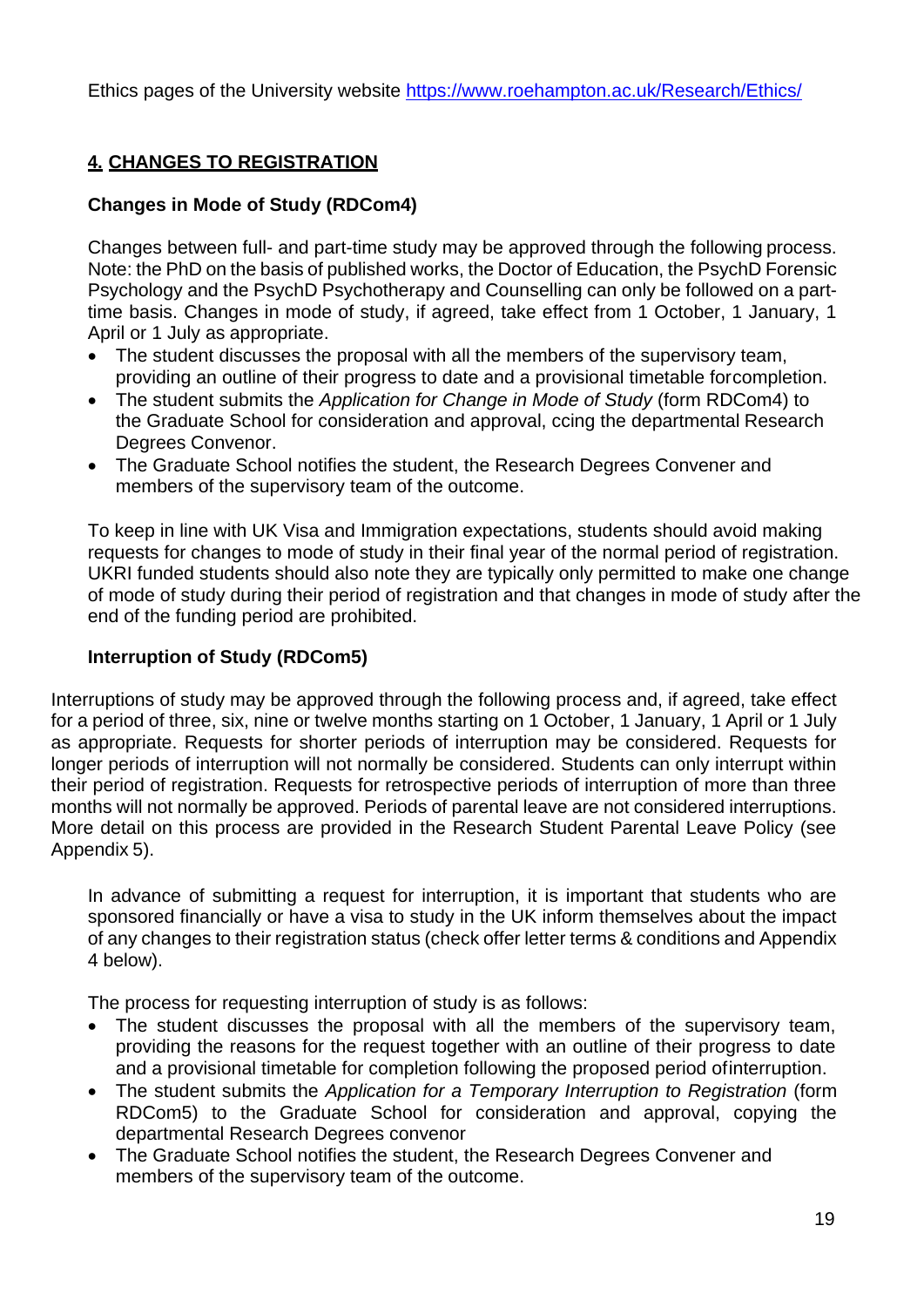During periods of interruption, students are not eligible for academic supervision nor to access to the facilities of the University.

Possible reasons for requesting an interruption may include:

- Financial
- Medical the student should attach the medical certification and any other relevant documentation to the RDCom5 form in a sealed envelope. Medical certification will be treated as confidential and will be viewed by the Chair of the Research Degrees Committee only. It does not suffice for medical evidence to have been seen by a Director of Studies or Research Degrees Convener. The dates given in the medical certificate should correspond with the period of interruption requested. Non-English medical certificates should be accompanied by a translation (this can be a translation by the student).
- Ill-health of a family member the student is required to care/look after a family member as a result of their ill-health. A medical certificate for the family member is not required in these circumstances.
- Divorce/marital/domestic issues
- Bereavement

Interruptions will generally not be approved in instances where:

- The student states they will be working on the thesis/collecting data/using university facilities/completing modules during the period of interruption requested
- The interruption requested isexcessively retrospective without good cause for the delay in the interruption request

Periods of interruption (continuous or cumulative) should not exceed 12 months in total. This is in line with UKRI training grant requirements, and reflects the need for continuity of study at doctoral level. The student may be advised to withdraw rather than continue to interrupt consecutively over long periods of time. Re-registration at a later date and exemption from part of the programme of study may be considered on a case-by-case basis

The student must notify the Graduate School by email ahead of their return to study. On return to study, the student is required to re-enrol. If you do not re-enrol within a period of 1 month you may be recommended for programme termination.

# <span id="page-23-0"></span>**Extensions to the Maximum Period of Study (RDCom6)**

Extensions beyond normal maximum periods of registration will only be permitted where there is clear evidence of progress, and a suitable timetable to completion. Progress during an extension period will be closely monitored by supervisors and RSRBs. Extensions are not expected to exceed 12 months in total. Requests for extensions of registration conform to the quarterly structure of the Graduate School year.

Students may also request short extensions which will not change their period of registration, for example where extra time is required for completion of a doctoral milestone as a result of mitigating circumstances, under the terms of the mitigating circumstances policy.

Extensions require a formal application using the RDCom6 form. It is important that such applications are processed well in advance of the anticipated end date and supervisory teams are advised to track this carefully.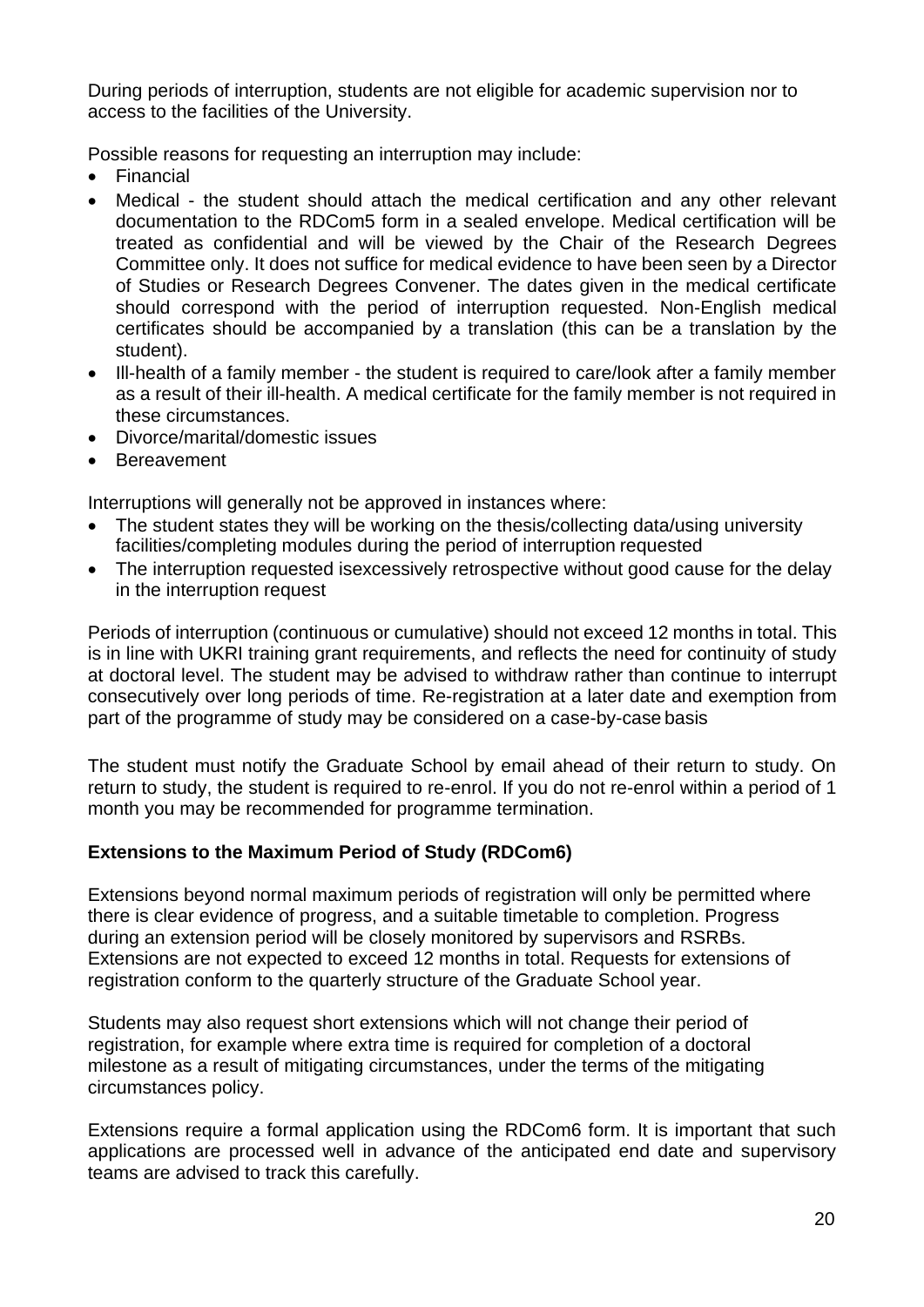Students should apply for an extension using the following process:

- The student discusses the proposal with all the members of the supervisory team, providing an outline of their progress to date and a provisional timetable forcompletion.
- The student submits the *Application for an Extension to Maximum Period of Registration*  (form RDCom6) to the Graduate School, cc'ing the departmental Research Degrees Convenor.
- The Graduate School notifies the student, the Research Degrees Convener and members of the supervisory team of the outcome.

All extensions must be paid for at the relevant full-time or part-time rate. If a student submits early and has at least one full month of registration remaining, they may be eligible for a partial refund of fees. Students seeking a refund on these grounds should contact the University's Finance Department (finance@roehampton.ac.uk).

It is important for students who are sponsored financially or who are on a Tier 4 visa, to inform themselves in advance about the impact of any changes to their period of study. Students should check with their sponsor and seek Graduate School advice if necessary.

#### **Maximum permitted length of interruptions and extensions**

The total length of interruptions and extensions consecutive or cumulative, will not normally exceed twelve months.

# <span id="page-24-0"></span>**Change of Supervisor (RDCom7)**

During the course of a student's period of study, it may be necessary to make changes to the composition of the supervisory team. Such changes should be kept to a minimum in order to ensure that the student's studies are not unnecessarily disrupted and the student must be kept informed of the arrangements at all times. Changes to supervisory arrangements must be approved through the following process:

- The Head of Department, or a nominee, discusses the proposed changes with all members of the old and new supervisory teams and with the student.
- The Head of Department, or a nominee, or the student, submits the *Application for Change to Approved Supervisory Arrangements* (form RDCom7) for consideration by the departmental Research Student Review Board.
- If the Research Student Review Board supports the application, it will notify the Graduate School of the

change. If the change involves the appointment of a new external Co-Supervisor (*see Appendix 2*) or will result in a supervisory team comprising more than the recommended 2 members, the Head of Department will first seek the approval of the Research Degrees Committee. The Change of Supervisor form must be approved by the Head of Department in order to monitor supervisor capacity and ensure that proposed supervisory teams meet the criteria stated in the Research Degrees Regulations. Teams which do not meet the proposed criteria may not be ratified by the Research Degrees Committee.

#### <span id="page-24-1"></span>. **Withdrawal (RDCom8)**

Students who wish to withdraw their registration should use form RDCom8. Students may withdraw at any time, but fees will be charged to the end of the academic quarter (October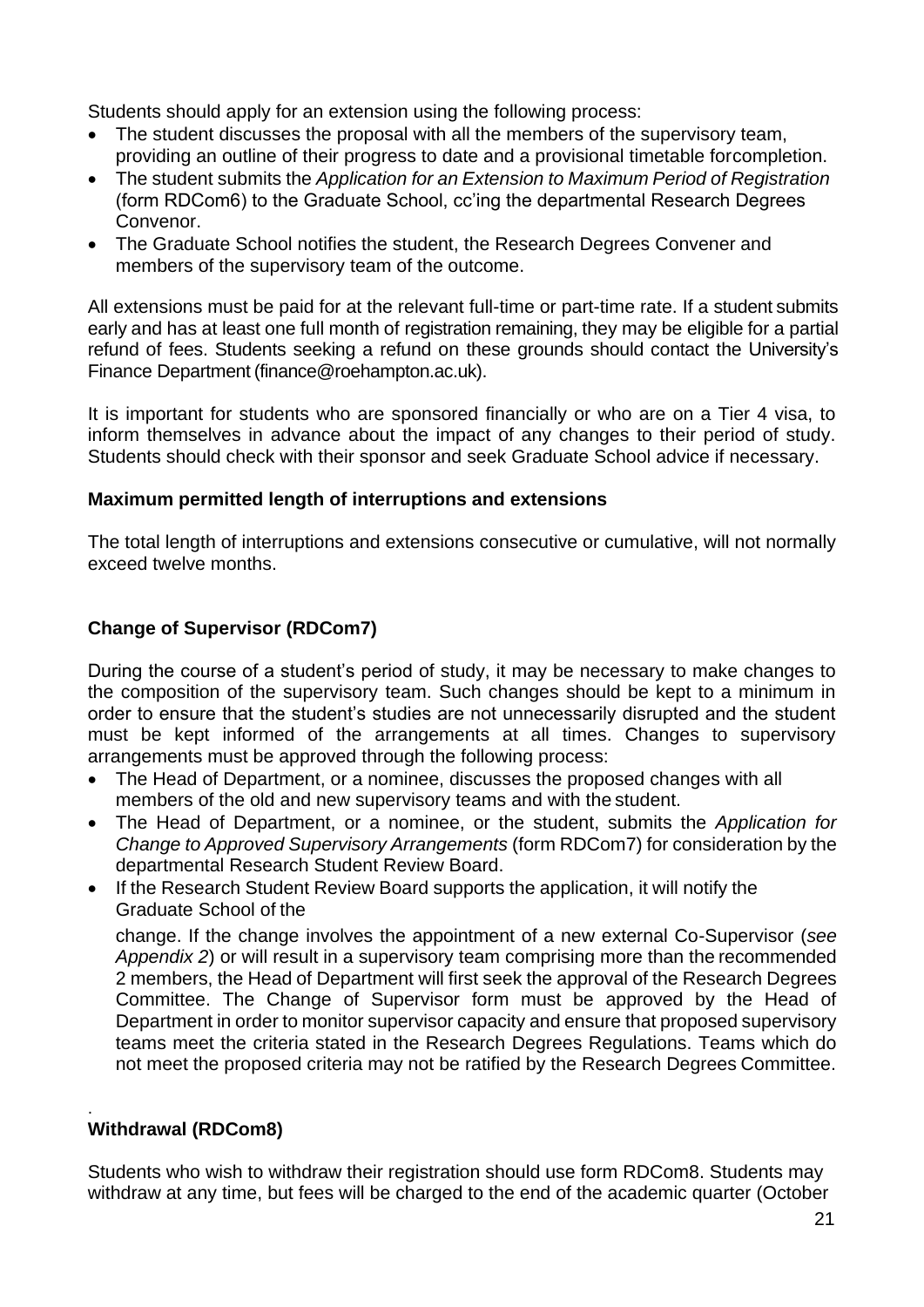to December, January to March, April to June, July to September). Students who require a visa in order to study in the UK and who withdraw their registration at the University will be reported to the UK Border Agency and will be required to make arrangements to leave the UK without delay.

# <span id="page-25-0"></span>**5. RESEARCH STUDENT DEVELOPMENT & TRAINING**

Students are responsible for assessing their own development needs, in consultation with their supervisors, and should complete a review of their training requirementsat the start of each academic year ahead of meeting their supervisors. This will form the basis for a training plan for the academic year.

It is the student's responsibility to record participation in development and training throughout their programme of research. Training needs and outcomes should be discussed at Annual Progress Review (APR) meetings. The RSDP Log (a log of all training & development) should be attached to the APR each year, and Directors of Studies are asked to counter-sign this cumulative training log to certify that they are confident that the student has undertaken the training as detailed in the log.

# <span id="page-25-1"></span>**The RESEARCH STUDENT DEVELOPMENT PROGRAMME (RSDP)**

The RSDP provides research methods and generic skills training to complement the programme of doctoral research. Skills training forms an essential part of researcher development, and increasingly employers (both academic and non-academic) look for demonstrable evidence of training throughout the doctorate.

# <span id="page-25-2"></span>**Features of the programme:**

- a local research environment and peer group support for students, plus access into subject-related networks, provided by each research centre and department;
- disciplinary areas (arts and humanities, social sciences, sciences) provide research methods and research skills training across the breadth of each area, including in research theory, qualitative and quantitative methods, and good research practice;
- The generic training sessions address areas such as the doctoral process, employability, communication and networking skills
- in co-ordination with the Graduate School, academic support departments also provide specialist support in library, online resource and IT skills;
- supervisors have a role in all areas of research student development, including assisting students to seek out the most appropriate provision both internally and externally

MPhil/PhD students must participate in the Research Development Programme and must complete all required components of this programme before submission of a thesis. Students on Professional Doctoral Programmes should consult their own regulations with regards to training requirements. Students will be required to attend a total of 22 training sessions throughout the course of their degree, with the majority of these sessions to be attended in the first two years. On completion of the programme, students will receive a certificate to demonstrate their transferable skills training ahead of their post-doctoral employment.

To complete the programme, students must select training sessions from three areas, as well as attend the Induction in October/January/April. The programme requirements break down as follows: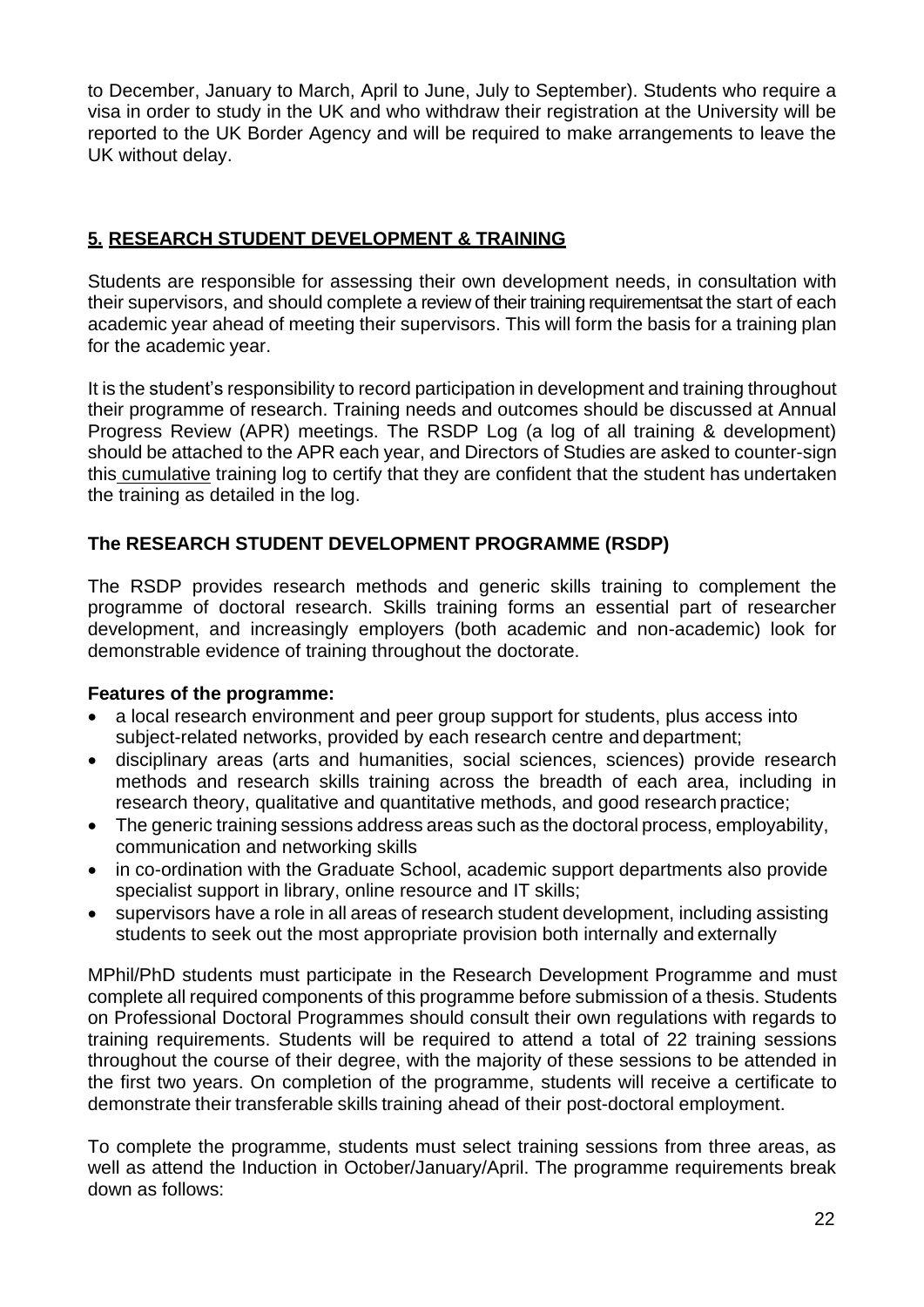| Group                           | <b>Compulsory</b>                                         |
|---------------------------------|-----------------------------------------------------------|
| A<br>(Induction)                | All (2) sessions                                          |
| Β1<br>(area-specific)           | 3 sessions<br>÷<br>Choose 8 sessions between<br>$B1 + B2$ |
| <b>B2</b><br>(subject-specific) | Choose 8 sessions between<br>B1+B2                        |
| C<br>(generic skills training)  | Choose 9 sessions                                         |
| <b>TOTAL</b>                    | Minimum 22 sessions, over<br>lifespan of degree           |

Departments and Research Centres coordinate Group B1 and B2 training programmes, while the Graduate School coordinates the Induction and the Group C training programme. C and B1 sessions are open to all PGRs while B2 sessions are specifically for a department's PGRs. The programmes are advertised together on the Graduate School Moodle site. Contact [ResearcherTraining@roehampton.ac.uk f](mailto:ResearcherTraining@roehampton.ac.uk)or any queries related to accessing the Moodle site.

Students may assess their own training needs, and supervisory teams should also provide guidance on which sessions to take. Training at Masters level or below will not usually count towards the certificate, although students can take these sessions if required. The exception is the MA Social Research Methods, with students able to audit (attendance only) relevant modules and include these as B sessions

**'Equivalent' training.** Students are permitted to count two externally-provided research training sessions per year towards the requirements of the RSDP with one half day's training equivalent to one session. These sessions should be at the doctoral level and fit with established national frameworks for research training (such as [the Vitae researcher](https://www.vitae.ac.uk/researchers-professional-development/about-the-vitae-researcher-development-framework/developers-trainers-careers-and-hr-advisors-and-the-vitae-researcher-development-framework) [framework\)](https://www.vitae.ac.uk/). These sessions should be included in the RSDP log and signed off by the Supervisor through the APR process.

From 2021, students will be able to count participation in Roehampton Research and Knowledge Exchange Centres towards their B1 and B2 RSDP requirements. This will be recognised at a ration of 2 RKE centre events (for example seminars or workshops) for 1 RSDP session. The intent of this measure is to encourage research student participation in internal events, so, while engagement with external research events is welcome, these will not count towards the student's RSDP requirement. .

Attendance at RSDP sessions should be recorded on the RSDP Log by the student, as detailed above. Graduate School can provide details of RSDP attendance when required.

# <span id="page-26-0"></span>**FACILITIES**

# <span id="page-26-1"></span>**Study Space**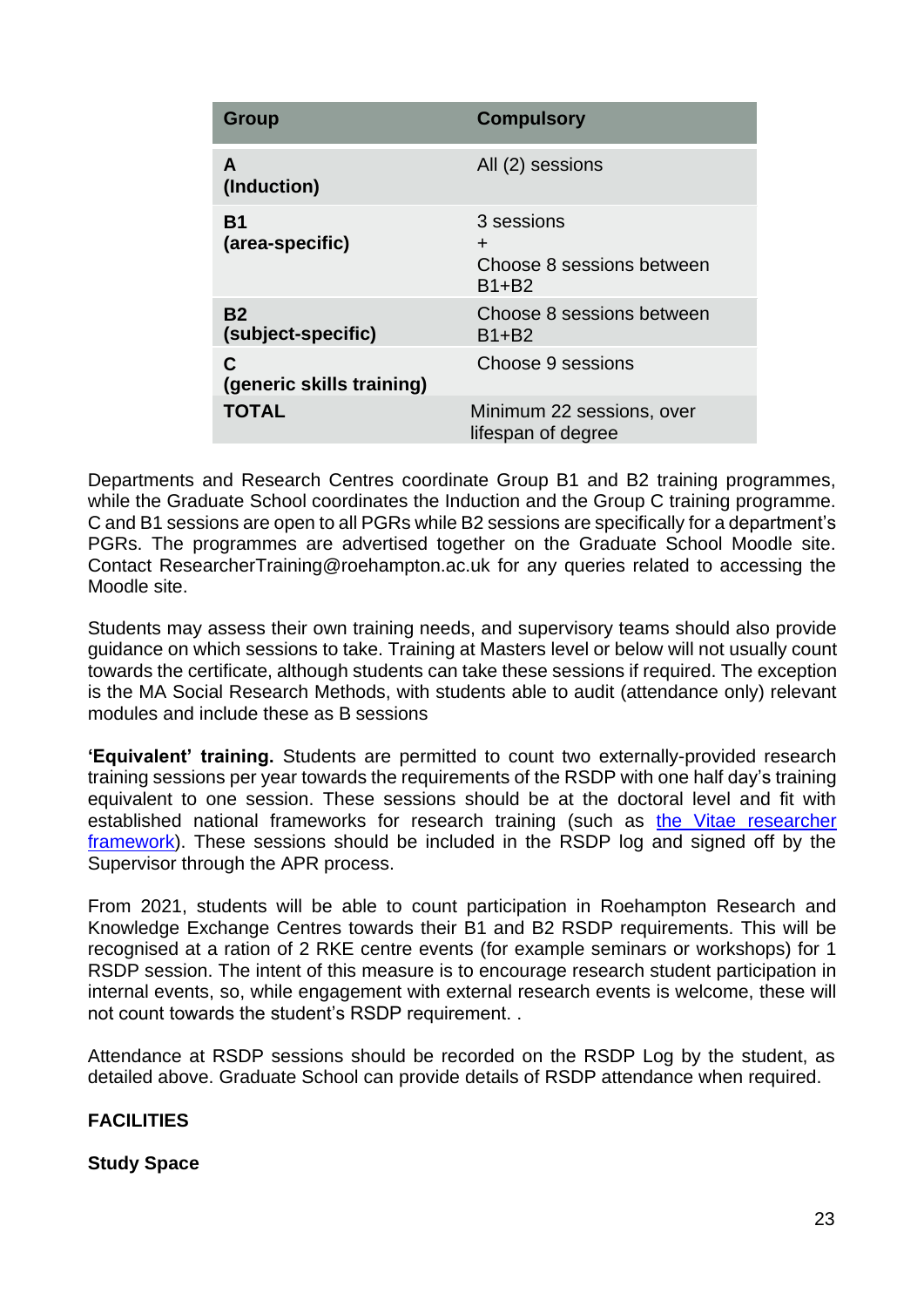In many cases, students will be allocated or informed of desk space in their Departments. These spaces may be shared and available on a first-come-first-served basis. Desks may not be reserved and must be cleared when not in use. All spaces should be respected as quiet spaces for work.

#### <span id="page-27-0"></span>**Research Student Printing and Copying Facilities**

Departments cover the cost of their research students' printing, copying and scanning on campus. Department Business Managers are sent a monthly report of the volume of printing, copying and scanning activities undertaken by research students within their department for financial monitoring purposes.

# <span id="page-27-1"></span>**RESEARCH STUDENT DEVELOPMENT FUND**

Each research student has access to up to £600 to use towards payment for specified research activities: travel to conferences, conference expenses, travel for research, supplies/equipment (NOT including books or computer hardware), training, or data/software access expenses. Students should complete a Research Student Development Fund application form (located on the Graduate School Moodle site), and obtain supervisor(s) approval, in advance of the event. Full guidance is provided on the form. Expenditure is claimed in arrears via an expense claim submitted to the departmental accountant. If students are planning to travel overseas, they must also complete the Authorisation to Travel Overseas (ATO) form and submit this to [finance@roehampton.ac.uk. T](mailto:finance@roehampton.ac.uk)he student should also check FCO travel advice for the intended destination, and seek guidance from the Graduate School if necessary. Research students are also advised to check regularly for announcements regarding additional research funds available on a competitive basis through University partnerships. A list of external funding opportunities to support postgraduate research is also available on the Graduate School Moodle site and research students are advised to sign up to Research Professional to receive tailored funding alerts.

**Important: Tier 4** students must also copy the ATO form to the Immigration Office and the Graduate School. In addition, they must complete the Overseas Fieldwork Form, available on the Graduate School Moodle site.

# <span id="page-27-2"></span>**6. SUBMISSION OF THESIS AND FINAL EXAMINATION**

# <span id="page-27-3"></span>**Entry for the Final Examination**

Prior to the submission of the thesis, a student must submit an Examination Entry Form to be considered by the Research Degrees Committee.

Examiners and viva chairs are nominated and appointed at the same time (see Section 16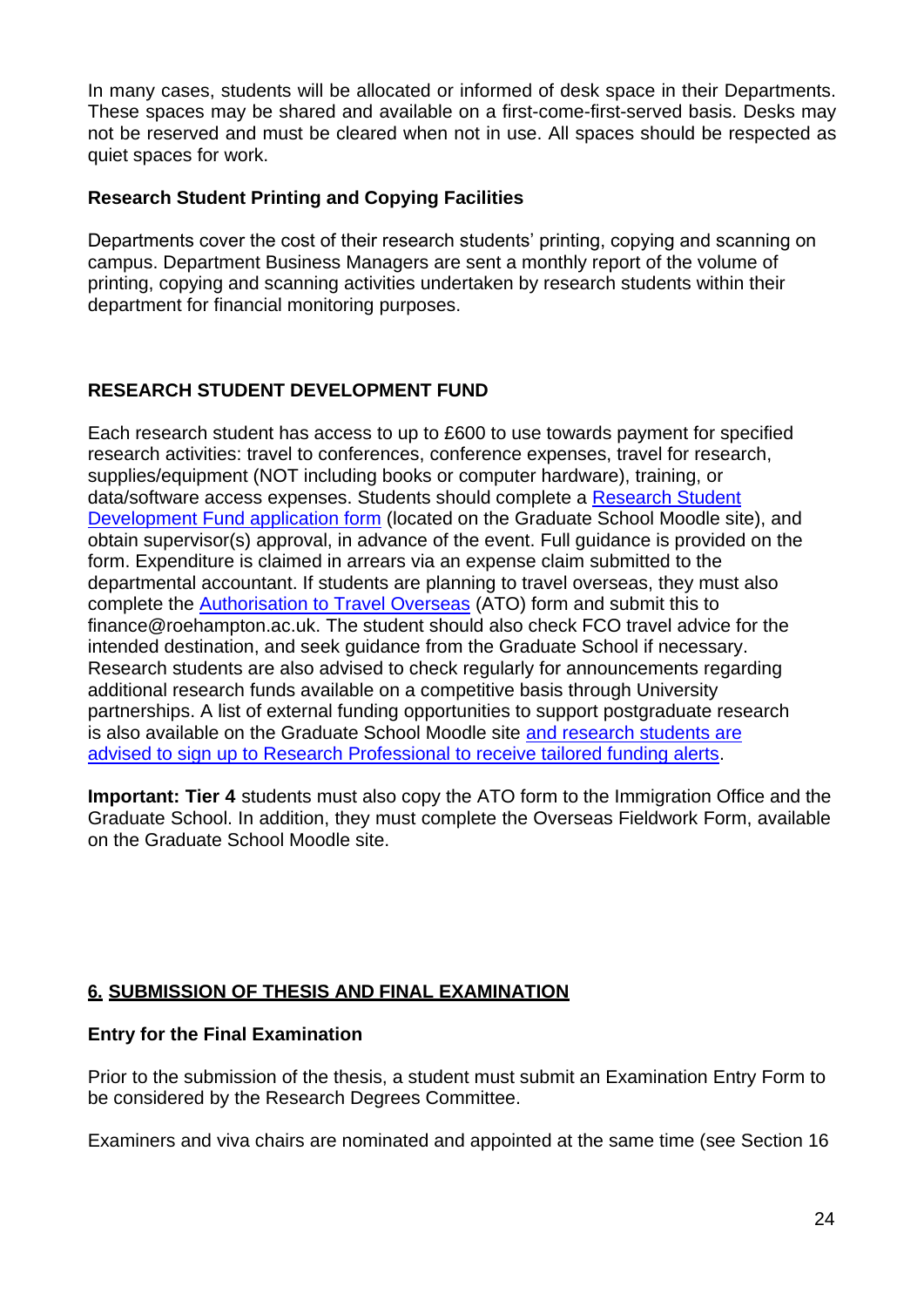of the Research Degree Regulations – Section 23 for students registered after October 2019). CVs for each proposed examiner must be submitted with Examination Entry Forms, accompanied by the External Examiner eligibility form, to ensure timely consideration by Graduate School. Departments should ensure that the CVs submitted by proposed examiners include details of all examining experience at the doctoral level, including, where appropriate, experience of examining professional doctorates. At the point of nomination, the supervisory team should consider relevant criteria for the proposed examiners including potential conflict of interest issues. The supervisors should also nominate a provisional date for the viva, through consultation with the examiners, chair and candidate.

The Examination Entry Form records the title of the student's final submission, which cannot then be changed except with the agreement of the Chair of the Research Degrees Committee.

The timely submission of Examination Entry Forms is crucial to the smooth processing of organising all aspects of examination.

The requirements of the final submission, including rules on length, content and written language, are set out in Section 18 of the Research Degree Regulations, (Section 20 of the regulations for students registered from Oct 19) or in the individual regulations for Professional Doctorates. There are also rules on the presentation of the final thesis outlined below and on the **Graduate School Moodle** site. Students will agree a suitable length, structure, format and presentation for their final submission with their supervisors, working within the University's requirements and taking into account the subject area and nature of the thesis.

# <span id="page-28-0"></span>**Thesis Presentation Guidance**

#### *At present, all theses submissions are in electronic format only. This guidance relating to the formatting of hard copy theses will only apply where students have indicated and had approved a request for an on campus viva.*

The text should be written in English (unless the University's Research Degrees Committee has given permission for another language to be used owing to the nature of the subject). Other regulatory requirements on the presentation of theses are listed below:

- Paper should be A4, white and within the range of  $70$ g/m<sup>2</sup> to 100g/m<sup>2</sup>.
- There should be a margin of 40mm  $(1\frac{1}{2})$  inches) on the left hand side of the pages to allow for the binding. Other margins should not be less than 15mm. Running heads and page numbers should be within the recommendedmargins.
- The height of the characters used in the main text, including displayed matter and notes, should not be less than 2.0mm for capital letters and 1.5mm for a lower case x. Times New Roman 12-point and Arial 10-point are two examples of an acceptable font.
- The text should be double-spaced.
- All pages should be numbered sequentially.
- Where ethical approval has been required, the following wording should be included either on a stand-alone page, or in an appendix: "The research for this project was submitted for ethics consideration under the reference…..in the Department of….and was approved under the procedures of the University of Roehampton's Ethics Committee on…..". A sample Consent Form should be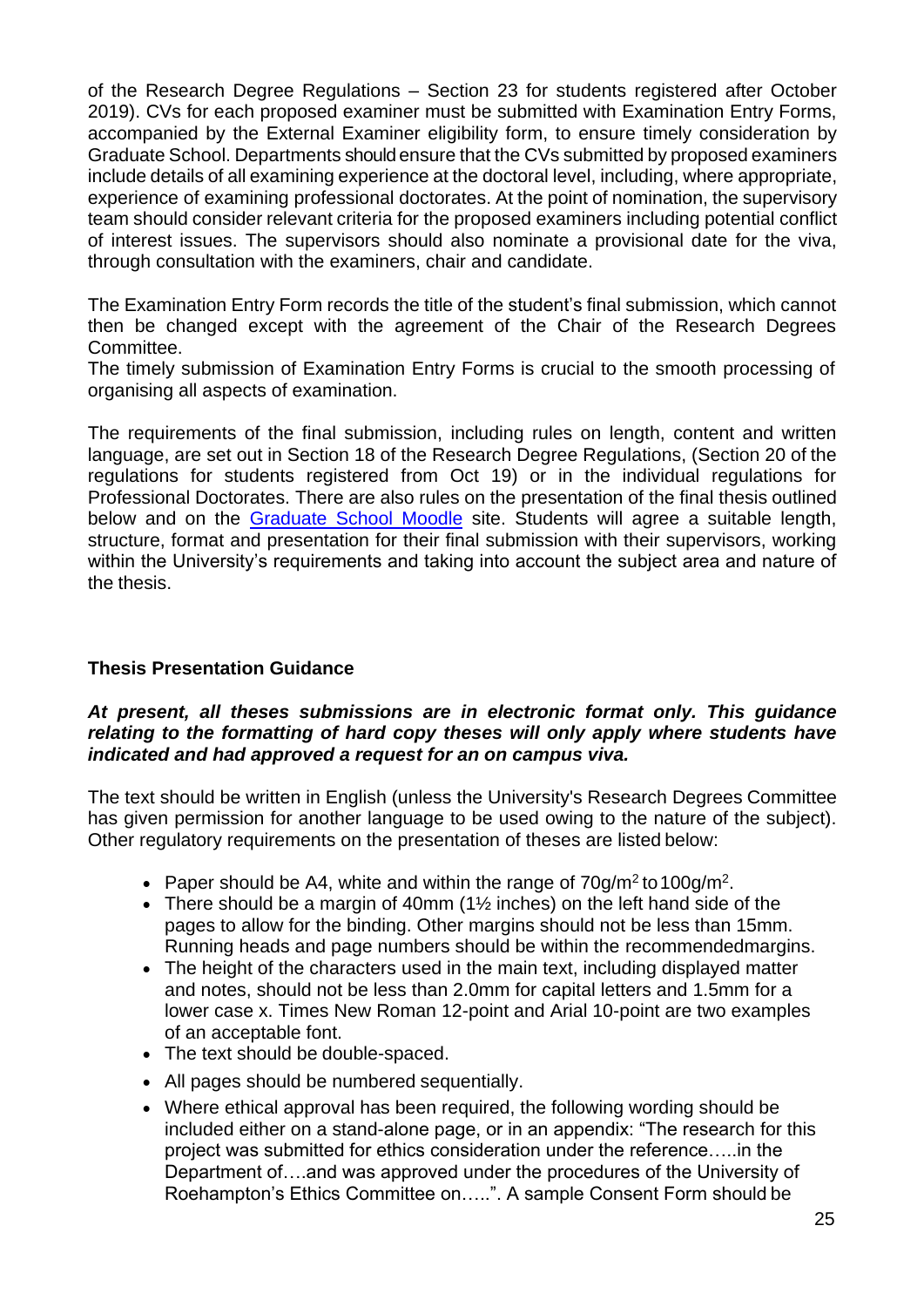included in the Appendices.

The thesis may be printed single-sided (right-hand pages only) or doubledsided.

# <span id="page-29-0"></span>**Order of Thesis**

A candidate's thesis should follow the order:

- i. Title page (example below) this should contain:
	- a. the approved thesis title as stated on the candidate's Examination Entry Form,
	- b. the candidate's name and qualifications,
	- c. a statement of the degree for which the thesis is being submitted,
	- d. the name of the candidate's Department,
	- e. the name of the University, and
	- f. the year of submission for examination.

#### <span id="page-29-1"></span>**Title of Thesis by A N Other BA, MA A thesis submitted in partial fulfilment of the requirements for the degree of PhD Department of Humanities University of Roehampton Year**

- ii. The abstract this should be a summary of the content of the candidate's thesis and should not be longer than 300 words
- iii. Contents page this should be a listing of the contents of the candidate's thesis, giving page numbers for each section and chapter, and is best presented in tabulated form
- iv. Acknowledgements this is where a candidate has the opportunity to thank the people and organisations who have assisted in her/his work
- v. The main body of the thesis will normally follow the format -Introduction, Chapters, Conclusion
- vi. Appendices (if needed)
- vii. Bibliography this should be a complete listing of all of the relevant worksthe candidate has consulted and should demonstrate critical judgement in the selection of the material included.

It is preferable to bind theses as one volume, but some candidates like to present their appendices as a separate volume especially if they are of substantial size.

Examiners will take account of presentation and accuracy when considering theses. Candidates should, therefore, make sure that their thesis presents a logical progression of argument, which is clear and consistent in the style of its presentation, that tables and illustrations are clearly labelled, and that the bibliographical references are clear.

# <span id="page-29-2"></span>**Submission of Thesis**

Students may submit provided that they have completed their minimum period of registration,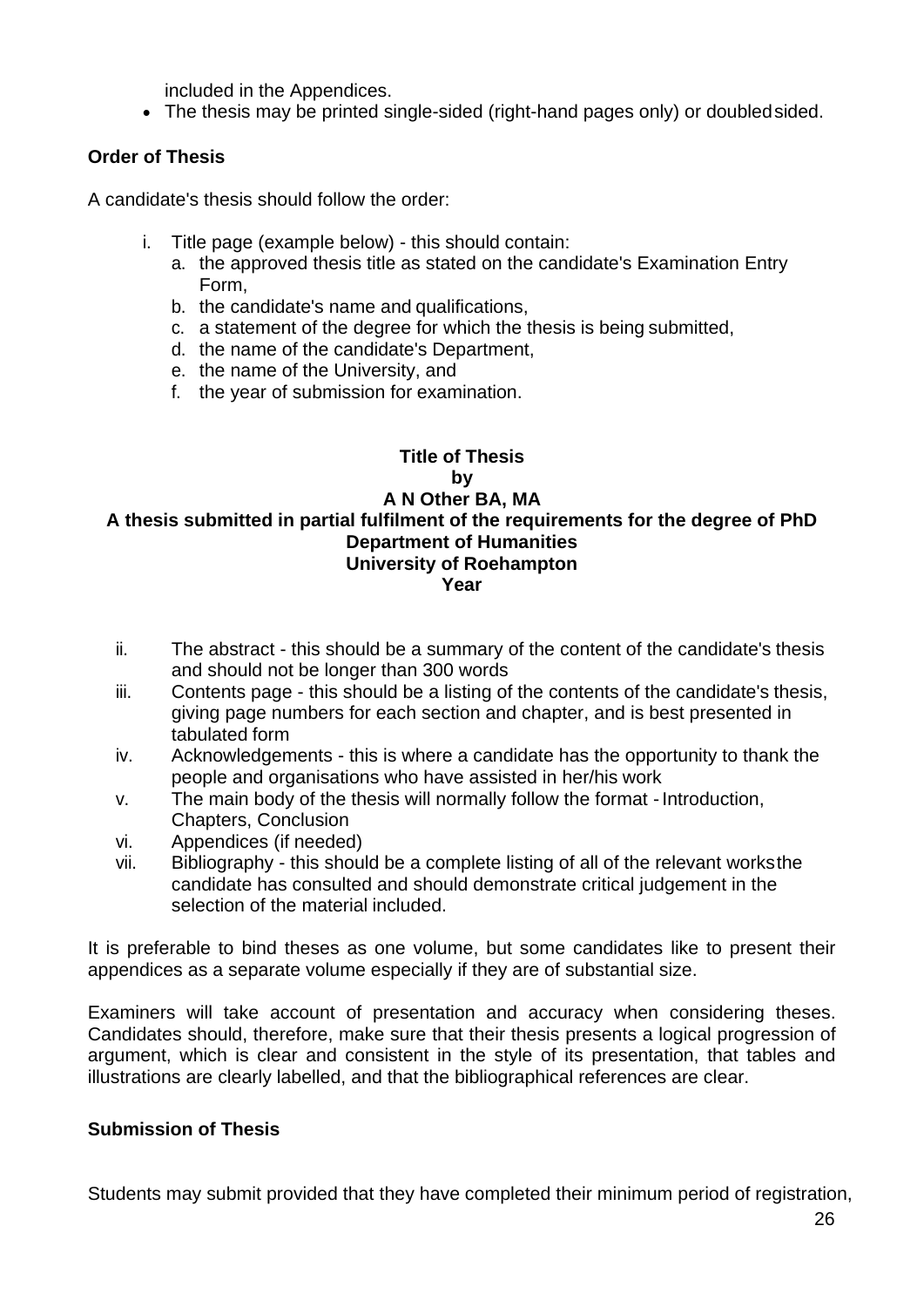are within their maximum registration period, have registered for the academic year and have paid any tuition fees that aredue.

You are required to submit **three hard copies and one electronic copy** of your thesis (unless advised otherwise), along with a Candidate's Declaration form (form RDCom10) to the Graduate School Office. You can submit this in person or by secured post (e.g. recorded delivery). If your thesis is being delivered to the University by a third party please use the following details:

Graduate School Grove House 104 Froebel College University of Roehampton Roehampton Lane London SW15 5PH

Students may also submit a [Covid-19 thesis impact statement](https://www.roehampton.ac.uk/graduate-school/current-students/) if they wish to outline to their examiners how their thesis and research has been affected by the pandemic. This statement is optional and is to provide contextual information only.

The electronic thesis should be submitted to [graduateschool@roehampton.ac.uk](mailto:graduateschool@roehampton.ac.uk) at the same time. If the examiners have concerns about the academic integrity of the thesis the electronic version may be submitted through Turnitin. The three copies of your thesis should be temporarily bound (eg. spiral, comb or thermal bound). Subsidiary papers and other material forming part of the thesis (including tapes or videos) should be bound into the final thesis if it is possible or securely attached to your thesis and clearly labelled with your name. There are facilities for binding theses in the library.

Students will receive an e-receipt (via email) to confirm your submission from the Graduate School and the Graduate School will initiate the Examination arrangements (see below). Allegations of academic misconduct will be investigated in accordance with the Student Disciplinary Regulations (see section 18 of the Research Degree Regulations and 20 for those registered after October 2019).

Students who have submitted, up to the point of completing any corrections or resubmission requirements of their examiners, remain registered students, with access to supervisory support and University resources and facilities. Students who have submitted should be offered the opportunity to undergo a mock oral examination. It is the responsibility of the Director of Studies to arrange this.

#### <span id="page-30-0"></span>**Examination**

The Graduate School will contact the examiners and the candidate to arrange a date for the oral examination. Examinations will generally not take place during the month of August due to the availability of academic staff.

The Chair of the Research Degrees Committee, following the recommendation of your Director of Studies, will have appointed a viva chair to facilitate the running of the oral examination and to advise the examiners as needed on University regulations, policies and procedures. The viva chair will be a member of academic staff who is not a member of the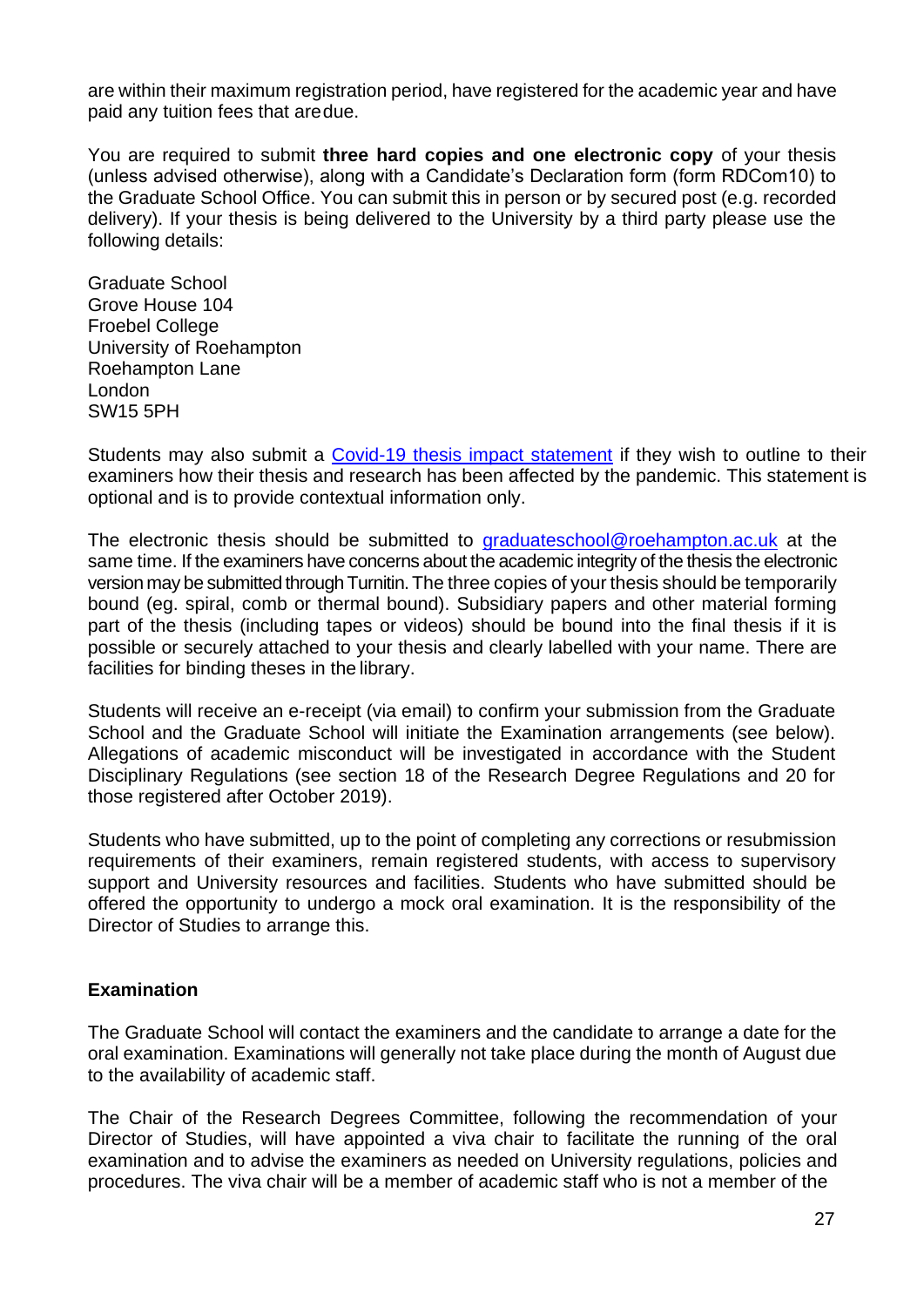supervisory team with experience of acting as a Director of Studies. They will not be involved in assessing the student, but will take part in the oral examination and in private meetings of the examiners in order to ensure that the examination is conducted fairly and in accordance with University guidelines. The viva chair will also advise the examiners on any reasonable adjustments to be made to the conduct of the final examination in the light of information about a disability or other impairment which has been

disclosed in advance by the student. Viva chairs are expected to seek training and advice from the Graduate School if they have not chaired a viva before.

The student may invite one or more members of the supervisory team to observe the oral examination, and should advise the Graduate School in advance of their planned attendance. Members of the supervisoryteam will not be involved in assessing the student, or take part in the oral examination, or observe private meetings of the examiners.

Following the oral examination the examiners make a joint recommendation on the outcome to the Research Degrees Committee, and the student is informed. In many cases they also give provisional feedback to the student at the end of the oral examination. The list of possible outcomes is set out in Sections 22 and 23 of the Research Degree Regulations (24 and 25 for students registered after October 19), or in the individual regulations for Professional Doctorates.

#### <span id="page-31-0"></span>**Corrections and Resubmissions**

The outcome of the examination may require corrections to the thesis or a resubmission of the work. Where corrections are required, the student must submit the corrected work within three months. In the case of MPhil/PhD theses, where corrections of substance are required, the student must submit the corrected work within six months. One or more of the examiners will be asked to verify that the corrections are satisfactory. No additional fees are payable by the student where corrections are required. If more significant revisions are needed, the candidate will be required to re-enrol and to resubmit work for assessment within 18 months. The resubmission will be examined by the same examiners as the first submission, with or without a further oral examination. Students who are required to resubmit must pay the relevant examination fee.

During the correction or resubmission period, students retain their registered status at the university and are permitted access to the library and other facilities as required.

Following the viva, if corrections or resubmission are required for an award, students will have the opportunity of a meeting with their supervisors to discuss the examiners' joint report and the amendments required. Regular contact should be maintained by the student with their supervisors during the period available for corrections or resubmission. The frequency of any meetings will vary according to the nature of the amendments required, but will not exceed normal supervisory arrangements prior to submission. If a supervisor is no longer able to provide supervision, and the Head of Department decides that the remaining supervisory team is not able to provide adequate support, the department should arrange for a replacement supervisor to be appointed. However, a full supervisory team, as required prior to first submission, may not be necessary.

Supervisors are expected to read and comment on amended sections of the thesis or body of work prior to submission if requested, but they are not expected to read multiple redrafts. The examiners do not provide supervisory support or guidance following the viva. If necessary, immediately following formal notification of the outcome of the examination to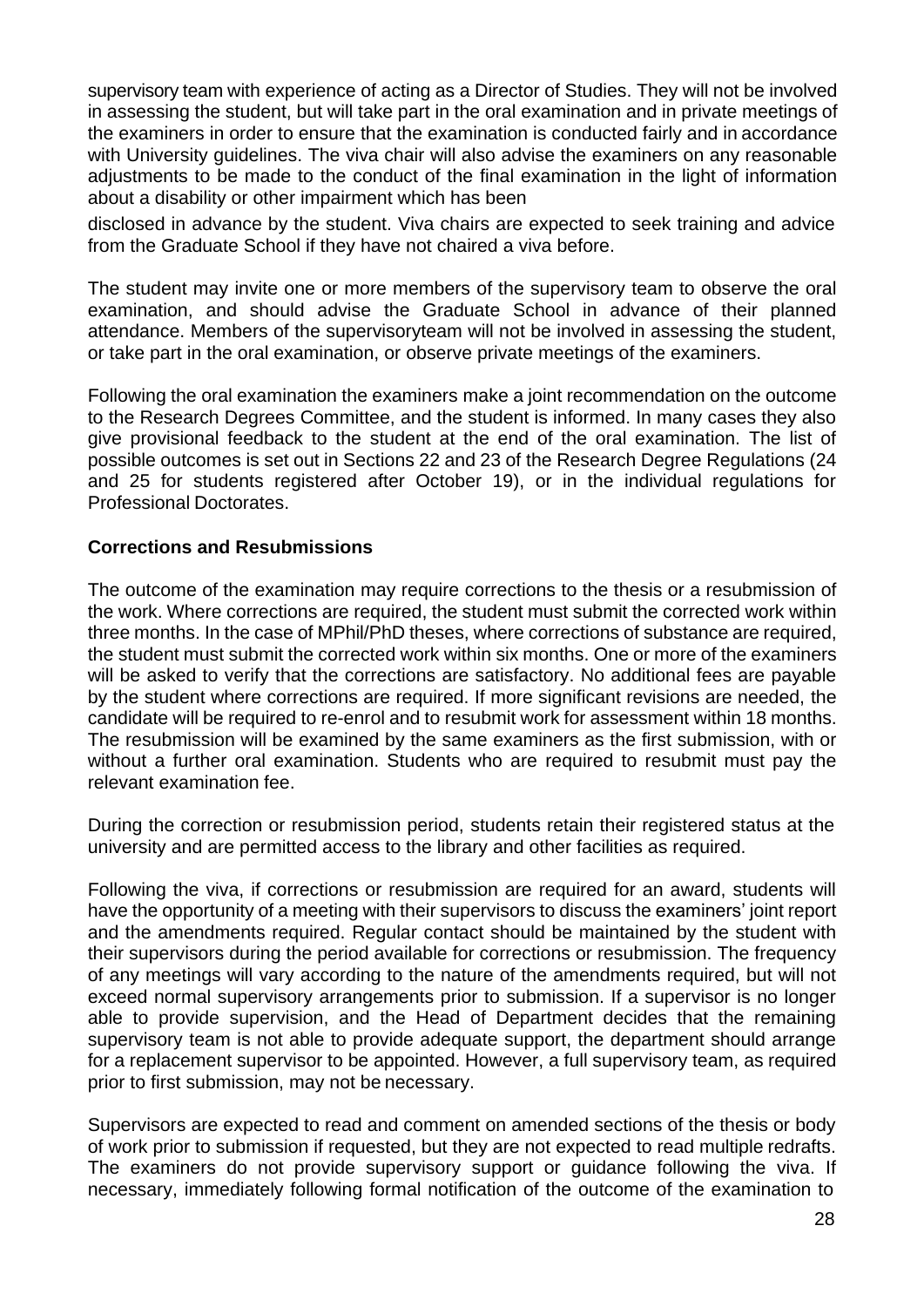the candidate and supervisors, the examiners may be asked, through the Graduate School, to provide clarification about the amendments required.

A student may apply to the Research Degrees Committee for an extension to the deadline for making corrections to the submission or for resubmitting work for assessment on grounds of mitigating circumstances or other significant and acceptable cause. The application should be submitted in writing in advance of the deadline and should include supporting evidence where appropriate. If a student does not meet the deadline and has not applied for and been granted an extension, their registration on the programme may beterminated.

#### <span id="page-32-0"></span>**Award of the Degree and Conferment**

Once the examiners agree that all necessary corrections have been completed and an award should be given, the Graduate School will write to the student to inform them and the Director of the Graduate School then ratifies the award. The student will then be required to submit a final electronic copy of the thesis to the Graduate School, for the Online Repository. Once this has been received, the student will be sent their award letter of completion and their details passed to the Graduation Team to be invited to the next ceremony (in July and January each year).

#### <span id="page-32-1"></span>**Publication of your Final Thesis online: Copyright Guidance**

The final thesis will be published online on our repository, PURE. An eThesis is as close as possible in appearance and layout to the printed version, but may have some elements removed for copyright reasons. eTheses are accessed many more times by readers around the world than the printed thesis, benefiting the author's professional career and recognition.

Many UK and major international universities have mandates for theses similar to Roehampton. As well as being deposited in to the Roehampton Research Explorer, your eThesis will also go into the British Library's EThOS national online thesis repository.

In your thesis you will want to include material by other authors (generally referred to as third party material), and this material will be copyrighted. An author automatically has copyright over anything they write or otherwise create; under UK law they do not need to apply for it or mark their work with the © mark for it to apply. Ideas and facts are not copyrighted, although presentation of ideas and facts may be.

In addition to content copyright, the format or layout (typography) of an item may have rights associated with it. Images within a work, e.g. book illustrations, may also have copyright over and above that embodied by the book as a whole. Finally, authors can assign parts of their copyright to someone else, for example, a publisher. Therefore any individual or corporate entity that currently holds the rights to exploit and reuse an item is known as the rights holder.

Students are advised to consult the full copyright guidance, available on the university webpage, for detailed information about obtaining copyright permissions ahead of submitting their eThesis. <https://library.roehampton.ac.uk/academicstaff/copyright>

#### <span id="page-32-2"></span>**Graduation**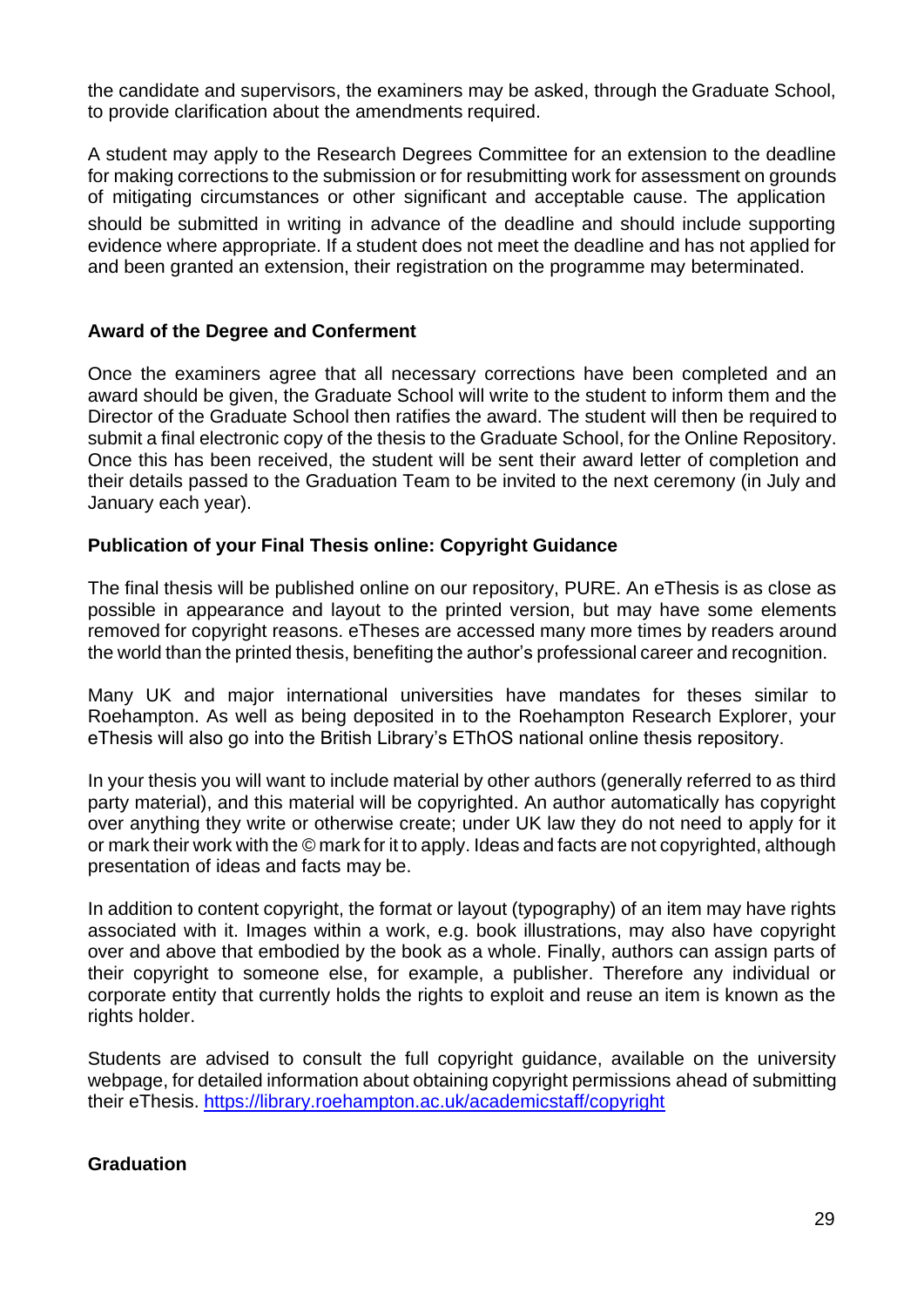After the submission of the final electronic copy of the thesis, and receipt of a formal letter of ratification from the Graduate School, students will automatically be added to the list for invitation to the graduation ceremony, which takes place in July or February. In late June/December, students will be invited to register for Graduation via a web link provided by the Graduation Team (this team is not part of the Graduate School). Queries regarding the ceremony should be directed to the Graduation Team, [Graduation@roehampton.ac.uk](mailto:Graduation@roehampton.ac.uk)

# <span id="page-33-0"></span>**Appendix 1: FORMS & TIMEFRAMES**

In-Course Forms, Examination Entry Forms and Progress Report forms are all available on the Graduate School website pages here:

[www.roehampton.ac.uk/graduate-school/current-students/](https://www.roehampton.ac.uk/graduate-school/current-students/)

The Department Research Degree Administrator will email the student directly to confirm the outcome of the application in the case of the following applications for which RSRBs have delegated authority:

- *Project Confirmation (RDCom2)*
- *Upgrade/Progression Review (RDCom3)*
- *Completion Review (RDCom 11)*
- *Application for Change to Approved Supervisory Arrangements (RDCom7)*

All other applications are recommended to the Research Degree Committee for approval. These will be forwarded from the student and supervisory team to the Graduate School. The student should expect to hear the final outcome from the Research Degrees Committee within one month:

- *Application to Transfer from Doctoral Status to MPhil (RDCom3A)*
- *Application for Change in Mode of Study (RDCom4)*
- *Application for a Temporary Interruption to Registration (RDCom5)*
- *Application for an Extension to Maximum Period of Registration (RDCom6)*

Exam entry forms are formally approved by Research Degrees Committee but should be submitted to the departmental RSRB for scrutiny first.

The timeframes referred to above are appropriate at any point in the academic year.

These forms can be accessed from the external website or the Graduate School Moodle site. As they can change from time to time students should always download forms directly rather than using a copy passed on or previously saved.

# <span id="page-33-1"></span>**Appendix 2: STAFF ROLES & RESPONSIBILITIES FOR RESEARCH STUDENTS**

Key information for students is given under the Governance section in the main body of the Handbook. This appendix gives more detail about key roles and who students should speak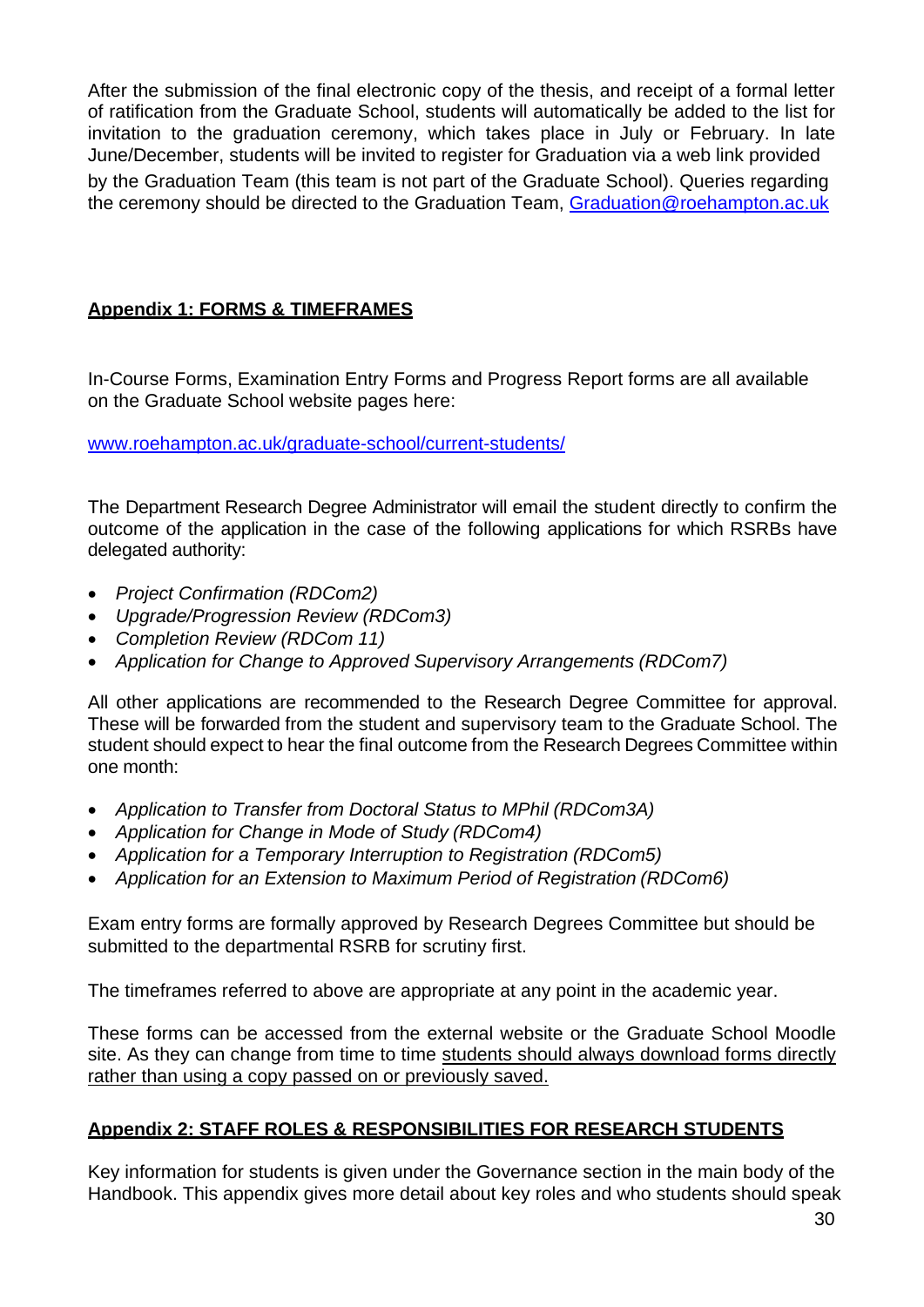to about particular issues.

#### <span id="page-34-0"></span>**Head of Department**

The Head of Department has overall responsibility for the welfare and academic progress of research students in their academic department and for ensuring that the department complies with University rules, policies and codes of practice that relate to postgraduate research.

Within this overall remit the specific responsibilities of the Head of Department are:

- to appoint a Research Degrees Convener, and to establish and oversee a Research Student Review Board for the department, in agreement with the Director of the Graduate School;
- to appoint a RSDP Co-ordinator for the disciplinary area in collaboration with other Heads of Department and in consultation with the Director of the Graduate School;
- to maintain an appropriate research environment for students within the department, including research development activities that are co-ordinated with the University's Research Student Development Programme;
- to approve the admission of students onto research degree programmes (note: admissions to the PhD on the basis of published works and applications for exemption from part of a research degree programme must be approved by the Chair of the Research Degrees Committee);
- to ensure that appropriate supervisory arrangements are made for each student, and that supervisors participate in appropriate professional development;
- to authorise recommendations from the department to the Research Degrees Committee.

# <span id="page-34-1"></span>**Research Degrees Convener**

Each academic department has a Research Degrees Convener (RDC) whose role is to coordinate the arrangements for research students on behalf of the Head of Department.

The Research Degrees Convener is appointed by the Head of Department in agreement with the Director of the Graduate School and must normally be a qualified Director of Studies with substantial experience of research student supervision. They should also have experience of serving on a Research Student Review Board (RSRB).

Within this overall remit the specific responsibilities of the Research Degrees Convener are:

- to chair the departmental Research Student Review Board and to take responsibility for items relating to research degree programmes at the Department Committee;
- to represent the department on the Research Degrees Committee and Supervisors' Forum, and to communicate business from RDCom to their departmental RSRB;
- to co-ordinate departmental arrangements for the admission, induction, monitoring and examination entry of research students and to ensure that appropriate records are maintained;
- to ensure that research students participate in appropriate research development activities;
- to ensure that supervisors participate in appropriate professional development;
- to encourage and support the integration of research students into the research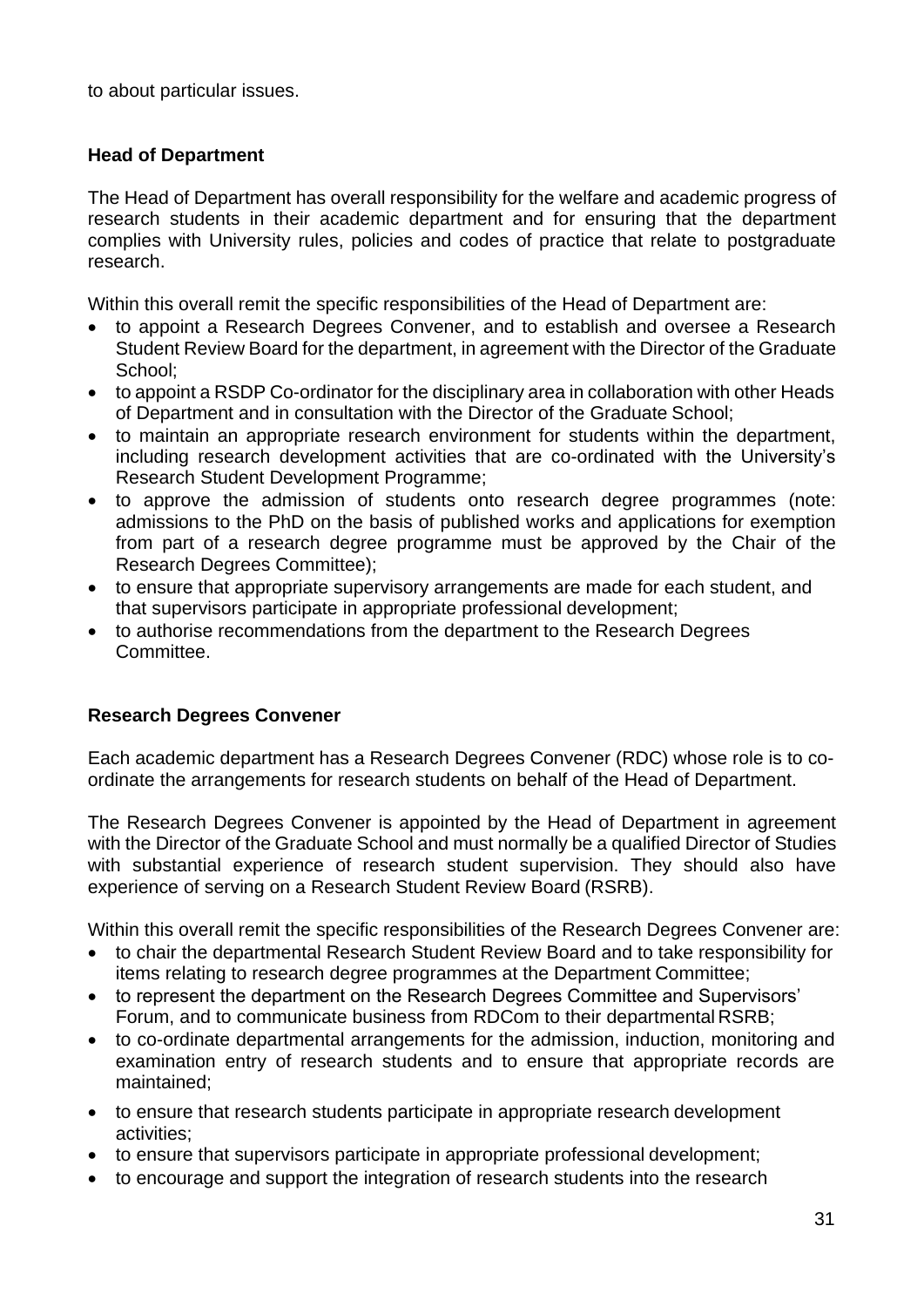environment of the department and the University;

 to carry out any other duties relating to research degree programmes as required by the Head of Department or Director of the Graduate School.

#### <span id="page-35-0"></span>**SUPERVISORY TEAM**

Details of role responsibilities are included in the main body of the Handbook. Departments should also note that supervisors must observe the University's Code of Practice on Research Student Supervisory Load.

Either the Director of Studies or the Co-Supervisor may be the main academic supervisor of the student, or they may contribute equally. Agreement should be reached when a supervisory team is proposed about the roles and proportion of the supervisory load to be taken by each member of the team. The proportion undertaken by an individual supervisor may range between 10 to 90% of the total supervisory load. The weighting of supervisory responsibility is reported annually as part of the Annual Progress Review. Reported data feeds into workload planning.

#### **Director of Studies**

The criteria for the appointment of a Director of Studies are set out in Section 11 of the Research Degree Regulations. Appointment as Director of Studies normally ceases if the individual ceases to hold a suitable appointment at the University, although it may be desirable in appropriate circumstances for them to remain as a Co-Supervisor on the supervisory team in which case a new Director of Studies will be appointed.

Role:

- seeing that administrative aspects of supervision are actioned effectively (for example that milestone paperwork is completed);
- ensuring that the candidate's progress is monitored annually;
- clarifying and agreeing the boundaries, relative responsibilities, and lines and means of communication between the student and individual members of the supervisory team;
- providing the student with guidance about the nature of research, about planning the programme of research realistically, about the availability of and access to literature and other sources of information, and about the difficulties associated with academic misconduct;
- discussing, agreeing and recording with the student at an early stage a programme of support and training relevant to the particular needs of the student and the area of research;
- advising on the financial viability of the research project;
- ensuring that the student is aware of their responsibilities towards health and safety both in general and in relation to the department and the programme of research;
- ensuring that, in circumstances where the student's research is linked with a research contract, the academic interests of the student and their programme of research are safeguarded;
- providing a point of reference for the student on welfare issues.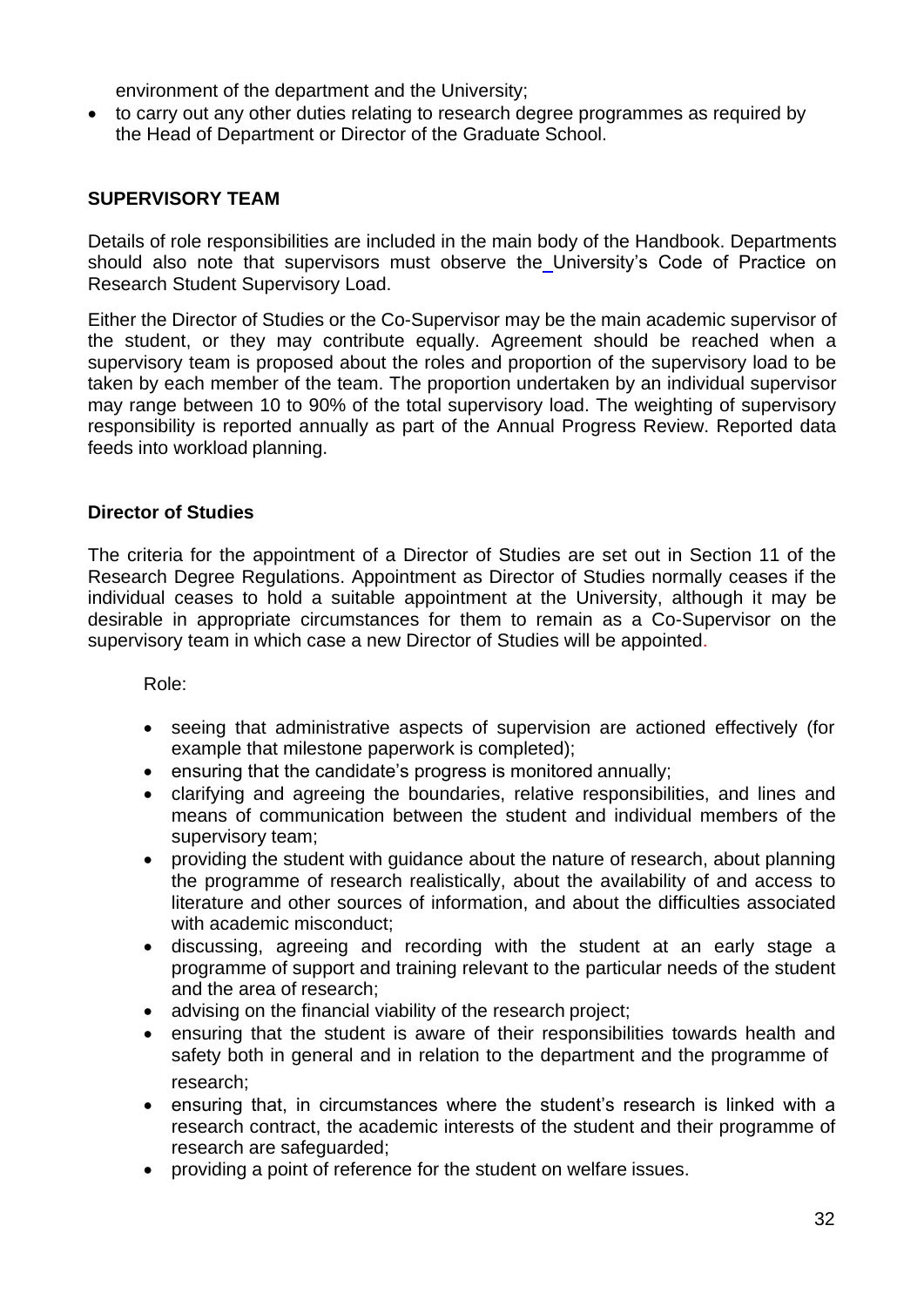# <span id="page-36-0"></span>**Co-Supervisor**

The criteria for the appointment of Co-Supervisors are set out in Section 10 of the Research Degree Regulations.

Each student has at least one Co-Supervisor who works with the Director of Studies as part of the supervisory team. The Co-Supervisor brings appropriate, additional expertise, and meets with the student and Director of Studies when supervisory sessions arearranged.

Exceptionally the Head of Department may seek approval from the Research Degrees Committee to appoint a Co-Supervisor from outside the University in order to bring additional expertise to the supervisory team or to address the needs of a funded project. Details should be provided through an RDCom7 form, including the CV of the proposed external supervisor. This is more common when students conduct part of their research outside of the UK. External supervisors will not normally be responsible for more than 40% of supervision and the weighting of supervision records should indicate the proportion that has been agreed with the Head of Department.

#### <span id="page-36-1"></span>**Models for supervisory team**

One of the team may act as the main academic supervisor of the student, or they may contribute equally. There are a number of possible models for the composition of the supervisory team and the following are three examples.

- The Director of Studies manages the student's programme of research, has specialist knowledge closely related to the student's research topic and is the main supervisor. The Co-Supervisor (who may or may not be a qualified Director of Studies) is an active researcher in an area relevant to the student's field of research who contributes more broadly to the student's programme of research.
- The Director of Studies manages the student's programme of research and mentors the Co-Supervisor, who is not yet qualified as a Director of Studies but has specialist knowledge closely related to the student's research topic. The Co-Supervisor is the main supervisor.
- The Director of Studies manages the student's programme of research. Both the Director of Studies and the Co-Supervisor (who may or may not be a qualified Director of Studies) have specialist knowledge closely related to the student's research topic and agree between them the sharing of the topic-related supervision.

#### <span id="page-36-2"></span>**Research student responsibilities**

Research students are responsible for: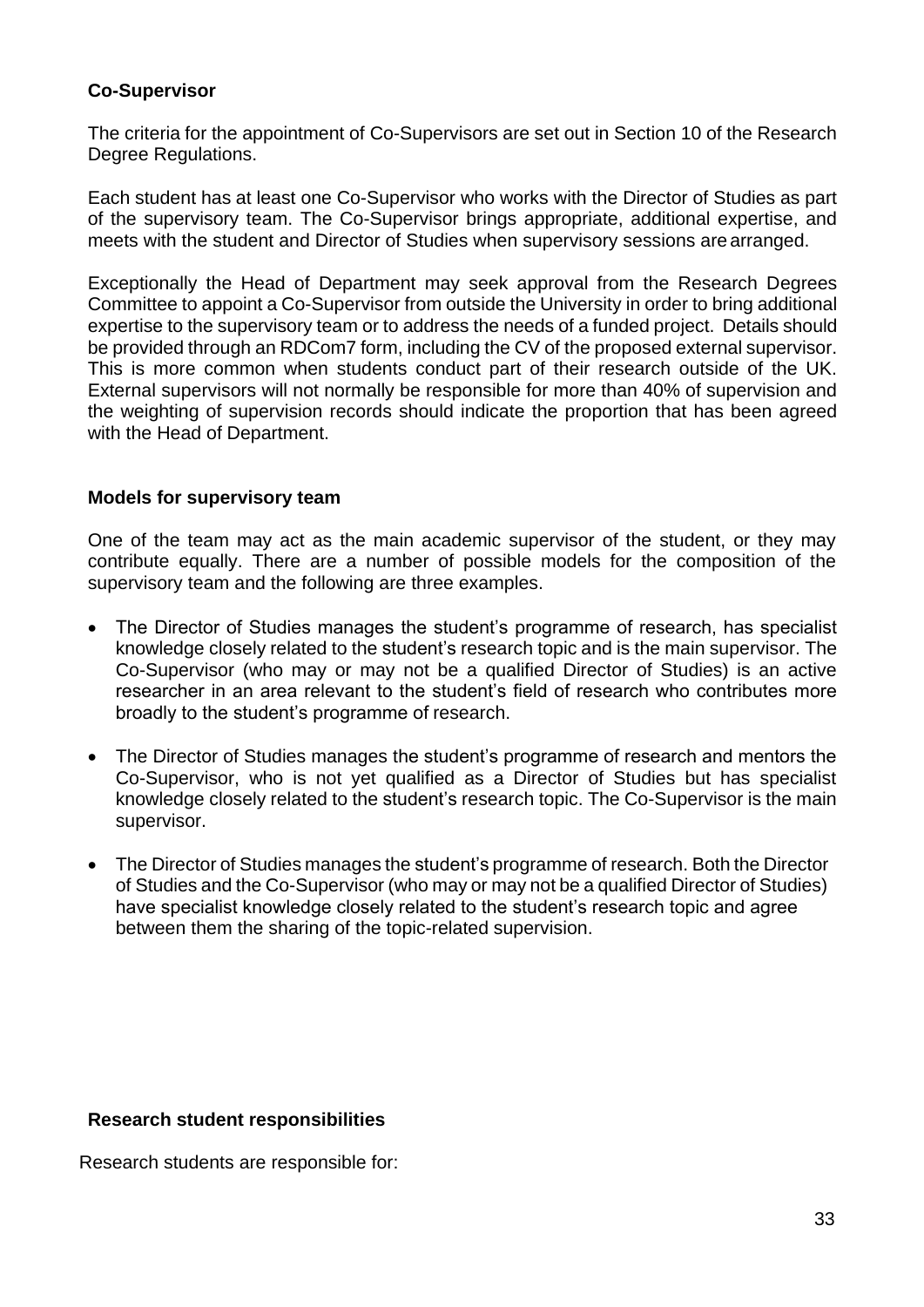- Fulfilling the requirements of their doctoral programme (MPhil, PhD, PhD by published works, PsychD, EdD, DTh), including the requirements of any milestones or formal progress reviews;
- Making use of the supervision offered by the University by keeping in regular contact with their supervisors, attending agreed scheduled supervisions and assisting in the recording of supervisions;
- Engaging with available research training whether offered internally or externally and participating in the Research Student Development Programme;
- Working as a professional, independent researcher, responsible for the development of their own research;
- Demonstrating and maintaining research integrity and appropriate ethical standards in research, including taking responsibility for the presentation and referencing of their scholarly work;
- Informing their supervisors and other appropriate staff of any issues or problems that may affect their studies;
- When relevant, observing the terms of any agreement with another university, company or other allied institution supporting their programme of research;
- Submitting a thesis comprising an account of the candidate's own work/research within their period of registration;
- Taking responsibility for the quality of the thesis submitted for assessment, accepting that the guidance and feedback provided by their supervisors does not guarantee success in the assessment.

# <span id="page-37-0"></span>**Responsibilities of the Supervisory Team**

Once supervisory arrangements have been confirmed, the supervisory team should meet as soon as possible to discuss the responsibilities outlined below and determine how each should be fulfilled.

- Supporting the research student in developing their familiarity with the subject area, available resources at the University, relevant procedures and introducing them to fellow researchers (whether staff or research students);
- Agreeing with the candidate the frequency and format of supervision meetings, and, after each meeting, agreeing with the research student the record of those meetings;
- Providing feedback on written work produced by the student;
- Assisting the candidate in developing a realistic timetable for their research, including advising the candidate on the completion of relevant doctoral milestones;
- Advising the candidate about relevant research training suitable to their project and the candidate's professional development. Confirming the appropriateness of external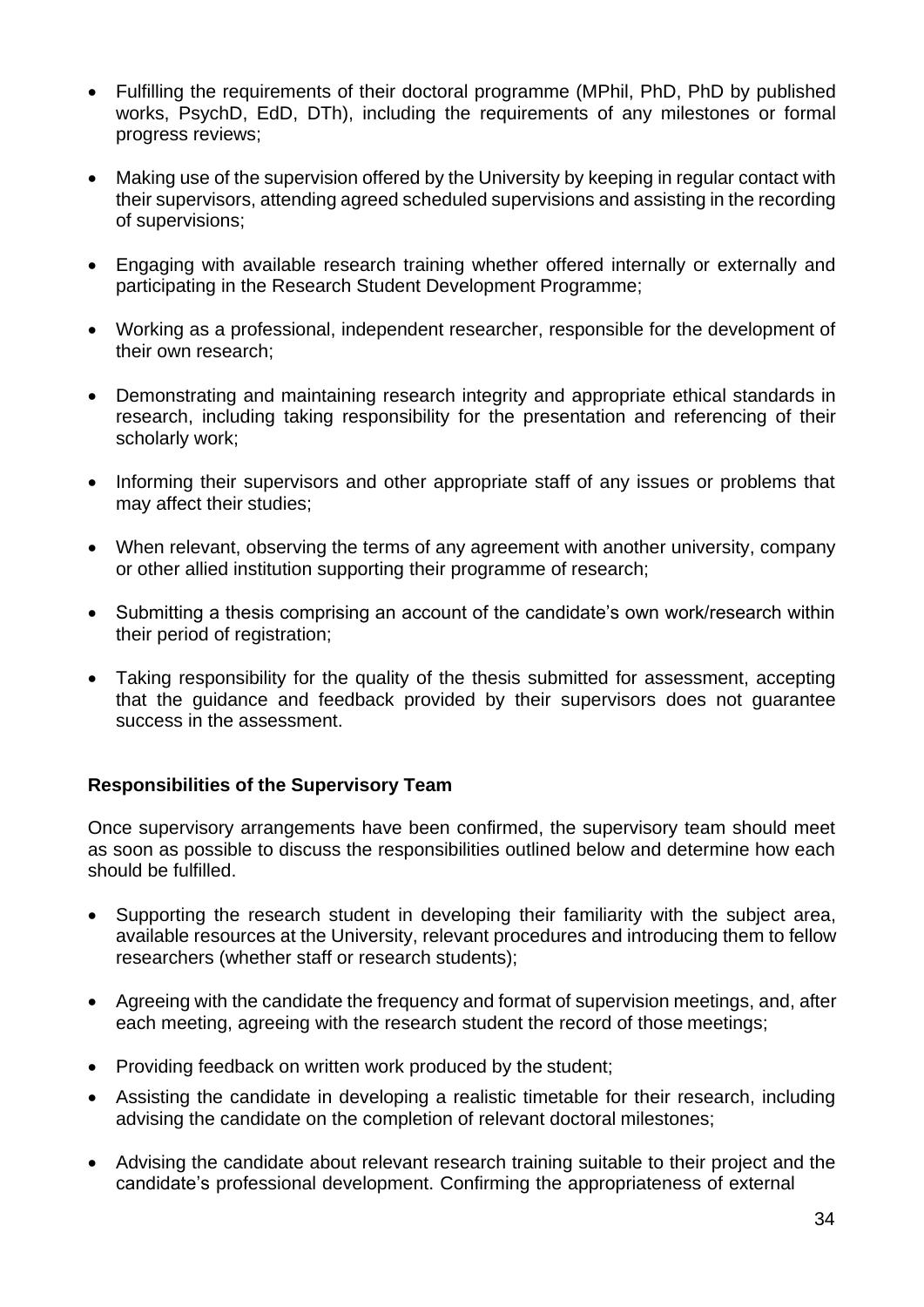training and assisting the candidate in identifying training opportunities;

- Advising the candidate on research ethics and integrity, including providing initial feedback on ethics applications;
- Assisting the candidate in preparing for the viva voce examination, for example, through arranging a 'mock viva';
- Signposting the candidate to appropriate sources of additional advice and support;
- Supporting and encouraging the postgraduate research in becoming an active member of their research community, for example through advising on funding applications or conference submissions.

#### <span id="page-38-0"></span>**The research student-supervisor relationship**

Productive research student-supervisor working relationships are founded on trust, fairness and mutual respect. All parties can contribute to a successful working relationship by committing to behaving in a civil, conscientious and responsible manner. The [University's](https://www.roehampton.ac.uk/globalassets/documents/corporate-information/policies/dignity-and-respect-policy-march-2016.pdf) [Dignity and Respect policy](https://www.roehampton.ac.uk/globalassets/documents/corporate-information/policies/dignity-and-respect-policy-march-2016.pdf) promotes a positive working and learning environment, to which all staff and research students should contribute.

Research students and supervisors are advised to discuss at the beginning of the programme of research their expectations in terms of the conduct and frequency of supervisions, bearing in mind the general expectations set out above and the University's minimum attendance requirements.

#### <span id="page-38-1"></span>**Resolving issues between PGRs and supervisors**

In the first instance, research students/supervisors are encouraged to discuss and resolve issues as a team. If this is not possible and/or this approach does not resolve the issue, the research students/supervisors may approach the departmental Research Degrees Convenor for assistance. Staff and research students should respect confidentially and disclosures should be limited as far as possible to those individuals involved in the resolution of the issues.

If it is not possible to resolve issues locally, then parties may wish to involve the Graduate School for advice and support. As a last resort, the research student and supervisors concerned are advised to consider external mediation. Departmental Human Resources contacts will be able to put parties in touch with a professional mediator. During mediation, interim arrangements should be considered to mitigate any adverse impact on the research student's project.

Mediation is a voluntary process and if all parties cannot agree to enter into mediation, consideration should be given to submitting a formal complaint through the [University's](https://www.roehampton.ac.uk/current-students/complaints/) [established complaints procedure.](https://www.roehampton.ac.uk/current-students/complaints/)

# <span id="page-38-2"></span>**Appendix 3: APPLICATION PROCESS**

<span id="page-38-3"></span>**Key information for applicants is set out on the Graduate School website pages here [www.roehampton.ac.uk/graduate-school/degrees/.](https://www.roehampton.ac.uk/graduate-school/degrees/) The information below is primarily**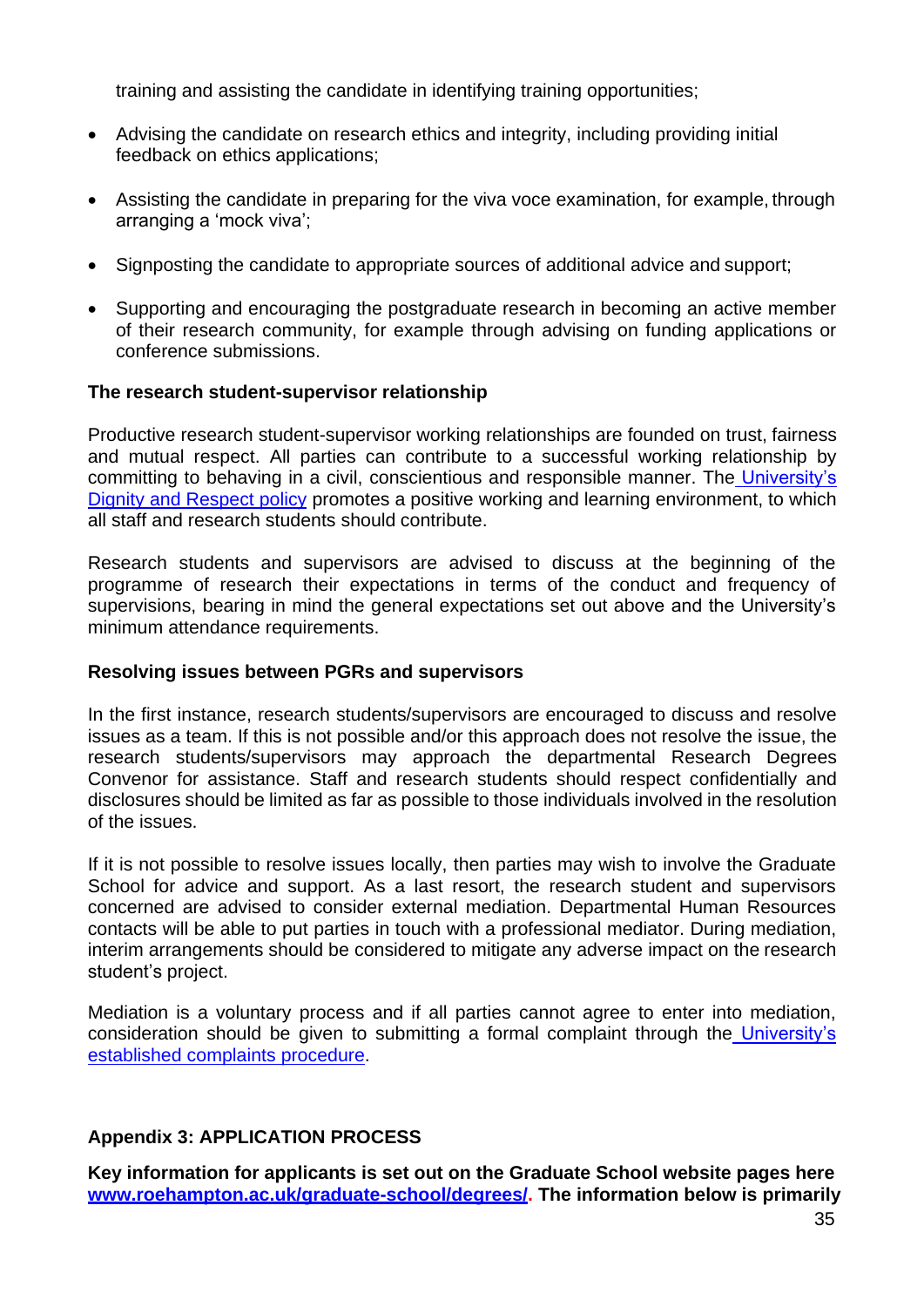# <span id="page-39-0"></span>**for prospective Supervisors and departmental administrators.**

#### **New Applicants**

All applications from potential research students must be submitted to the Graduate School through the Online Application Portal. This should follow informal discussion with potential supervisors or Research Degrees Convenor in a department. Prospective students should submit an application only if encouraged to do so following this informal discussion. The Graduate School will review non-academic criteria and pass applications to departments for consideration. Incomplete applications may not be processed. Departments will review each application and decide whether to invite the applicant to an interview. Departments are responsible for arranging interviews. The interview panel must be chaired by a member of academic staff independent of the prospective supervisory team, either the Head of Department or their nominee, most commonly the Research Degrees Convener or Professional Doctorate convenor. Normally the prospective supervisors are part of the interview panel, which comprises a minimum of two, and normally three, members in total.

At the interview, the panel will consider the candidate's performance against appropriate criteria, including the following, as the basis for making an offer:

- Does the candidate meet the relevant Research Degree entrance requirements?
- Is the research proposal coherent, feasible and will it contribute to knowledge in the field?
- Does the candidate demonstrate familiarity with the disciplinary field(e.g. awareness of research methodologies)?
- Is the candidate prepared to make an active contribution to the research environment of the Department?
- Will the student be able to afford the necessary time and financialcommitments?
- Are the necessary resources in place within the Department for the project (supervisors, facilities etc)?

Following an interview, or a decision not to interview, the department shall communicate the outcome to the Graduate School via the appropriate decision form: approving an offer (RDCom1b), or rejecting the application (RDCom1c). Offers of places at the University may only be made by the Graduate School.

If an offer is to be made, the Head of Department is required to monitor supervisory capacity, and to counter-sign the offer to indicate in principle approval.

For the PhD by Published Works, or also in cases where the normal minimum qualifications for entry are not met, the final decision to approve an offer will be taken by the Chair of the Research Degrees Committee. In other cases, the Head of Department takes this decision and in doing so confirms that the department is able to provide appropriate supervisory support for the applicant.

# <span id="page-39-1"></span>**Transferring from another Institution**

In some instances an applicant may wish to transfer their registration from another institution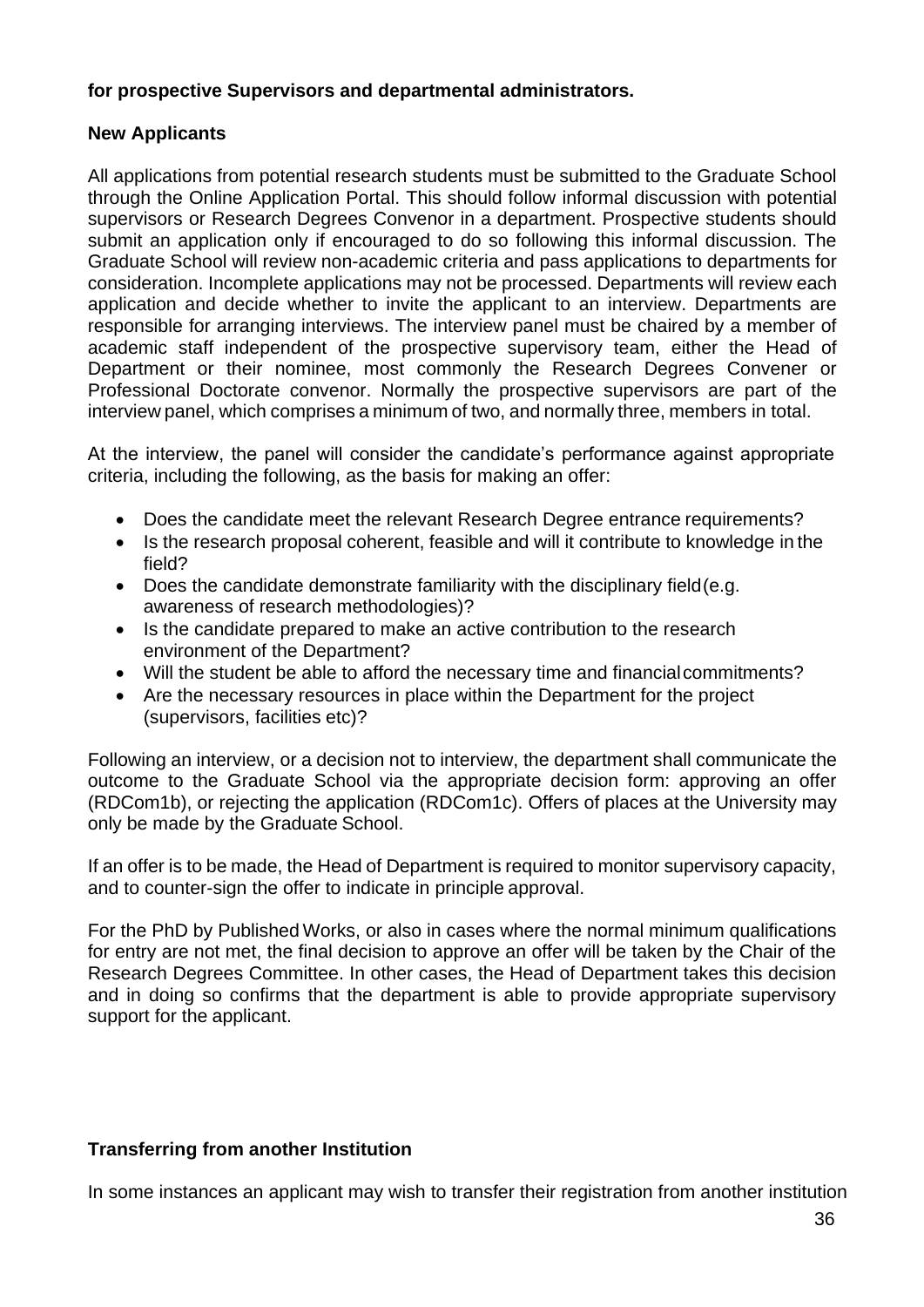to the University of Roehampton. Following informal discussion with the appropriate academic department, the applicant should submit a *Transfer Application to Register for a Higher Degree by Research* (form RDCom1d) to the Graduate School. If departments decide to interview (following the same procedures as for new applicants, above), the progress to date of the applicant, and the reasons why they wish to transfer should be carefully examined, including calling for information from the previous supervisor(s) and institution, as well as considering written work such as the research proposal and draft chapter(s). Following interview, if the department wishes to recommend that an offer is made, the final decision will be taken by the Chair of the Research Degrees Committee. Based on information from the department and the applicant's previous institution, the Chair of the Research Degrees Committee will also determine what doctoral milestones will need to be met, and what period of registration the student has already completed. This will form the basis of the calculation of the remaining maximum period of registration and the remaining period of registration required before eligibility for transfer to writing-up status. All transfer students will be required to be registered and to pay fees for at least one academic year.

#### <span id="page-40-0"></span>**English Language Requirements for Research Students**

For admission to an MPhil/PhD programme, non-native speakers of English are required to demonstrate English Language proficiency to the following levels on one of the following accepted tests: IELTS 7.0 (minimum 6.5 in all categories), Pearson's PTE 67 (minimum 61 in all categories).

Candidates who do not have the required language proficiency, as outlined above, may receive an offer subject to appropriate conditions being met.

Applicants who have completed a degree level qualification or higher in the medium of English in the UK, USA or another country in which English is a primary language may not be required to demonstrate proficiency in the above tests.

# <span id="page-40-1"></span>**Visiting Research Students**

See<https://www.roehampton.ac.uk/graduate-school/degrees/>

The Graduate School welcomes applications from PhD students in the UK and abroad, who may wish to spend some time at the University of Roehampton. Applicants should make initial contact with an academic department to discuss their current research project and find a suitable member of academic staff to support their visit, before making an application.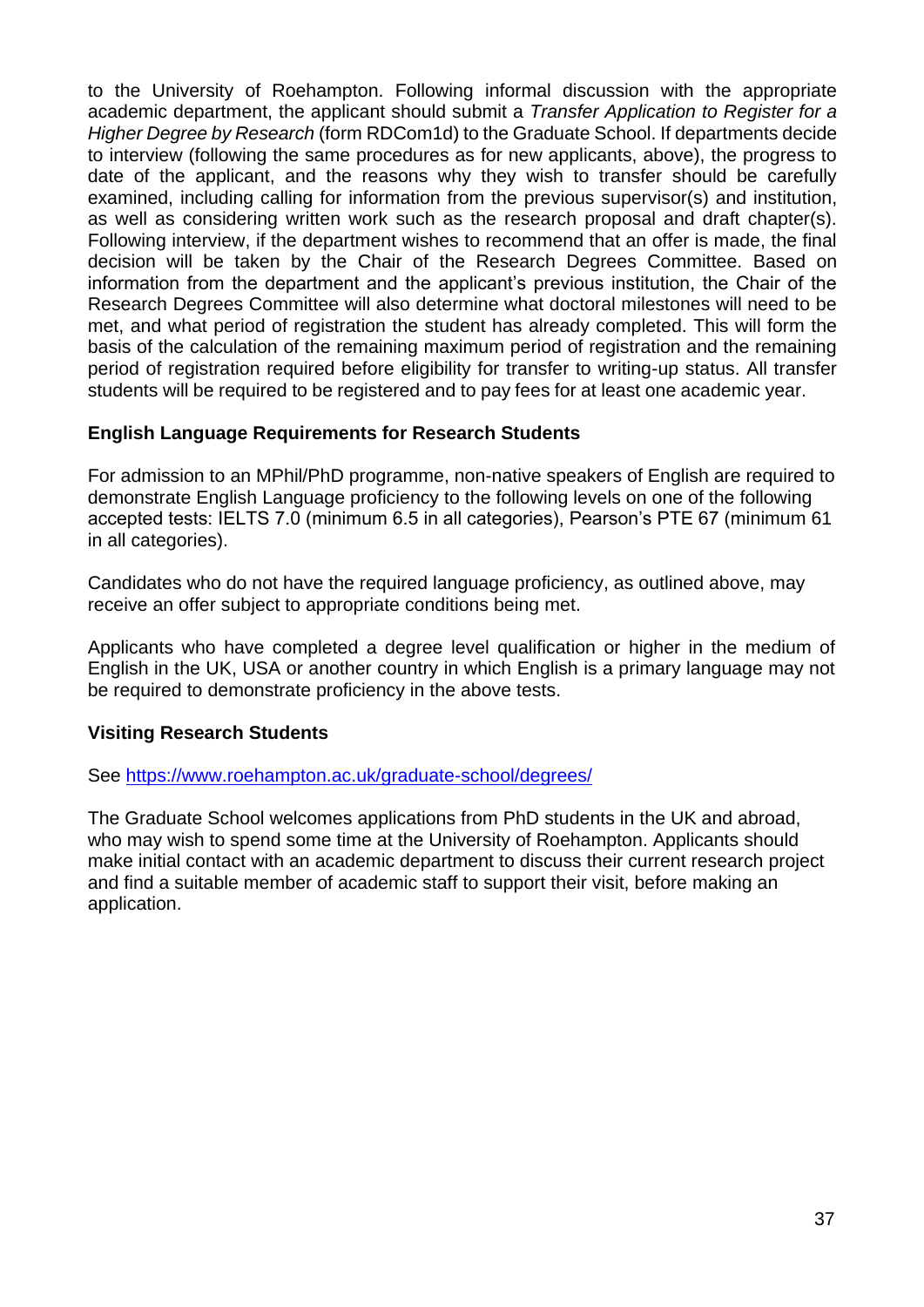#### <span id="page-41-0"></span>**Appendix 4: SUPERVISION MONITORING POLICY**

Along with the rest of the University, the Graduate School is required to ensure that registered Tier 4 Visa students attend and engage regularly with their programme. This sections sets out the procedures and process for evidencing this engagement. **The policy and process for recording supervisions, attendance at upgrade and progression review panels and APR meetings also applies to all research students.**

All Tier 4 research students should register within 4 weeks of their start date. If a Tier 4 research student fails to register in this period, they will be recorded as a 'non-enrolment' and the UKVI will be notified.

All Tier 4 students attend 3 ID checks with the UKVI Compliance Team throughout the year (September/October, January and April).

In addition to the 3 ID checks, proof of a minimum of 7 engagement points (e.g. supervisions) with the research supervisory team will be required per year.

Attendance at RSDP sessions can count as additional engagement points, and the Graduate School maintains these records.

#### <span id="page-41-1"></span>**Records to be kept at Department level**

Supervisors must ensure they keep a record of supervision sessions, whether one to one, or group sessions, with their Tier 4 visa students. The supervision record should be completed on the University's Attendance Monitoring System (SEAtS) after each supervision meeting so that the Graduate School and UKVI Compliance Team can access these records as evidence in the event of a UKVI institutional audit. The supervision record should be agreed by students and supervisors adding an electronic signature to the meeting record. Guidance on what should be included in the supervision record and in using the SEAtS system can be found here. **SEAtS guidance document** 

Attendance at Upgrade, APR meetings and any Departmental events can also be used as evidence, but must be properly recorded via SEAtS and signed off.

Tier 4 students who are in their writing up period, preparing for their viva or working on corrections are still expected to have contact with their supervisor to enable the University to meet their UKVI requirements.

These meetings must be recorded on SEAtS. They may take place face to face, by telephone or Skype. E-mail exchanges/discussions do not represent satisfactory engagement points.

Process for recording supervision, attendance at Upgrade/Progression Review and APR/contact points with Tier 4 students on fieldwork outside of the UK (the term supervision

used in the following outline covers all of these contact points)

To ensure equity and best practice this policy and process applies to all PhD students going forward.

- Student attends supervision session, Upgrade or APR
- Supervision record is completed by student and supervisory team on SEAtS
- E-signatures used to sign off on the session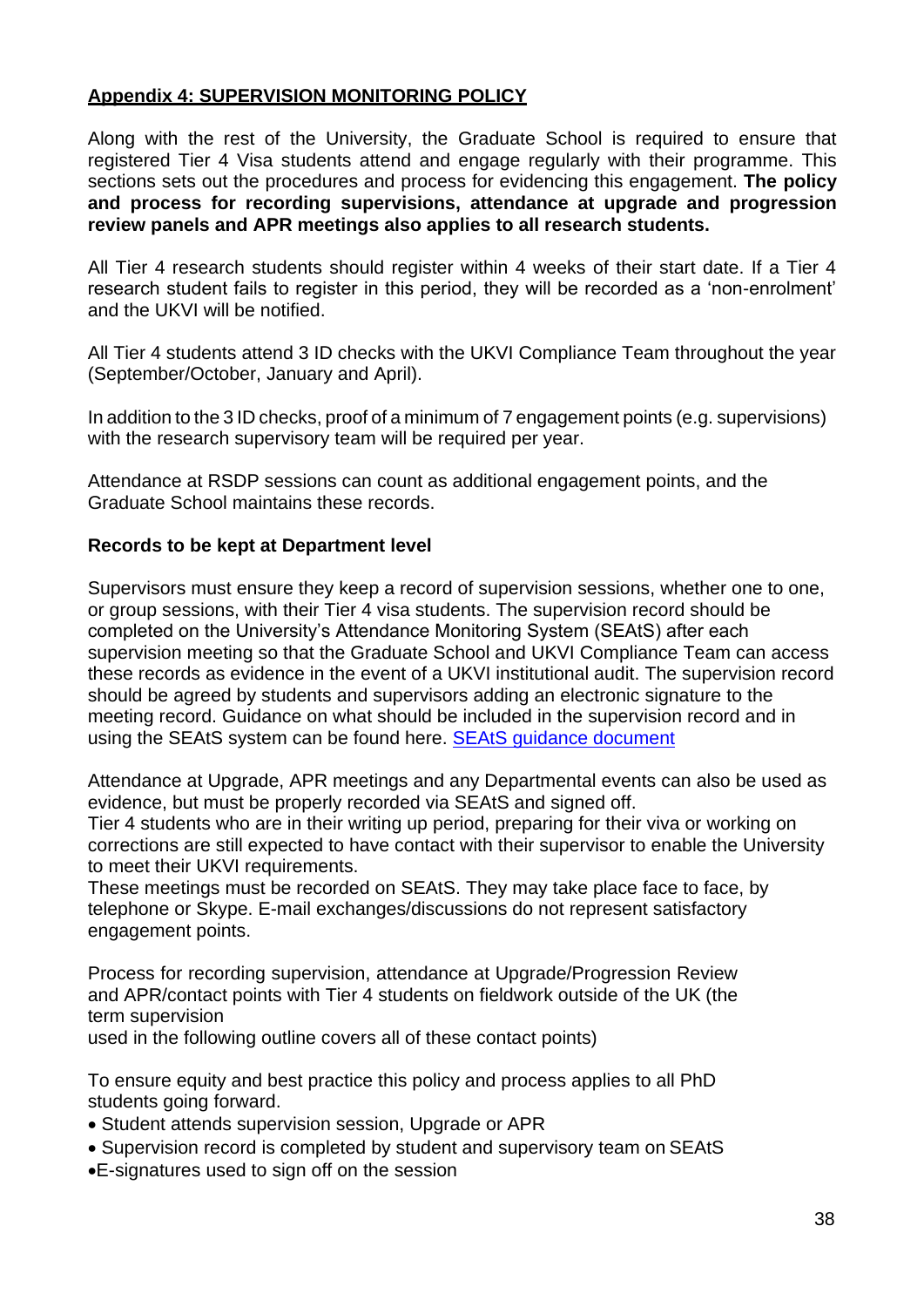# <span id="page-42-0"></span>**Fieldwork outside the UK**

It is important that a supervisor reminds their students of the need to contact the UKVI team should they need to leave the UK for any period including for any fieldwork, so that it can be recorded and reported to UKVI. The student should contact the UKVI team at least one month before they are due to leave the UK. Tier 4 Students need to maintain contact with their supervisor during any periods of fieldwork by telephone, e-mail, Skype or a combination. Auditable records must also be kept and added to SEAtS. If for any reason it is not possible to maintain contact at an appropriate level during a period of study outside the UK, the UKVI Compliance team will notify the UKVI of a withdrawal of sponsorship of their Tier 4 visa and a new CAS will be issued when the student is ready to return to the UK. It is not recommended that Tier 4 students undertake trips where it will not be possible to maintain contact with their supervisory team, as there

is always the risk that a new visa application could be rejected when the student is ready to return.

#### <span id="page-42-1"></span>**Failure to attend and engage**

The following steps should be taken if a Tier 4 student fails to attend scheduled supervision sessions:

- Step 1. Supervisor to contact student within 7 days to request an explanation for missed session and arrange a second session.
- Step 2. Where no response is received within 7 days, Supervisor makes a further attempt to contact the student in writing (by e-mail) explaining that he/she must make contact and attend supervision. Student will also be warned that if they do not respond to this communication they will be at risk of programme termination.
- Step 3. Where no response is received and where there has been no contact for **4 weeks**, the student must be contacted in writing (by email) and advised of the importance attending a meeting. The e-mail should make clear that the Graduate School and UKVI Compliance team have been alerted to their absence from scheduled supervisions. **The Graduate School should be copied into this message to the student**. This will alert the Graduate School to contact the UKVI compliance team. The UKVI Compliance team will contact the student and invite them in for a mandatory meeting seeking a reasonable justification for their lack of attendance.
- Step 4.Where no response is received and the student fails to attend the meeting with the UKVI Compliance Team, the student will be sent a withdrawal of Tier 4 sponsorship e-mail. Student will be given 7 days to provide any additional exceptional evidence to be considered by the UKVI Compliance Manager. If no response is received, student will be programme terminated and reported to UKVI.

Supervisory teams should also monitor the academic progress of Tier 4 students as well as their attendance. Concerns about progress should be raised with the Graduate School and the Cause for Concern process (see Research Degree Regulations) initiated if necessary.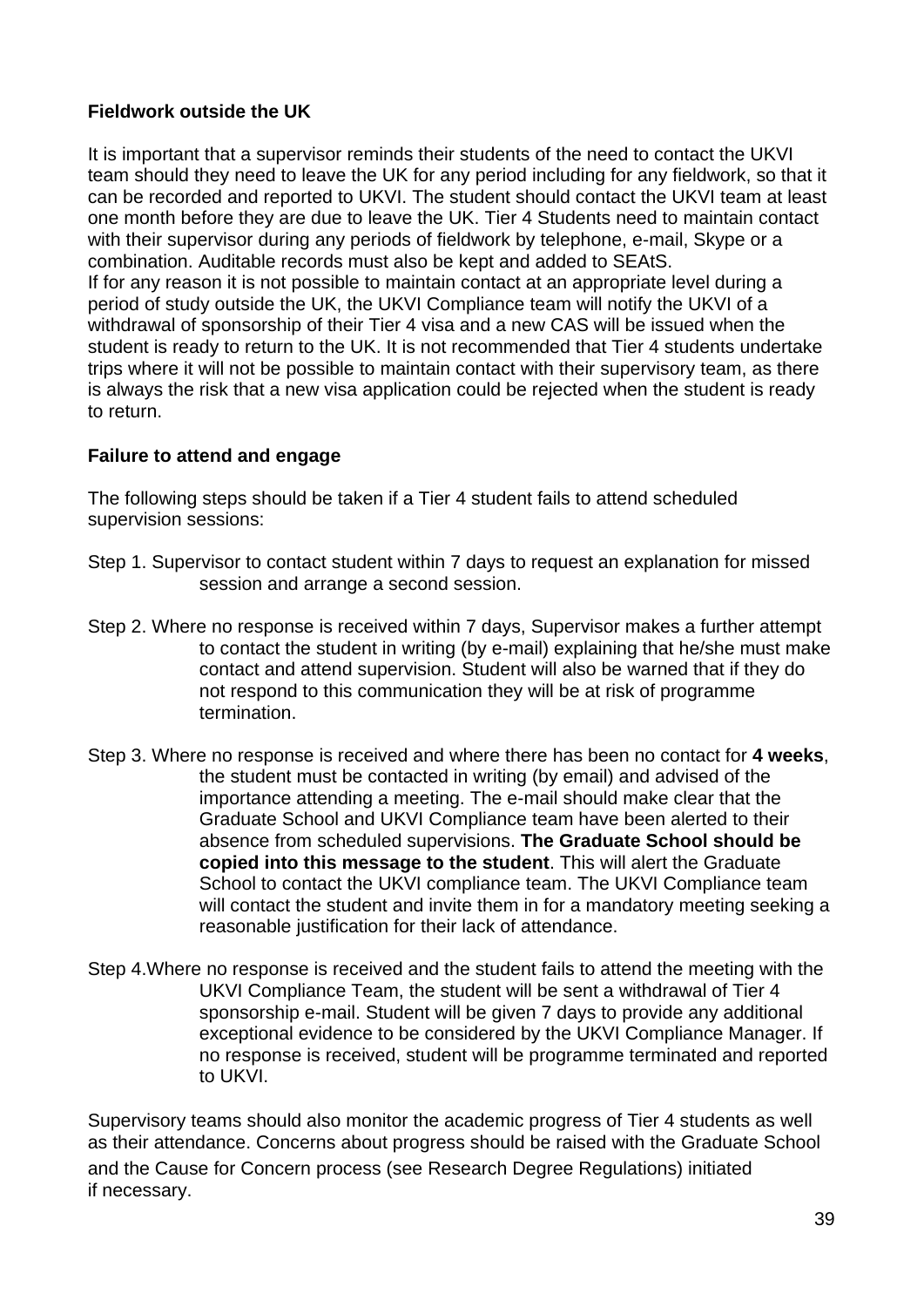# <span id="page-43-0"></span>**Appendix 5: PARENTAL LEAVE POLICY**

#### **University of Roehampton**

#### **Policy Regarding Research Student Parental Leave**

#### **1. Purpose and Scope**

The purpose of this policy is to set out the specific rights of postgraduate research students at the University of Roehampton to maternity, paternity and adoption leave, and the procedures to be followed by students and staff. This policy should be read and used alongside the University of Roehampton procedures regarding student pregnancy, maternity, paternity and infant care: [https://www.roehampton.ac.uk/globalassets/documents/corporate](https://www.roehampton.ac.uk/globalassets/documents/corporate-information/policies/pregnancy-and-maternity-policy-august-2018.pdf)[information/policies/pregnancy-and-maternity-policy-august-2018.pdf](https://www.roehampton.ac.uk/globalassets/documents/corporate-information/policies/pregnancy-and-maternity-policy-august-2018.pdf)

# **2. Rights**

Research students are entitled to take up to 12 months maternity, paternity, shared parental or adoption leave (referred to below as 'leave'). Students should specify the dates of their leave on *Application for Parental Leave* form (see below).

There is no limit on the number of periods of leave that can be taken. Any period of leave longer than 12 months will require a new application.

Students on leave continue to be registered on their programme of study, but are not entitled to receive supervision or to use University facilities. It is expected that they will not work on their research during this time.

Leave is not counted towards the student's maximum period of registration, or any deadlines for milestones in their degree. Their end-date and/or degree deadlines will be revised accordingly following approval of leave. Any fees that have been paid for the academic year in which leave takes place will either be wholly or partially refunded or rolled forward to the next academic year.

Leave will not be counted towards the maximum period of interruption research students are usually allowed to apply for.

Full-time students who wish to return from leave as part-time students will be supported in this.

Students whose studies are supported by a postgraduate studentship, scholarship or other award, including a VC's studentship, should refer to the parental leave policy of the funding body from which they receive financial support. Terms and conditions for the University of Roehampton's Vice Chancellor's studentships are the same as those of Research Council training grants: https:/[/www.ukri.org/files/funding/ukri-training-grant-terms-and-conditions](http://www.ukri.org/files/funding/ukri-training-grant-terms-and-conditions-)pdf/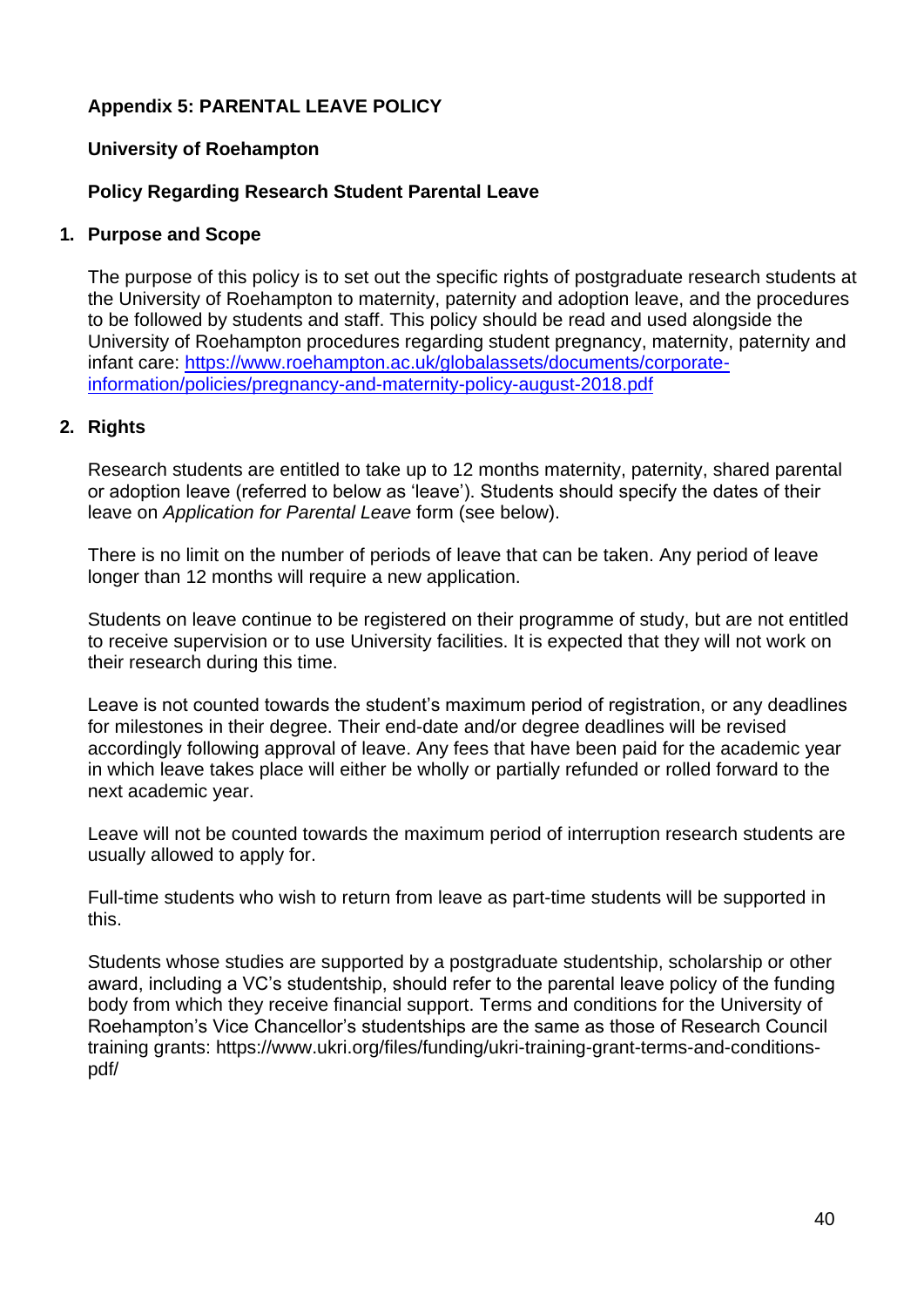#### **3. Notification of intent to take leave**

The student should begin by discussing their proposed period of leave with their supervisory team, as soon as possible prior to the commencement of leave. The discussion should include the date on which it is to start, the length of time to be taken, and the plan for

returning to studies. International students in the UK on a Tier 4 Visa must also contact the immigration team at this time to discuss possible implications for their status. It may be necessary for them to leave the UK during leave and to apply for a new Visa when returning to their studies. Students engaged in work for the University, especially those for whom it is a requirement as part of an internally or externally funded studentship, should also provide relevant staff (programme or module convenors for example) with reasonable notice that they are going on leave.

Following this discussion, the student submits the *Application for Parental Leave* as soon as possible prior to the commencement of leave, along with the MATB1 form or matching certificate to the Chair of the Research Degrees Committee for approval, via the Graduate School. The Graduate School notifies the student, the Research Degrees Convenor and members of the supervisory team of the outcome.

Only members of staff who need to will be informed of the student's circumstances and this will be done only with the student's prior consent. Information about a student's pregnancy should be treated as sensitive personal data and kept confidential and processed in accordance with the General Data Protection Regulation. More information can be found in the University of Roehampton data protection policy:

[https://www.roehampton.ac.uk/globalassets/documents/corporate-information/policies/uor](https://www.roehampton.ac.uk/globalassets/documents/corporate-information/policies/uor-data-protection-policy-230518.pdf)[data-protection-policy-230518.pdf](https://www.roehampton.ac.uk/globalassets/documents/corporate-information/policies/uor-data-protection-policy-230518.pdf)

#### **4. Returning from Leave**

Students who wish to return to their studies earlier than had been agreed in the application must advise their supervisors and their department in writing. Students can return to study at the beginning of each quarter. Students who wish to return later than had been agreed must discuss this with their supervisors and submit a further application, which will be processed as above.

Students returning from any period of leave must notify the Graduate School in advance, so that they can be re-enrolled. They will then be required to pay the remainder of the fees for that year, if applicable. See section 7 of the research degree regulations for more information Full-time students who wish to return as part-time students should discuss this with their supervisors and submit the *Application for Change in Mode of Study* (form RDCom4) for consideration to the departmental Research Student Review Board. Requests will not be declined without justification.

# **5. Further support**

The procedures regarding student pregnancy, maternity, paternity and infant care contains information on available support following leave. Students who wish to change their mode of study to part-time to deal with childcare or other family obligations will be supported. Students may also discuss the effect of family obligations on their workload with their supervisors. If needed, students may also apply to suspend their studies, using the *Application for a Temporary Interruption to Registration* (form RDCom5), following the process outlined above